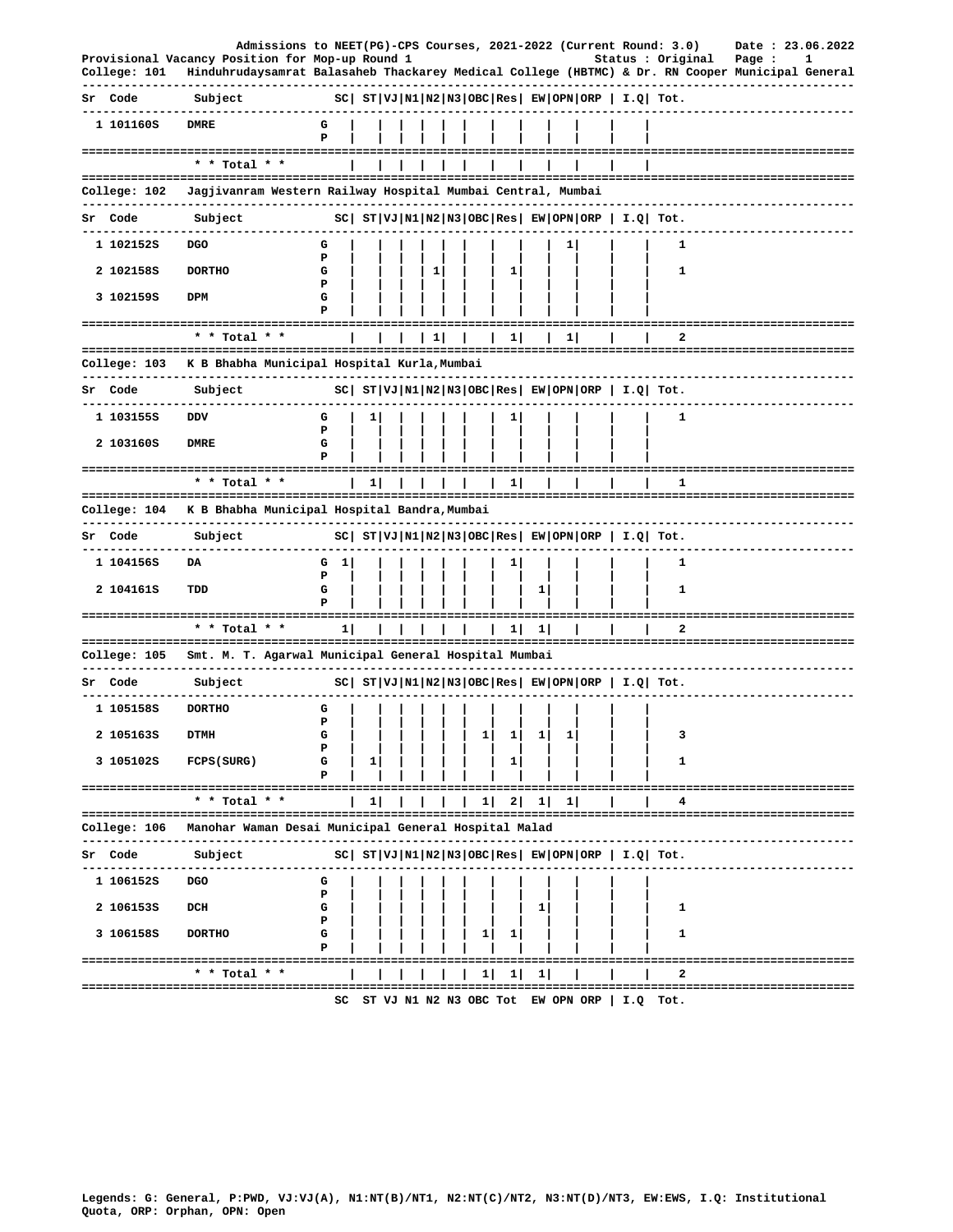|    | College: 107              | Admissions to NEET(PG)-CPS Courses, 2021-2022 (Current Round: 3.0)<br>Provisional Vacancy Position for Mop-up Round 1<br>Pt. Madanmohan Malviya Shatabdi Hospital Govandi , Mumbai |             |  |  |   |   |              |   |              |                                      | Status : Original                                           |            |                                        | Date: 23.06.2022<br>Page : |  | 2 |  |
|----|---------------------------|------------------------------------------------------------------------------------------------------------------------------------------------------------------------------------|-------------|--|--|---|---|--------------|---|--------------|--------------------------------------|-------------------------------------------------------------|------------|----------------------------------------|----------------------------|--|---|--|
| Sr | Code                      | Subject                                                                                                                                                                            |             |  |  |   |   |              |   |              |                                      | $ SC $ $ST VJ N1 N2 N3 OBC Res $ $EW OPN ORP $ $I.Q$ $Tot.$ |            |                                        |                            |  |   |  |
|    | 1 107159S                 | DPM                                                                                                                                                                                | G<br>п.     |  |  |   |   |              |   |              |                                      |                                                             | 1          |                                        |                            |  |   |  |
|    | 2 107161S                 | TDD                                                                                                                                                                                | Р<br>G      |  |  |   |   |              |   |              |                                      |                                                             |            |                                        |                            |  |   |  |
|    | 3 107101S                 | FCPS (MED)                                                                                                                                                                         | Р<br>G      |  |  |   |   |              | 1 |              |                                      |                                                             | 1          |                                        |                            |  |   |  |
|    |                           | * * Total * *                                                                                                                                                                      | 11          |  |  |   |   |              |   |              |                                      |                                                             | 2          |                                        |                            |  |   |  |
|    |                           |                                                                                                                                                                                    |             |  |  |   |   | 1            | 1 |              |                                      |                                                             |            |                                        |                            |  |   |  |
|    | College: 108              | Sant Muktabai Municipal General Hospital Ghatkopar, Mumbai                                                                                                                         |             |  |  |   |   |              |   |              |                                      |                                                             |            |                                        |                            |  |   |  |
|    | Sr Code                   | Subject                                                                                                                                                                            |             |  |  |   |   |              |   |              |                                      | $ SC $ $ST VJ N1 N2 N3 OBC Res $ $EW OPN ORP $ $I.Q$ $Tot.$ |            |                                        |                            |  |   |  |
|    | 1 108152S                 | DGO                                                                                                                                                                                | G<br>Р      |  |  |   |   |              | ı |              |                                      |                                                             | 1          |                                        |                            |  |   |  |
|    | 2 1081535                 | DCH                                                                                                                                                                                | G<br>P      |  |  |   |   |              |   | 1            |                                      |                                                             | 1          |                                        |                            |  |   |  |
|    | 3 108102S                 | FCPS (SURG)                                                                                                                                                                        | G<br>1<br>Р |  |  |   |   | ı            |   | 1            |                                      |                                                             | 2          |                                        |                            |  |   |  |
|    |                           | * * Total * *                                                                                                                                                                      | 11          |  |  |   |   | 1            | 1 | $\mathbf{2}$ |                                      |                                                             | 4          | -------------------------------------- |                            |  |   |  |
|    |                           | College: 109 Mother and Child Hospital Borivali, Mumbai                                                                                                                            |             |  |  |   |   |              |   |              |                                      |                                                             |            |                                        |                            |  |   |  |
|    | Sr Code                   | Subject                                                                                                                                                                            |             |  |  |   |   |              |   |              |                                      | $ SC $ $ST VJ N1 N2 N3 OBC Res $ $EW OPN ORP $ $I.Q$ $Tot.$ |            |                                        |                            |  |   |  |
|    | 1 109152S                 | <b>DGO</b>                                                                                                                                                                         | G<br>P      |  |  |   |   |              |   |              |                                      |                                                             |            |                                        |                            |  |   |  |
|    |                           | =====================================<br>* * Total * *                                                                                                                             |             |  |  |   |   |              |   |              |                                      |                                                             |            |                                        |                            |  |   |  |
|    |                           |                                                                                                                                                                                    |             |  |  |   |   |              |   |              |                                      |                                                             |            |                                        |                            |  |   |  |
|    | College: 110              | Marol Maternity Home Andheri, Mumbai                                                                                                                                               |             |  |  |   |   |              |   |              |                                      |                                                             |            |                                        |                            |  |   |  |
| Sr | Code                      | Subject                                                                                                                                                                            |             |  |  |   |   |              |   |              |                                      | $ SC $ $ST VJ N1 N2 N3 OBC Res $ $EW OPN ORP$   $I.Q$ Tot.  |            |                                        |                            |  |   |  |
|    | 1 110152S                 | DGO                                                                                                                                                                                | G<br>P      |  |  |   |   |              |   |              |                                      |                                                             |            |                                        |                            |  |   |  |
|    | 2 1101535                 | DCH                                                                                                                                                                                | G<br>Р      |  |  |   | ı | ı            |   | ı            |                                      |                                                             | 2          |                                        |                            |  |   |  |
|    | ========================= | * * Total * *                                                                                                                                                                      |             |  |  |   | 1 | $\mathbf{1}$ |   | 1            |                                      |                                                             | 2          |                                        |                            |  |   |  |
|    | College: 111              | Oshiwara Maternity Home Jogeshwari, Mumbai                                                                                                                                         |             |  |  |   |   |              |   |              |                                      |                                                             |            |                                        |                            |  |   |  |
|    | Sr Code                   | Subject                                                                                                                                                                            |             |  |  |   |   |              |   |              |                                      | $ SC $ $ST VJ N1 N2 N3 OBC Res $ $EW OPN ORP$   $I.Q$ Tot.  |            |                                        |                            |  |   |  |
|    | 1 111152s                 | <b>DGO</b>                                                                                                                                                                         | G           |  |  |   |   |              |   |              |                                      |                                                             |            |                                        |                            |  |   |  |
|    | 2 1111535                 | DCH                                                                                                                                                                                | Р<br>G      |  |  |   |   |              |   |              |                                      |                                                             |            |                                        |                            |  |   |  |
|    |                           | ----------------<br>* * Total * *                                                                                                                                                  |             |  |  |   |   |              |   |              |                                      |                                                             |            |                                        |                            |  |   |  |
|    | College: 112              | Dr. Anandibai Joshi Maternity Home Kurla, Mumbai                                                                                                                                   |             |  |  |   |   |              |   |              |                                      |                                                             |            |                                        |                            |  |   |  |
| Sr | Code                      | Subject                                                                                                                                                                            |             |  |  |   |   |              |   |              |                                      | $ SC $ $ST VJ N1 N2 N3 OBC Res EW OPN ORP  I.Q  Tot.$       |            |                                        |                            |  |   |  |
|    | 1 1121525                 | <b>DGO</b>                                                                                                                                                                         | G           |  |  |   |   |              |   |              |                                      |                                                             |            |                                        |                            |  |   |  |
|    |                           |                                                                                                                                                                                    | Р           |  |  |   |   |              |   |              |                                      |                                                             |            |                                        |                            |  |   |  |
|    | 2 1121535                 | DCH                                                                                                                                                                                | G<br>Р      |  |  |   |   |              |   |              |                                      |                                                             |            |                                        |                            |  |   |  |
|    |                           | * * Total * *                                                                                                                                                                      |             |  |  |   |   |              |   |              |                                      |                                                             |            |                                        |                            |  |   |  |
|    | College: 113              | Savitribai Jyotiba Phule Maternity Home Bhandup, Mumbai                                                                                                                            |             |  |  |   |   |              |   |              |                                      |                                                             |            |                                        |                            |  |   |  |
| Sr | Code                      | Subject                                                                                                                                                                            |             |  |  |   |   |              |   |              |                                      | $ SC $ $ST VJ N1 N2 N3 OBC Res EW OPN ORP   I.Q  Tot.$      |            |                                        |                            |  |   |  |
|    | 1 113152S                 | DGO                                                                                                                                                                                | G           |  |  |   |   |              |   |              |                                      |                                                             | 1          |                                        |                            |  |   |  |
|    |                           |                                                                                                                                                                                    | Р           |  |  |   |   |              |   |              |                                      |                                                             |            |                                        |                            |  |   |  |
|    | 2 1131535                 | DCH                                                                                                                                                                                | G<br>Р      |  |  |   |   |              |   |              |                                      |                                                             |            |                                        |                            |  |   |  |
|    |                           | * * Total *                                                                                                                                                                        |             |  |  | ı |   | ı.           |   |              |                                      |                                                             |            |                                        |                            |  |   |  |
|    |                           |                                                                                                                                                                                    |             |  |  |   |   |              |   |              | SC ST VJ N1 N2 N3 OBC Tot EW OPN ORP |                                                             | $I.Q$ Tot. |                                        |                            |  |   |  |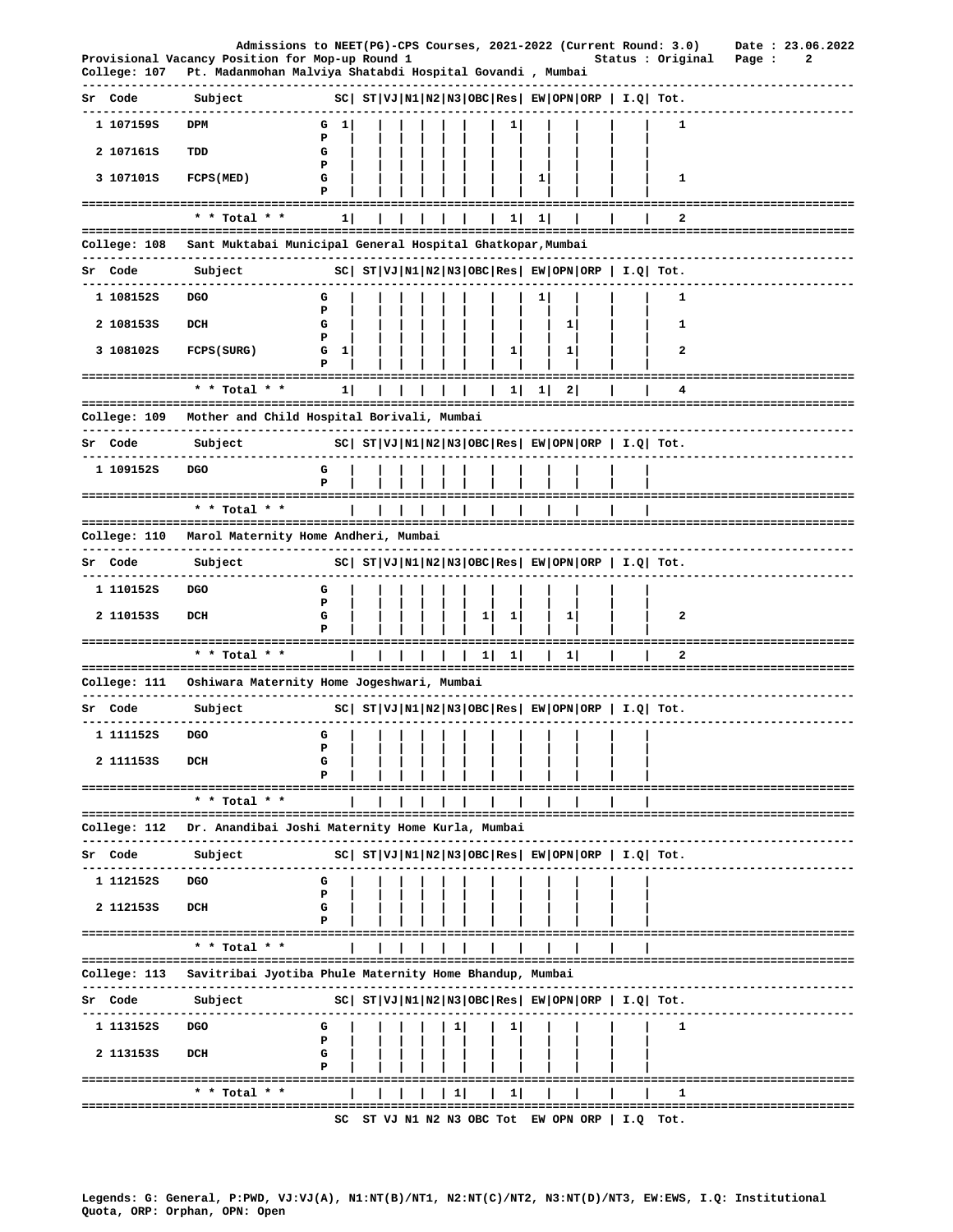|                         | Admissions to NEET(PG)-CPS Courses, 2021-2022 (Current Round: 3.0)<br>Provisional Vacancy Position for Mop-up Round 1 |                   |  |  |    |      |    |  | Status : Original                                              | Date: 23.06.2022<br>Page :<br>3 |  |
|-------------------------|-----------------------------------------------------------------------------------------------------------------------|-------------------|--|--|----|------|----|--|----------------------------------------------------------------|---------------------------------|--|
| College: 114            | Matoshree Ramabai Ambedkar Maternity Home Chembur Naka, Mumbai                                                        |                   |  |  |    |      |    |  |                                                                |                                 |  |
| Sr Code                 | Subject                                                                                                               |                   |  |  |    |      |    |  | $ SC $ $ST VJ N1 N2 N3 OBC Res $ $EW OPN ORP$   $I.Q$ Tot.     |                                 |  |
| 1 114152S               | <b>DGO</b>                                                                                                            | G<br>P            |  |  |    |      |    |  | 1                                                              |                                 |  |
|                         | * * Total * *                                                                                                         |                   |  |  | 11 | - 11 |    |  | Π.                                                             |                                 |  |
|                         | College: 115 Haji Mohammad Haji Saboo Siddiqui M. H. Hospital Prabhadevi, Mumbai                                      |                   |  |  |    |      |    |  |                                                                |                                 |  |
| Sr Code                 | Subject                                                                                                               |                   |  |  |    |      |    |  | $ SC $ $ST VJ N1 N2 N3 OBC Res $ $EW OPN ORP$   $I.Q$ Tot.     |                                 |  |
| 1 115152S               | <b>DGO</b>                                                                                                            | G<br>P            |  |  |    |      | 1  |  | 1                                                              |                                 |  |
|                         | * * Total * *                                                                                                         |                   |  |  |    |      | 11 |  | 1                                                              |                                 |  |
|                         | College: 116 Mahim Maternity Home Mahim, Mumbai                                                                       |                   |  |  |    |      |    |  |                                                                |                                 |  |
| Sr Code                 | Subject                                                                                                               |                   |  |  |    |      |    |  | $ SC $ $ST VJ N1 N2 N3 OBC Res $ $EW OPN ORP$   $I.Q$   $Tot.$ | ----------------------          |  |
| 1 116152S               | <b>DGO</b>                                                                                                            | G<br>P            |  |  |    |      |    |  |                                                                |                                 |  |
|                         | * * Total * *                                                                                                         |                   |  |  |    |      |    |  |                                                                |                                 |  |
|                         | College: 117 K.S. Phule Hospital Borivali, Mumbai                                                                     |                   |  |  |    |      |    |  |                                                                | --------------------------      |  |
| Sr Code                 | Subject                                                                                                               |                   |  |  |    |      |    |  | $ SC $ $ST VJ N1 N2 N3 OBC Res $ $EW OPN ORP$   $I.Q$ Tot.     |                                 |  |
| 1 117152S               | <b>DGO</b>                                                                                                            | G<br>P            |  |  |    |      |    |  |                                                                |                                 |  |
| ----------------------- | * * Total * *                                                                                                         |                   |  |  |    |      |    |  |                                                                |                                 |  |
| College: 118            | S.V.D. Savarkar Hospital Mulund East, Mumbai                                                                          |                   |  |  |    |      |    |  |                                                                |                                 |  |
| Sr Code                 | Subject                                                                                                               |                   |  |  |    |      |    |  | $ SC $ $ST VJ N1 N2 N3 OBC Res $ $EW OPN ORP$   $I.Q$ Tot.     |                                 |  |
| 1 118152S               | <b>DGO</b>                                                                                                            | G<br>$\mathbf{r}$ |  |  |    |      |    |  |                                                                |                                 |  |

\* \* Total \* \*  $1$  | | | | | | | 1| | 1| | | | 2  $= -1$ College: 119 Government Medical College Jalgaon ------------------------------------------------------------------Sr Code Subject  $|SC|$   $ST|VJ|N1|N2|N3|OBC|Res|EW|OPN|ORP|I.Q|Tot.$ ---------------------------- $---$ -------------------------1 119151S DOMS G  $\mathbf{P}$ 2 119152S DGO  ${\tt G}$  $\mathbf P$ 3 119153S  $DCH$ G  $\mathbf{P}$ 4 119154S  $DPB$  ${\bf G}$  $\, {\bf p}$ 5 119155S DDV G  $\mathbf{P}$ 6 119156S DA G  $\, {\bf p}$ 7 119158S **DORTHO** G  $\overline{2}$  $1$  $1$  $1 \vert$  $\mathbf{P}$ 8 119160S **DMRE** G  $\, {\bf P}$ 9 119101S FCPS (MED)  $\mathbf G$  $\mathbf{P}$ 

 $1\vert$ 

 $1\vert$ 

 $1\vert$ 

 $\overline{\mathbf{2}}$ 

 $\mathbf 1$ 

---------------------------------

------------------------------------

 $G 1$ 

 $\mathbf{P}$ 

 ${\bf G}$ 

 $\mathbf P$ 

 $\mathbf G$  $\mathbf{P}$ 

G  $\, {\bf P}$ 

 ${\bf G}$  $\bar{\mathbf{P}}$ 

2 118163S DTMH

10 119102S

11 119103S

12 119104S

13 119105S

FCPS (SURG)

FCPS (OBGY)

FCPS (OPTHL)

\* \* Total \* \*

FCPS(CH)

 $| | | | | | | | | | | 1 | | | 1 | | | | 2 | | | | | 3 |$ 

 $- -$ SC ST VJ N1 N2 N3 OBC Tot EW OPN ORP | I.Q Tot.

\_\_\_\_\_\_\_\_\_\_\_\_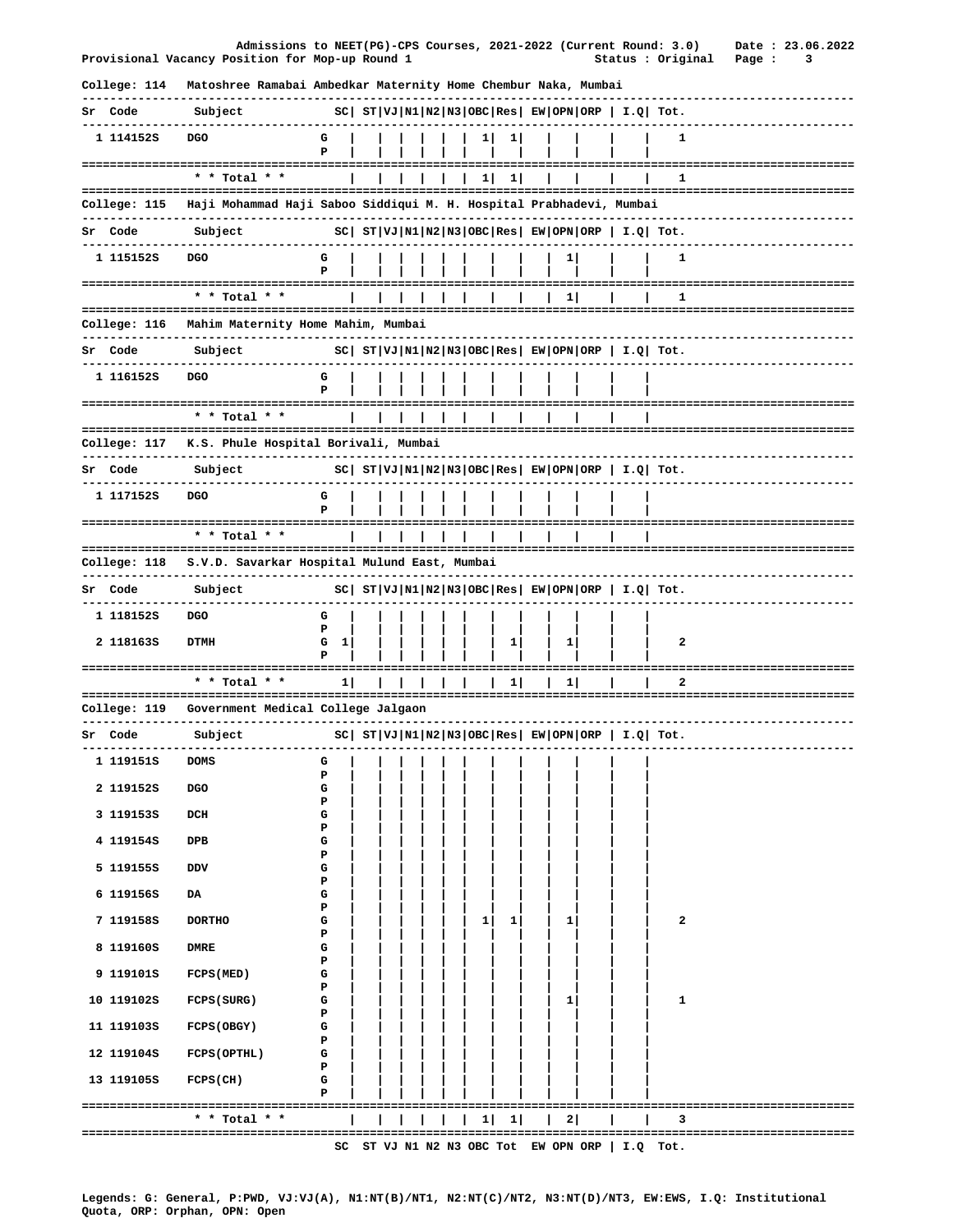|    | College: 120           | Admissions to NEET(PG)-CPS Courses, 2021-2022 (Current Round: 3.0)<br>Provisional Vacancy Position for Mop-up Round 1<br>Hindu Hruday Samrat Balasaheb Thackeray Trauma Care Mun. Hospital Jogeshwari East, Mumbai |             |   |   |  |              |   |   |                                   | Status : Original                                          | Date: 23.06.2022<br>Page :<br>4 |
|----|------------------------|--------------------------------------------------------------------------------------------------------------------------------------------------------------------------------------------------------------------|-------------|---|---|--|--------------|---|---|-----------------------------------|------------------------------------------------------------|---------------------------------|
|    | Sr Code                | Subject                                                                                                                                                                                                            |             |   |   |  |              |   |   |                                   | $ SC $ $ST VJ N1 N2 N3 OBC Res $ $EW OPN ORP$   $I.Q$ Tot. |                                 |
|    | 1 120152S<br>2 1201025 | <b>DGO</b><br>FCPS (SURG)                                                                                                                                                                                          | G<br>P<br>G |   |   |  |              | 1 |   |                                   | 1                                                          |                                 |
|    |                        | ==================================<br>* * Total * *                                                                                                                                                                |             |   |   |  |              | 1 |   |                                   | 1                                                          |                                 |
|    | College: 121           | Kamla Nehru Municipal Hospital Pune                                                                                                                                                                                |             |   |   |  |              |   |   |                                   |                                                            |                                 |
|    | Sr Code                | -----------------<br>Subject                                                                                                                                                                                       |             |   |   |  |              |   |   |                                   | $ SC $ $ST VJ N1 N2 N3 OBC Res EW OPN ORP  I.Q  Tot.$      |                                 |
|    | 1 121152S              | <b>DGO</b>                                                                                                                                                                                                         | G           |   |   |  |              |   |   |                                   | 1                                                          |                                 |
|    | 2 1211535              | DCH                                                                                                                                                                                                                | P<br>G      |   |   |  |              |   | 1 |                                   | 2                                                          |                                 |
|    | 3 121158S              | <b>DORTHO</b>                                                                                                                                                                                                      | Р<br>G<br>1 | 1 |   |  | 1<br>1       |   |   |                                   | 1                                                          |                                 |
|    |                        | ========<br>* * Total * *                                                                                                                                                                                          | 1           | 1 | ı |  | 3            |   | 1 |                                   |                                                            |                                 |
|    | College: 122           | Yashwantrao Chavan Memorial Pimpri Chinchwad Hospital Pune                                                                                                                                                         |             |   |   |  |              |   |   |                                   |                                                            |                                 |
|    | Sr Code                | Subject                                                                                                                                                                                                            |             |   |   |  |              |   |   |                                   | $ SC $ $ST VJ N1 N2 N3 OBC Res $ $EW OPN ORP$   $I.Q$ Tot. |                                 |
|    | 1 122151S              | <b>DOMS</b>                                                                                                                                                                                                        | G           |   |   |  |              |   |   |                                   | 1                                                          |                                 |
|    | 2 1221555              | DDV                                                                                                                                                                                                                | P<br>G      |   |   |  |              |   |   |                                   |                                                            |                                 |
|    | 3 122160S              | <b>DMRE</b>                                                                                                                                                                                                        | Р<br>G      |   |   |  |              |   |   |                                   |                                                            |                                 |
|    | 4 122161S              | TDD                                                                                                                                                                                                                | Р<br>G      |   |   |  |              |   |   |                                   |                                                            |                                 |
|    |                        | ================                                                                                                                                                                                                   |             |   |   |  |              |   |   |                                   |                                                            |                                 |
|    |                        | * * Total * *                                                                                                                                                                                                      |             |   |   |  |              |   | 1 |                                   | 1                                                          |                                 |
|    | College: 123           | Government Medical College Chandrapur                                                                                                                                                                              |             |   |   |  |              |   |   |                                   |                                                            |                                 |
| Sr | Code                   | Subject                                                                                                                                                                                                            |             |   |   |  |              |   |   |                                   | $ SC $ $ST VJ N1 N2 N3 OBC Res $ $EW OPN ORP$   $I.Q$ Tot. |                                 |
|    | 1 123152S              | DGO                                                                                                                                                                                                                | G           |   |   |  |              |   |   |                                   |                                                            |                                 |
|    | 2 1231535              | DCH                                                                                                                                                                                                                | P<br>G      |   |   |  |              |   | 1 |                                   | 1                                                          |                                 |
|    | 3 123158S              | <b>DORTHO</b>                                                                                                                                                                                                      | Р<br>G      |   |   |  |              |   |   |                                   |                                                            |                                 |
|    |                        | ---------------------------------<br>* Total                                                                                                                                                                       |             |   |   |  |              |   | 1 |                                   |                                                            | ============================    |
|    |                        | College: 124   Government Medical College Gondia                                                                                                                                                                   |             |   |   |  |              |   |   |                                   |                                                            |                                 |
|    | Sr Code                | Subject                                                                                                                                                                                                            |             |   |   |  |              |   |   |                                   | $ SC $ $ST VJ N1 N2 N3 OBC Res EW OPN ORP  I.Q  Tot.$      |                                 |
|    | 1 124151S              | --------------<br><b>DOMS</b>                                                                                                                                                                                      | G           |   |   |  |              |   |   |                                   |                                                            |                                 |
|    | 2 1241525              | DGO                                                                                                                                                                                                                | Р<br>G<br>1 |   |   |  | 1            |   |   |                                   | 1                                                          |                                 |
|    | 3 1241535              | DCH                                                                                                                                                                                                                | Р<br>G      |   |   |  |              |   |   |                                   |                                                            |                                 |
|    | 4 124156S              | DA                                                                                                                                                                                                                 | Р<br>G      |   |   |  |              |   |   |                                   |                                                            |                                 |
|    |                        |                                                                                                                                                                                                                    | Р           |   |   |  |              |   |   |                                   |                                                            |                                 |
|    | 5 124158S              | <b>DORTHO</b>                                                                                                                                                                                                      | G<br>Р      |   |   |  |              |   |   |                                   |                                                            |                                 |
|    |                        | ------------------------<br>* * Total * *                                                                                                                                                                          | 1           |   |   |  | $\mathbf{L}$ |   |   |                                   | 1                                                          | -------------------------       |
|    |                        |                                                                                                                                                                                                                    | SC          |   |   |  |              |   |   | ST VJ N1 N2 N3 OBC Tot EW OPN ORP | I.Q Tot.                                                   |                                 |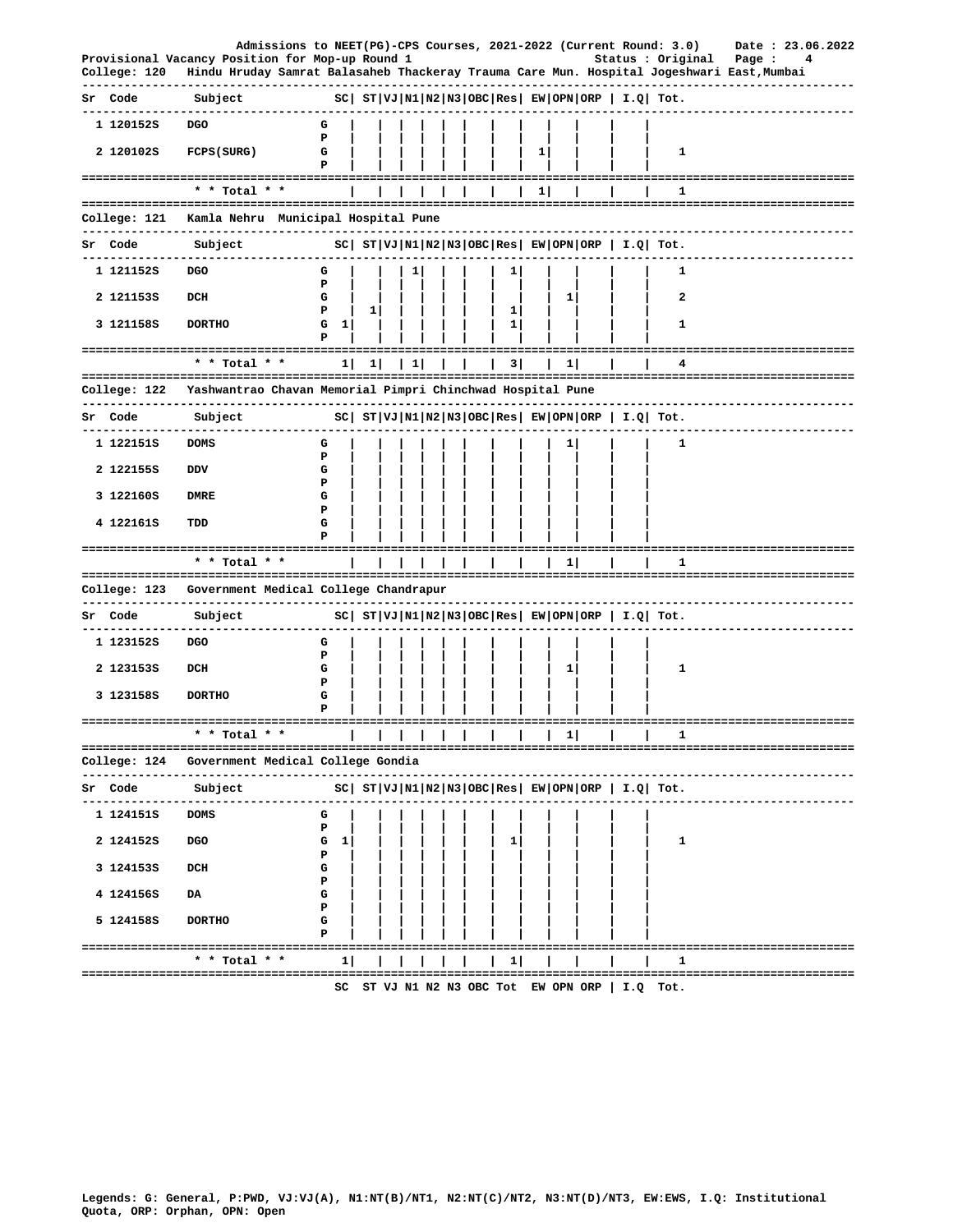|                           | Admissions to NEET(PG)-CPS Courses, 2021-2022 (Current Round: 3.0)                                    |             |          |           |  |    |                 |              |                                   |     |                                                              | Date: 23.06.2022                       |  |
|---------------------------|-------------------------------------------------------------------------------------------------------|-------------|----------|-----------|--|----|-----------------|--------------|-----------------------------------|-----|--------------------------------------------------------------|----------------------------------------|--|
| College: 125              | Provisional Vacancy Position for Mop-up Round 1<br>Shri Vasantrao Naik Govt. Medical College Yavatmal |             |          |           |  |    |                 |              |                                   |     | Status : Original                                            | Page :<br>5                            |  |
| Sr Code<br>. <u>.</u> .   | Subject                                                                                               |             |          |           |  |    |                 |              |                                   |     | $ SC $ $ST VJ N1 N2 N3 OBC Res EW OPN ORP  I.Q  Tot.$        |                                        |  |
| 1 1251555                 | DDV                                                                                                   | 1 <br>G     |          |           |  |    | ı               |              |                                   |     | 1                                                            |                                        |  |
| 2 1251585                 | <b>DORTHO</b>                                                                                         | P<br>G<br>Р | $1\vert$ | $\vert$ 1 |  |    | 2               |              |                                   |     | 2                                                            |                                        |  |
| 3 125159S                 | DPM                                                                                                   | G           |          |           |  | 11 | $1\vert$        | $1 \mid$     |                                   |     | 2                                                            |                                        |  |
| 4 125160S                 | DMRE                                                                                                  | Ъ<br>G      |          |           |  |    |                 |              |                                   |     | 1                                                            |                                        |  |
| 5 125106S                 | FCPS (DERMT)                                                                                          | P<br>G      |          |           |  |    |                 | $\mathbf{1}$ |                                   |     |                                                              |                                        |  |
|                           |                                                                                                       | Р           |          |           |  |    |                 |              |                                   |     |                                                              | -------------------------------------  |  |
|                           | * * Total * *                                                                                         | 1           |          | 1111      |  |    | $1 \mid 4 \mid$ | 2            |                                   |     | 6                                                            |                                        |  |
|                           | -------------------------------------                                                                 |             |          |           |  |    |                 |              |                                   |     |                                                              | ------------------------------         |  |
| Sr Code                   | Subject                                                                                               |             |          |           |  |    |                 |              |                                   |     | $ SC $ $ST VJ N1 N2 N3 OBC Res EW OPN ORP I.Q Tot.$          |                                        |  |
| 1 126152S                 | DGO                                                                                                   | G           |          |           |  |    |                 |              |                                   |     |                                                              |                                        |  |
| 2 1261535                 | DCH                                                                                                   | Ъ<br>G      |          |           |  |    |                 |              |                                   |     |                                                              |                                        |  |
|                           | ====================================                                                                  |             |          |           |  |    |                 |              |                                   |     |                                                              |                                        |  |
|                           | * * Total * *                                                                                         |             |          |           |  |    |                 |              |                                   |     |                                                              |                                        |  |
| College: 127              | Rajmata Jijau Hospital NMMC Airoli                                                                    |             |          |           |  |    |                 |              |                                   |     |                                                              |                                        |  |
| Sr Code<br>-------------- | Subject                                                                                               |             |          |           |  |    |                 |              |                                   |     | $ SC $ $ST VJ N1 N2 N3 OBC Res $ $EW OPN ORP $ $I.Q $ $Tot.$ |                                        |  |
| 1 127152S                 | <b>DGO</b>                                                                                            | G           |          |           |  |    |                 | 1            |                                   |     | 1                                                            |                                        |  |
| 2 1271535                 | DCH                                                                                                   | P<br>G      |          |           |  |    |                 | $\mathbf{1}$ |                                   |     | 1                                                            |                                        |  |
|                           | ------------------------------------                                                                  | Р           |          |           |  |    |                 |              |                                   |     |                                                              | -------------------------------------- |  |
|                           | * * Total * *                                                                                         |             |          |           |  |    |                 | 2            |                                   |     | 2                                                            |                                        |  |
| College: 128              | NMMC General Hospital Vashi                                                                           |             |          |           |  |    |                 |              |                                   |     |                                                              |                                        |  |
| Sr Code                   | Subject                                                                                               |             |          |           |  |    |                 |              |                                   |     | $ SC $ $ST VJ N1 N2 N3 OBC Res EW OPN ORP  I.Q  Tot.$        |                                        |  |
| 1 128151S                 | <b>DOMS</b>                                                                                           | G<br>Р      |          |           |  |    |                 | 1            |                                   |     | 2                                                            |                                        |  |
| 2 1281525                 | <b>DGO</b>                                                                                            | G           |          |           |  |    |                 |              |                                   |     |                                                              |                                        |  |
| 3 1281535                 | DCH                                                                                                   | P<br>G      |          |           |  |    |                 |              |                                   |     |                                                              |                                        |  |
| 4 128154S                 | DPB                                                                                                   | Р<br>G      |          |           |  |    |                 |              |                                   |     |                                                              |                                        |  |
| 5 1281555                 | DDV                                                                                                   | P<br>G      |          |           |  |    |                 |              |                                   |     |                                                              |                                        |  |
|                           |                                                                                                       | Р           |          |           |  |    |                 |              |                                   |     |                                                              |                                        |  |
| 6 128156S                 | DA                                                                                                    | G<br>Р      |          |           |  |    |                 | 1            |                                   |     | 1                                                            |                                        |  |
| 7 128157S                 | <b>DORL</b>                                                                                           | G<br>Р      |          |           |  |    |                 |              |                                   |     |                                                              |                                        |  |
| 8 1281585                 | <b>DORTHO</b>                                                                                         | G           |          |           |  |    |                 |              |                                   |     |                                                              |                                        |  |
| 9 1281625                 | DTM                                                                                                   | Р<br>G      |          |           |  | 1  | 1               |              |                                   |     | 1                                                            |                                        |  |
| 10 128101S                | FCPS (MED)                                                                                            | ъ<br>G      |          |           |  |    |                 |              |                                   |     |                                                              |                                        |  |
| 11 128102S                | FCPS (SURG)                                                                                           | Р<br>G<br>1 |          |           |  |    | ı               |              |                                   |     | 1                                                            |                                        |  |
|                           | ------------------------------------                                                                  | P           |          |           |  |    |                 |              |                                   |     |                                                              |                                        |  |
|                           | * * Total * *                                                                                         | 1           |          |           |  | 21 | 3               | 2            |                                   |     | 5                                                            |                                        |  |
| College: 129              | Shri Bhausaheb Hire Govt. Medical College Dhule                                                       |             |          |           |  |    |                 |              |                                   |     |                                                              |                                        |  |
| Sr Code                   | Subject                                                                                               |             |          |           |  |    |                 |              |                                   |     | $ SC $ $ST VJ N1 N2 N3 OBC Res $ $EW OPN ORP$   $I.Q$ Tot.   |                                        |  |
| 1 1291555                 | DDV                                                                                                   | G           |          |           |  |    |                 |              |                                   |     |                                                              |                                        |  |
| 2 129160S                 | <b>DMRE</b>                                                                                           | P<br>G      |          |           |  |    |                 |              |                                   |     |                                                              |                                        |  |
|                           |                                                                                                       | Р           |          |           |  |    |                 |              |                                   |     |                                                              |                                        |  |
|                           | * * Total * *<br>----------------------------------                                                   |             |          |           |  |    |                 |              |                                   |     |                                                              | =================================      |  |
|                           |                                                                                                       | sc          |          |           |  |    |                 |              | ST VJ N1 N2 N3 OBC Tot EW OPN ORP | I.Q | Tot.                                                         |                                        |  |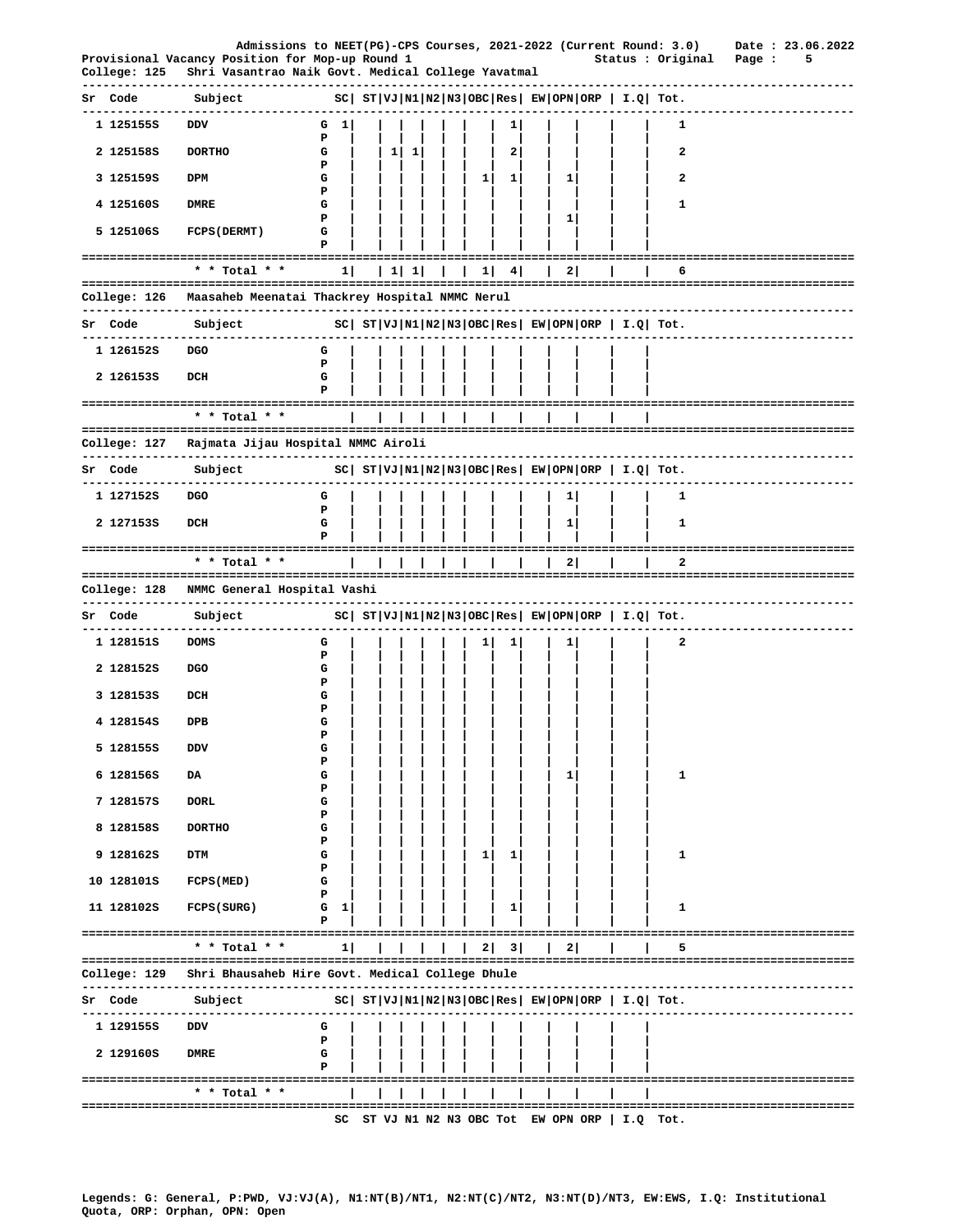|                |               | Admissions to NEET(PG)-CPS Courses, 2021-2022 (Current Round: 3.0)<br>Provisional Vacancy Position for Mop-up Round 1<br>Status : Original<br>College: 267 Shri Shankarrao Chavan Government Medical College Nanded | Date: 23.06.2022<br>Page :<br>6 |
|----------------|---------------|---------------------------------------------------------------------------------------------------------------------------------------------------------------------------------------------------------------------|---------------------------------|
| Sr Code        | Subject       | $ SC $ $ST VJ N1 N2 N3 OBC Res $ $EW OPN ORP$   $I.Q$   $Tot.$                                                                                                                                                      |                                 |
| 1 267160S      | <b>DMRE</b>   |                                                                                                                                                                                                                     |                                 |
|                | * * Total * * |                                                                                                                                                                                                                     |                                 |
| College: 268   |               | Hyderbagh UCHC (Urban Community Health Center) Hospital Nanded                                                                                                                                                      |                                 |
| <b>Sr</b> Code | Subject       | $ SC $ $ST VJ N1 N2 N3 OBC Res $ $EW OPN ORP$   $I.Q$   $Tot.$                                                                                                                                                      |                                 |
| 1 2681525      | DGO           |                                                                                                                                                                                                                     |                                 |
|                |               |                                                                                                                                                                                                                     |                                 |
|                |               | SC ST VJ N1 N2 N3 OBC Tot EW OPN ORP   I.Q Tot.                                                                                                                                                                     |                                 |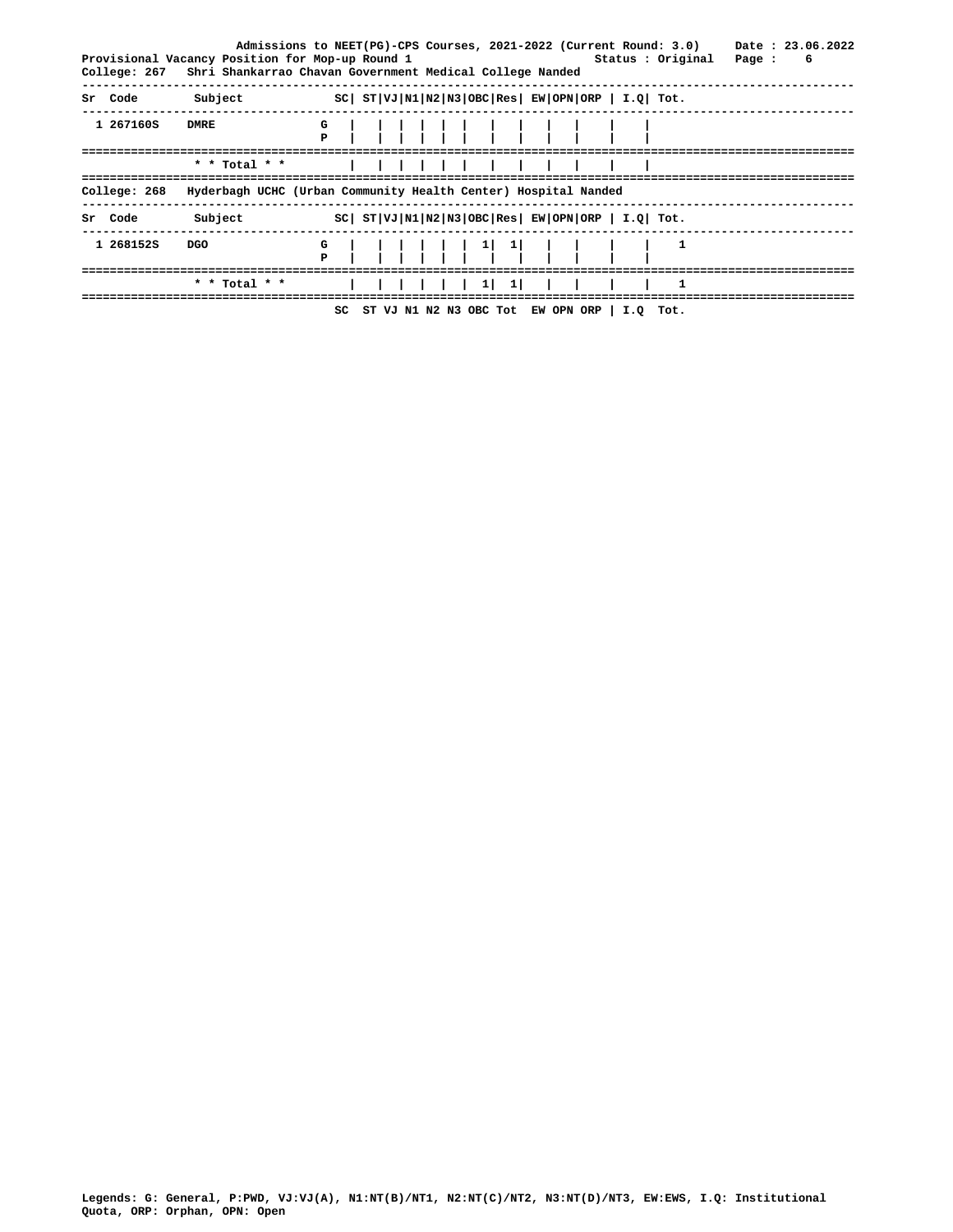|                           | Provisional Vacancy Position for Mop-up Round 1<br>College: 130   Dr. Balabhai Nanavati Hospital Vile Parle,Mumbai |                                                                     |  |  |                |  |  |              | Status : Original Page :                                    | Admissions to NEET(PG)-CPS Courses, 2021-2022 (Current Round: 3.0) Date : 23.06.2022<br>7 |
|---------------------------|--------------------------------------------------------------------------------------------------------------------|---------------------------------------------------------------------|--|--|----------------|--|--|--------------|-------------------------------------------------------------|-------------------------------------------------------------------------------------------|
| ----------<br>Sr Code     | ---------------<br>Subject                                                                                         | $ SC $ $ST VJ N1 N2 N3 OBC Res $ $EW OPN ORP$   $I.Q$ Tot.          |  |  |                |  |  |              |                                                             |                                                                                           |
| ------------<br>1 130153M | -------------<br>DCH                                                                                               | G                                                                   |  |  |                |  |  |              |                                                             |                                                                                           |
| 2 130155M                 | DDV                                                                                                                | Р<br>G                                                              |  |  |                |  |  |              |                                                             |                                                                                           |
| 3 130152M                 | <b>DGO</b>                                                                                                         | Р<br>G                                                              |  |  |                |  |  |              |                                                             |                                                                                           |
| 4 130160M                 | <b>DMRE</b>                                                                                                        | Р<br>G                                                              |  |  |                |  |  |              |                                                             |                                                                                           |
| 5 130161M                 | TDD                                                                                                                | Р<br>G                                                              |  |  |                |  |  |              |                                                             |                                                                                           |
| 6 130153I                 | DCH                                                                                                                | Р<br>G                                                              |  |  |                |  |  |              |                                                             |                                                                                           |
| 7 130155I                 | DDV                                                                                                                | Р<br>G                                                              |  |  |                |  |  |              |                                                             |                                                                                           |
| 8 130152I                 | <b>DGO</b>                                                                                                         | Р<br>G                                                              |  |  |                |  |  |              |                                                             |                                                                                           |
| 9 130160I                 | DMRE                                                                                                               | Р<br>G                                                              |  |  |                |  |  |              |                                                             |                                                                                           |
| 10 130161I                | TDD                                                                                                                | Р<br>G                                                              |  |  |                |  |  |              |                                                             |                                                                                           |
|                           | ====================================                                                                               | Р                                                                   |  |  | ============== |  |  |              |                                                             |                                                                                           |
|                           | * * Total * *                                                                                                      |                                                                     |  |  |                |  |  |              |                                                             |                                                                                           |
|                           | College: 131 - Bhatia General Hospital Tardeo, Mumbai                                                              |                                                                     |  |  |                |  |  |              |                                                             |                                                                                           |
| Sr Code                   | Subject<br>--------------------------                                                                              | $SC \mid ST VJ N1 N2 N3 OBC Res \mid EW OPN ORP \mid I.Q \mid Tot.$ |  |  |                |  |  |              |                                                             |                                                                                           |
| 1 131156M                 | DA                                                                                                                 | G                                                                   |  |  |                |  |  |              |                                                             |                                                                                           |
| 2 131153M                 | DCH                                                                                                                | Р<br>G                                                              |  |  |                |  |  |              |                                                             |                                                                                           |
| 3 131160M                 | DMRE                                                                                                               | Р<br>G                                                              |  |  |                |  |  |              |                                                             |                                                                                           |
| 4 131158M                 | <b>DORTHO</b>                                                                                                      | Р<br>G                                                              |  |  |                |  |  |              |                                                             |                                                                                           |
| 5 131156I                 | DA                                                                                                                 | Р<br>G                                                              |  |  |                |  |  |              |                                                             |                                                                                           |
| 6 131153I                 | DCH                                                                                                                | Р<br>G                                                              |  |  |                |  |  | $\mathbf{1}$ | 1                                                           |                                                                                           |
| 7 131160I                 | <b>DMRE</b>                                                                                                        | Р<br>G                                                              |  |  |                |  |  |              |                                                             |                                                                                           |
| 8 131158I                 | <b>DORTHO</b>                                                                                                      | Р<br>G                                                              |  |  |                |  |  |              |                                                             |                                                                                           |
|                           | -------------------------------------                                                                              | P                                                                   |  |  |                |  |  |              |                                                             | --------------------------------------                                                    |
|                           | * * Total * *                                                                                                      |                                                                     |  |  |                |  |  | 11           | 1                                                           |                                                                                           |
| College: 132              | Bai Jerbai Wadia Hospital for Children Parel, Mumbai                                                               |                                                                     |  |  |                |  |  |              |                                                             |                                                                                           |
| Sr Code<br>.              | Subject<br>-----------                                                                                             |                                                                     |  |  |                |  |  |              | $ SC $ $ST VJ N1 N2 N3 OBC Res EW OPN ORP  I.Q  Tot.$       |                                                                                           |
| 1 132153M                 | DCH                                                                                                                | G<br>Р                                                              |  |  |                |  |  |              |                                                             |                                                                                           |
| 2 132105M                 | $FCPS$ (CH)                                                                                                        | G<br>Р                                                              |  |  |                |  |  |              |                                                             |                                                                                           |
|                           | $*$ * Total * *                                                                                                    |                                                                     |  |  |                |  |  |              |                                                             |                                                                                           |
|                           | College: 133   Holy Family Hospital Bandra,Mumbai                                                                  |                                                                     |  |  |                |  |  |              |                                                             |                                                                                           |
| Sr Code                   | Subject                                                                                                            |                                                                     |  |  |                |  |  |              | $ SC $ $ST VJ N1 N2 N3 OBC Res $ $EW OPN ORP $ $I.Q$ $Tot.$ |                                                                                           |
| 1 133156M                 | -------------<br>DA                                                                                                | G                                                                   |  |  |                |  |  |              |                                                             |                                                                                           |
| 2 133153M                 | DCH                                                                                                                | Р<br>G                                                              |  |  |                |  |  |              |                                                             |                                                                                           |
|                           |                                                                                                                    | Р                                                                   |  |  |                |  |  |              |                                                             |                                                                                           |
| 3 133158M                 | <b>DORTHO</b>                                                                                                      | G<br>Р                                                              |  |  |                |  |  |              |                                                             |                                                                                           |
| 4 133156I                 | DA                                                                                                                 | G<br>Р                                                              |  |  |                |  |  |              |                                                             |                                                                                           |
| 5 133153I                 | DCH                                                                                                                | G<br>Р                                                              |  |  |                |  |  |              |                                                             |                                                                                           |
| 6 133158I                 | <b>DORTHO</b>                                                                                                      | G<br>Р                                                              |  |  |                |  |  |              |                                                             |                                                                                           |
|                           | ------------------------------------<br>* * Total * *                                                              |                                                                     |  |  |                |  |  |              |                                                             |                                                                                           |
|                           |                                                                                                                    | SC                                                                  |  |  |                |  |  |              | ST VJ N1 N2 N3 OBC Tot EW OPN ORP   I.Q Tot.                | ==================================                                                        |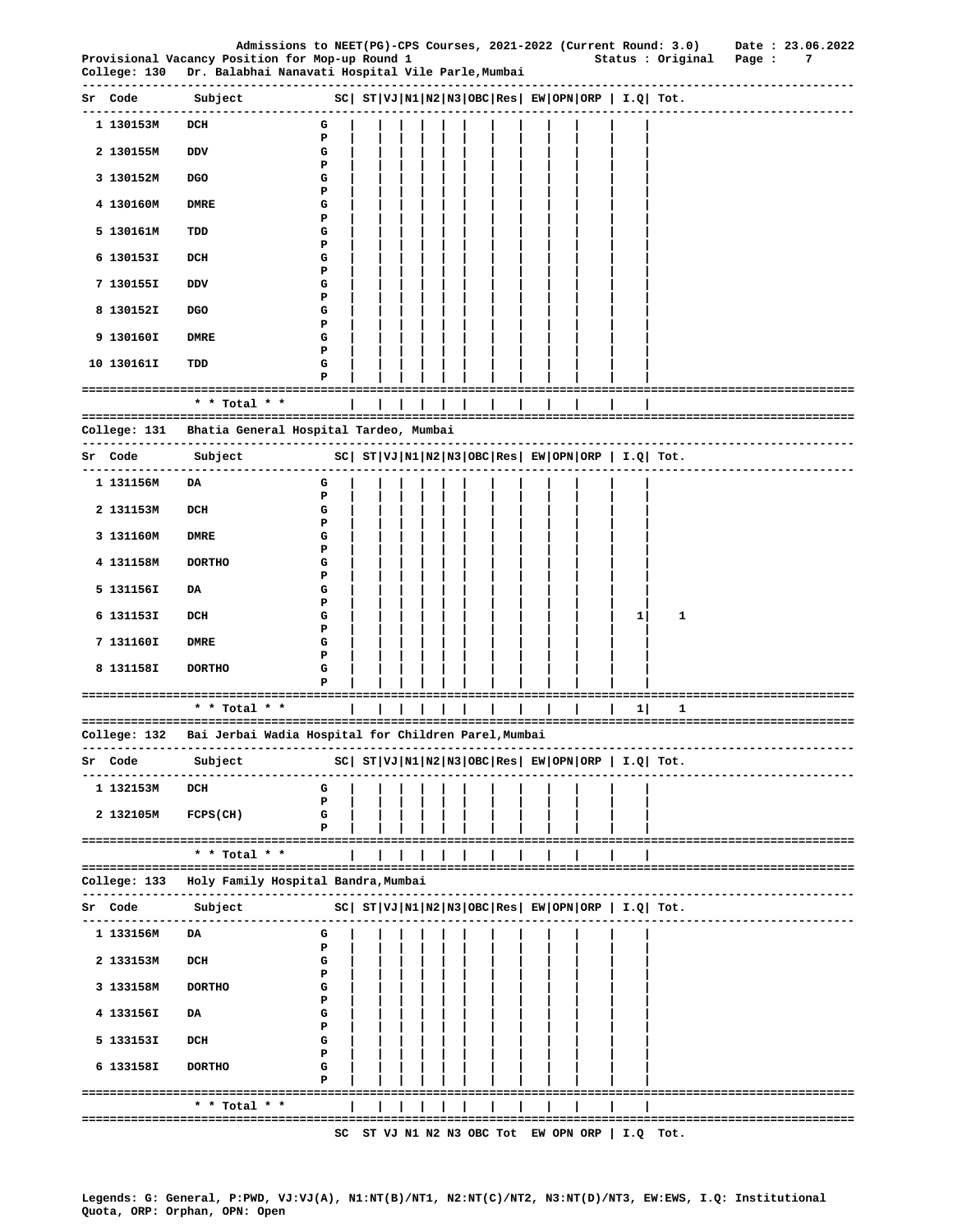|                            | Admissions to NEET(PG)-CPS Courses, 2021-2022 (Current Round: 3.0)                                           |                  |  |  |  |  |  |                                                             |                                                                                                 |                             | Date: 23.06.2022     |
|----------------------------|--------------------------------------------------------------------------------------------------------------|------------------|--|--|--|--|--|-------------------------------------------------------------|-------------------------------------------------------------------------------------------------|-----------------------------|----------------------|
| College: 134               | Provisional Vacancy Position for Mop-up Round 1<br>KJ Somaiya Medical College & Research Center Sion, Mumbai |                  |  |  |  |  |  |                                                             | Status : Original                                                                               | Page :                      | 8                    |
| Sr Code                    | Subject                                                                                                      |                  |  |  |  |  |  |                                                             | $ SC $ $ST VJ N1 N2 N3 OBC Res $ $EW OPN ORP $ $I.Q$ $Tot.$                                     |                             |                      |
| 1 134157M                  | <b>DORL</b>                                                                                                  | G                |  |  |  |  |  |                                                             |                                                                                                 |                             | -------------------- |
|                            |                                                                                                              | P                |  |  |  |  |  |                                                             |                                                                                                 |                             |                      |
| 2 134154M                  | DPB                                                                                                          | G<br>Р           |  |  |  |  |  |                                                             |                                                                                                 |                             |                      |
| 3 134161M                  | TDD                                                                                                          | G                |  |  |  |  |  |                                                             |                                                                                                 |                             |                      |
| 4 134157I                  | <b>DORL</b>                                                                                                  | Р<br>G           |  |  |  |  |  |                                                             |                                                                                                 |                             |                      |
| 5 134154I                  | DPB                                                                                                          | P<br>G           |  |  |  |  |  | 11                                                          | 1                                                                                               |                             |                      |
|                            |                                                                                                              | Ъ                |  |  |  |  |  |                                                             |                                                                                                 |                             |                      |
| 6 134161I                  | TDD                                                                                                          | G<br>Р           |  |  |  |  |  |                                                             |                                                                                                 |                             |                      |
|                            | * * Total * *                                                                                                |                  |  |  |  |  |  | =====<br>11                                                 | 1                                                                                               |                             |                      |
|                            | College: 135 K. B. Haji Bachooali Opthalmic & ENT Hospital Parel, Mumbai                                     |                  |  |  |  |  |  |                                                             |                                                                                                 |                             |                      |
| Sr Code                    | ------------------------------------<br>Subject                                                              |                  |  |  |  |  |  |                                                             | --------------------------------<br>$ SC $ $ST VJ N1 N2 N3 OBC Res $ $EW OPN ORP $ $I.Q$ $Tot.$ |                             |                      |
|                            |                                                                                                              |                  |  |  |  |  |  |                                                             |                                                                                                 |                             |                      |
| 1 135151M                  | <b>DOMS</b>                                                                                                  | G<br>P           |  |  |  |  |  |                                                             |                                                                                                 |                             |                      |
| 2 135151I                  | <b>DOMS</b>                                                                                                  | G<br>P           |  |  |  |  |  |                                                             |                                                                                                 |                             |                      |
|                            | * * Total * *                                                                                                |                  |  |  |  |  |  |                                                             |                                                                                                 |                             |                      |
|                            | College: 136 Masina Hospital Byculla, Mumbai                                                                 |                  |  |  |  |  |  |                                                             |                                                                                                 |                             |                      |
|                            | -------------------------------------                                                                        |                  |  |  |  |  |  |                                                             |                                                                                                 |                             |                      |
| Sr Code<br>------------    | Subject                                                                                                      |                  |  |  |  |  |  |                                                             | $ SC $ $ST VJ N1 N2 N3 OBC Res EW OPN ORP  I.Q  Tot.$                                           | ------------------------    |                      |
| 1 136152M                  | <b>DGO</b>                                                                                                   | G<br>P           |  |  |  |  |  |                                                             |                                                                                                 |                             |                      |
| 2 136153M                  | DCH                                                                                                          | G                |  |  |  |  |  |                                                             |                                                                                                 |                             |                      |
| 3 136156M                  | DA                                                                                                           | Ъ<br>G           |  |  |  |  |  |                                                             |                                                                                                 |                             |                      |
| 4 136158M                  | <b>DORTHO</b>                                                                                                | Р<br>G           |  |  |  |  |  |                                                             |                                                                                                 |                             |                      |
|                            |                                                                                                              | Р                |  |  |  |  |  |                                                             |                                                                                                 |                             |                      |
| 5 136152I                  | <b>DGO</b>                                                                                                   | G<br>P           |  |  |  |  |  |                                                             |                                                                                                 |                             |                      |
| 6 136153I                  | DCH                                                                                                          | G<br>Р           |  |  |  |  |  | 1                                                           | 1                                                                                               |                             |                      |
| 7 136156I                  | DA                                                                                                           | G                |  |  |  |  |  | 1                                                           | 1                                                                                               |                             |                      |
| -------------------------- |                                                                                                              | Р<br>=========== |  |  |  |  |  | --------------------                                        |                                                                                                 | =========================== |                      |
|                            | * * Total * *                                                                                                |                  |  |  |  |  |  | 2                                                           | 2                                                                                               |                             |                      |
| College: 137               | Bakul Parekh Childrens Hospital & Multispeciality Center Ghatkopar, Mumbai                                   |                  |  |  |  |  |  |                                                             |                                                                                                 |                             |                      |
| Code<br>Sr                 | Subject                                                                                                      |                  |  |  |  |  |  | $ SC $ $ST VJ N1 N2 N3 OBC Res $ $EW OPN ORP $ $I.Q$ $Tot.$ |                                                                                                 |                             |                      |
| 1 137153M                  | DCH                                                                                                          | G                |  |  |  |  |  |                                                             |                                                                                                 |                             |                      |
| 2 137153I                  | DCH                                                                                                          | Р<br>G           |  |  |  |  |  |                                                             |                                                                                                 |                             |                      |
|                            |                                                                                                              | Р                |  |  |  |  |  |                                                             |                                                                                                 |                             |                      |
|                            | * * Total * *                                                                                                |                  |  |  |  |  |  |                                                             |                                                                                                 |                             |                      |
| College: 138               | Kenia Eye Hospital Santacruz, Mumbai                                                                         |                  |  |  |  |  |  |                                                             |                                                                                                 |                             |                      |
| Code<br>sr                 | Subject                                                                                                      |                  |  |  |  |  |  | $ SC $ $ST VJ N1 N2 N3 OBC Res EW OPN ORP   I.Q  Tot.$      |                                                                                                 |                             |                      |
| 1 138151M                  | <b>DOMS</b>                                                                                                  | G                |  |  |  |  |  |                                                             |                                                                                                 |                             |                      |
| 2 138151I                  | <b>DOMS</b>                                                                                                  | Р<br>G           |  |  |  |  |  | 1                                                           | 1                                                                                               |                             |                      |
| =========================  |                                                                                                              | Р                |  |  |  |  |  |                                                             |                                                                                                 |                             |                      |
|                            | * * Total * *                                                                                                |                  |  |  |  |  |  | 1                                                           | 1                                                                                               |                             |                      |
|                            |                                                                                                              |                  |  |  |  |  |  | SC ST VJ N1 N2 N3 OBC Tot EW OPN ORP   I.Q Tot.             |                                                                                                 |                             |                      |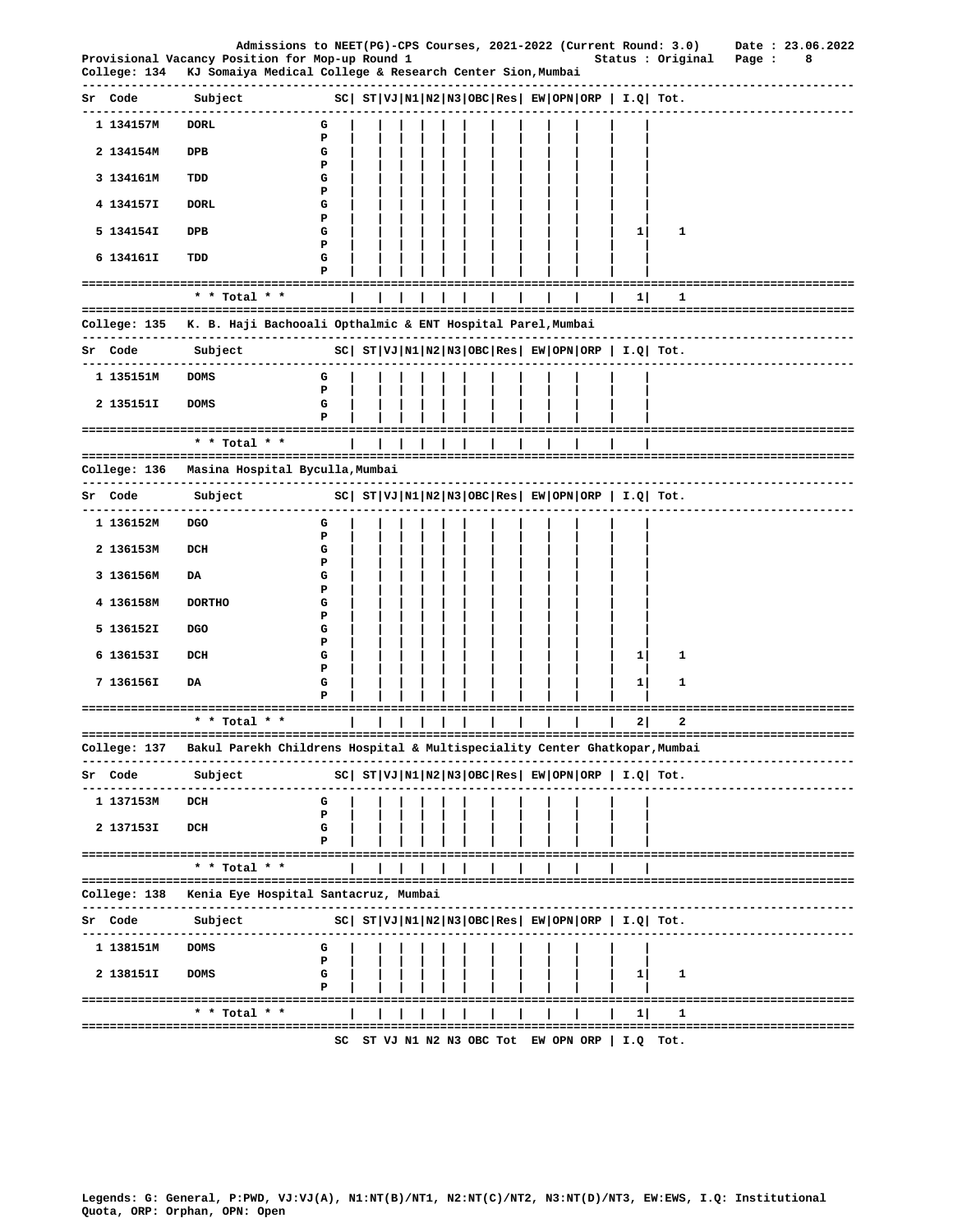|                             |                                                                                                                 | Admissions to NEET(PG)-CPS Courses, 2021-2022 (Current Round: 3.0)   |  |  |  |  |          |   |                                                                | Date: 23.06.2022                      |
|-----------------------------|-----------------------------------------------------------------------------------------------------------------|----------------------------------------------------------------------|--|--|--|--|----------|---|----------------------------------------------------------------|---------------------------------------|
| College: 139                | Provisional Vacancy Position for Mop-up Round 1<br>P.D. Hinduja Hospital & Medical Research Center Khar, Mumbai |                                                                      |  |  |  |  |          |   |                                                                | Status : Original Page :<br>9         |
| Sr Code                     | Subject                                                                                                         | $ SC $ ST $ VJ $ N1 $ N2 N3 $ OBC Res $ EW $ OPN $ ORP $ I.Q $ Tot.$ |  |  |  |  |          |   |                                                                | ------------------------------------- |
| 1 139152M                   | <b>DGO</b>                                                                                                      | G                                                                    |  |  |  |  |          |   |                                                                |                                       |
| 2 139160M                   | <b>DMRE</b>                                                                                                     | Р<br>G<br>Р                                                          |  |  |  |  |          |   |                                                                |                                       |
| 3 139156M                   | DA                                                                                                              | G<br>Р                                                               |  |  |  |  |          |   |                                                                |                                       |
| 4 139152I                   | <b>DGO</b>                                                                                                      | G<br>Р                                                               |  |  |  |  |          | 1 | 1                                                              |                                       |
| 5 139156I                   | DA                                                                                                              | G<br>P                                                               |  |  |  |  |          |   |                                                                |                                       |
|                             |                                                                                                                 |                                                                      |  |  |  |  |          |   |                                                                |                                       |
|                             | * * Total * *                                                                                                   |                                                                      |  |  |  |  |          | 1 | 1                                                              |                                       |
|                             | College: 140 Prince Ali Khan Hospital Mazagon, Mumbai                                                           |                                                                      |  |  |  |  |          |   |                                                                |                                       |
| Sr Code                     | Subject<br>-------------------------------------                                                                | $ SC $ $ST VJ N1 N2 N3 OBC Res EW OPN ORP I.Q Tot.$                  |  |  |  |  |          |   |                                                                |                                       |
| 1 140160M                   | DMRE                                                                                                            | G<br>Р                                                               |  |  |  |  |          |   |                                                                |                                       |
| 2 140161M                   | TDD                                                                                                             | G<br>Р                                                               |  |  |  |  |          |   |                                                                |                                       |
| 3 140156M                   | DA                                                                                                              | G<br>Р                                                               |  |  |  |  |          |   |                                                                |                                       |
| 4 140158M                   | <b>DORTHO</b>                                                                                                   | G<br>Р                                                               |  |  |  |  |          |   |                                                                |                                       |
| 5 140154M                   | DPB                                                                                                             | G<br>Р                                                               |  |  |  |  |          |   |                                                                |                                       |
| 6 140163M                   | <b>DTMH</b>                                                                                                     | G<br>Р                                                               |  |  |  |  | 1        |   | 1                                                              |                                       |
| 7 140101M                   | FCPS (MED)                                                                                                      | G<br>P                                                               |  |  |  |  |          |   |                                                                |                                       |
| 8 140108M                   | <b>FCPS (ORTHO)</b>                                                                                             | G<br>Р                                                               |  |  |  |  |          |   |                                                                |                                       |
| 9 140160I                   | DMRE                                                                                                            | G<br>Р                                                               |  |  |  |  |          |   |                                                                |                                       |
| 10 140161I                  | TDD                                                                                                             | G<br>Р                                                               |  |  |  |  |          |   |                                                                |                                       |
| 11 140156I                  | DA                                                                                                              | G<br>Р                                                               |  |  |  |  |          |   |                                                                |                                       |
| 12 140158I                  | <b>DORTHO</b>                                                                                                   | G<br>Р                                                               |  |  |  |  |          | 1 | 1                                                              |                                       |
| 13 140154I                  | DPB                                                                                                             | G<br>Р                                                               |  |  |  |  |          | 1 | 1                                                              |                                       |
| 14 140163I                  | <b>DTMH</b>                                                                                                     | G<br>Р                                                               |  |  |  |  |          | 1 | 1                                                              |                                       |
| 15 140101I                  | FCPS (MED)                                                                                                      | G<br>P                                                               |  |  |  |  |          |   |                                                                |                                       |
| 16 140108I                  | FCPS (ORTHO)                                                                                                    | G<br>P                                                               |  |  |  |  |          | 1 | 1                                                              |                                       |
|                             |                                                                                                                 |                                                                      |  |  |  |  |          |   |                                                                |                                       |
|                             | * * Total * *                                                                                                   |                                                                      |  |  |  |  | $1\vert$ | 4 | 5                                                              |                                       |
| College: 141<br>----------- | Ruby Ailcare Services Pvt. Ltd Mumbai                                                                           | -----------------                                                    |  |  |  |  |          |   |                                                                |                                       |
| Sr Code                     | Subject                                                                                                         |                                                                      |  |  |  |  |          |   | $ SC $ $ST VJ N1 N2 N3 OBC Res $ $EW OPN ORP$   $I.Q$   $Tot.$ |                                       |
| 1 141160M                   | <b>DMRE</b>                                                                                                     | G<br>Р                                                               |  |  |  |  |          |   |                                                                |                                       |
| 2 141160I                   | <b>DMRE</b>                                                                                                     | G<br>Р                                                               |  |  |  |  |          |   |                                                                |                                       |
|                             | --------------------------------------<br>* * Total * *                                                         |                                                                      |  |  |  |  |          |   |                                                                | -------------------------------       |
|                             |                                                                                                                 | SC                                                                   |  |  |  |  |          |   | ST VJ N1 N2 N3 OBC Tot EW OPN ORP   I.Q Tot.                   |                                       |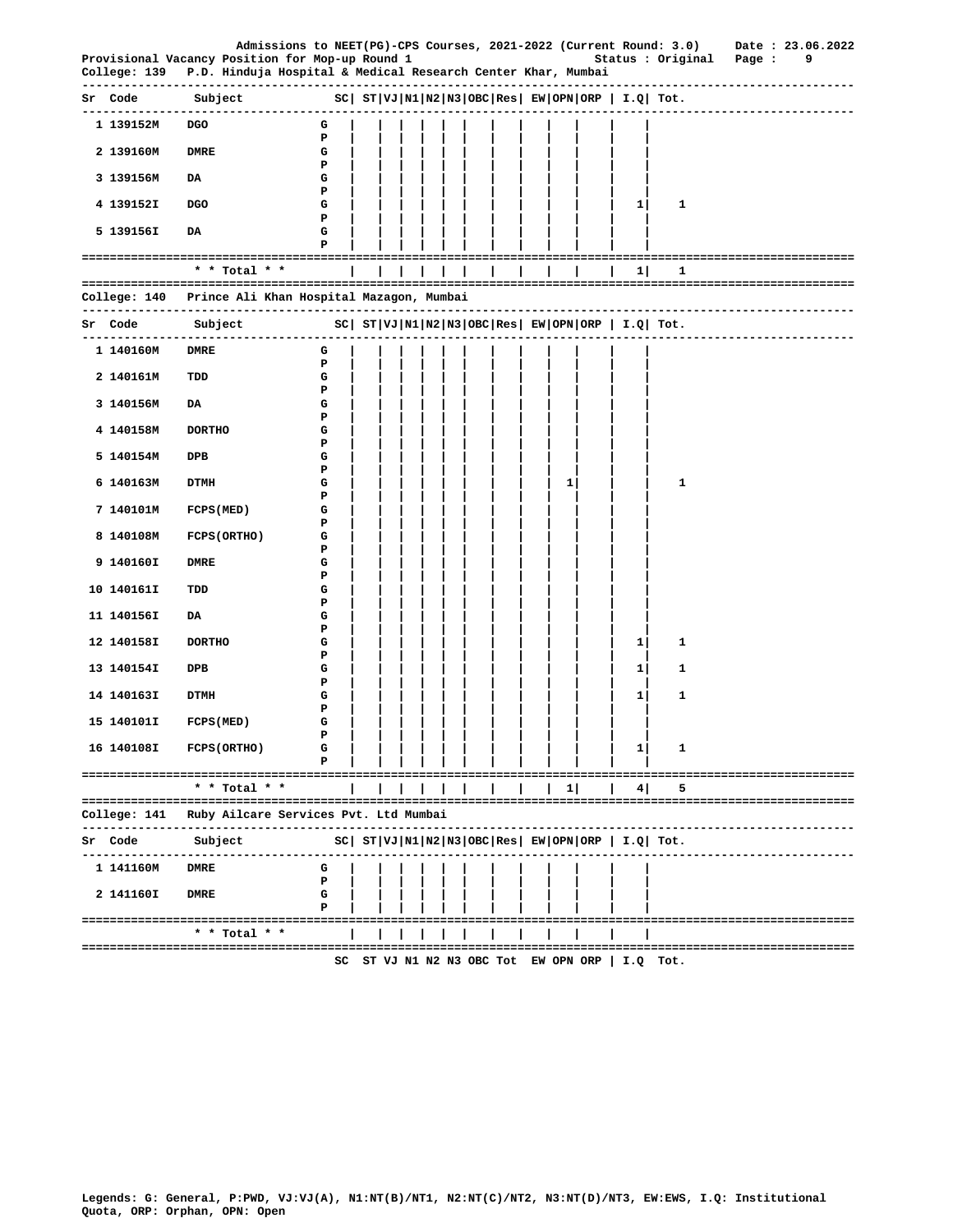|                          | Admissions to NEET(PG)-CPS Courses, 2021-2022 (Current Round: 3.0)                                        |                                                       |  |  |  |  |              |              |                                                       | Date: 23.06.2022              |
|--------------------------|-----------------------------------------------------------------------------------------------------------|-------------------------------------------------------|--|--|--|--|--------------|--------------|-------------------------------------------------------|-------------------------------|
| College: 142             | Provisional Vacancy Position for Mop-up Round 1<br>Zen Multispeciality Hospital Pvt. Ltd. Chembur, Mumbai |                                                       |  |  |  |  |              |              | Status : Original                                     | Page :<br>10                  |
| Sr Code                  | Subject                                                                                                   | $ SC $ $ST VJ N1 N2 N3 OBC Res EW OPN ORP  I.Q  Tot.$ |  |  |  |  |              |              |                                                       |                               |
| 1 142160M                | <b>DMRE</b>                                                                                               | G                                                     |  |  |  |  |              |              |                                                       |                               |
| 2 142156M                | DA                                                                                                        | Р<br>G                                                |  |  |  |  |              |              |                                                       |                               |
| 3 142158M                | <b>DORTHO</b>                                                                                             | Р<br>G                                                |  |  |  |  | 11           |              | 1                                                     |                               |
| 4 142160I                | <b>DMRE</b>                                                                                               | Р<br>G                                                |  |  |  |  |              | 1            | 1                                                     |                               |
| 5 142156I                | DA                                                                                                        | Р<br>G                                                |  |  |  |  |              | $\mathbf{1}$ | 1                                                     |                               |
|                          | ======================================                                                                    | Р                                                     |  |  |  |  |              |              |                                                       | ======================        |
|                          | * * Total * *                                                                                             |                                                       |  |  |  |  | 1            | 2            | 3                                                     |                               |
|                          | College: 143 S.M.M.Eye Welfare Charitable Trust Mulund,Mumbai                                             |                                                       |  |  |  |  |              |              |                                                       | ----------------------------- |
| Sr Code                  | Subject<br>--------------------------------                                                               |                                                       |  |  |  |  |              |              | $ SC $ $ST VJ N1 N2 N3 OBC Res EW OPN ORP I.Q Tot.$   |                               |
| 1 143151M                | <b>DOMS</b>                                                                                               | G<br>Р                                                |  |  |  |  |              |              |                                                       |                               |
| 2 143151I                | <b>DOMS</b>                                                                                               | G                                                     |  |  |  |  |              |              |                                                       |                               |
|                          | ------------------------------------<br>* * Total * *                                                     |                                                       |  |  |  |  |              |              |                                                       |                               |
|                          |                                                                                                           |                                                       |  |  |  |  |              |              |                                                       |                               |
|                          | College: 144     Vedanta Institute Of Medical Sciences Saswand, Dist-Palghar                              |                                                       |  |  |  |  |              |              |                                                       |                               |
| Sr Code                  | Subject                                                                                                   | $ SC $ $ST VJ N1 N2 N3 OBC Res EW OPN ORP  I.Q  Tot.$ |  |  |  |  |              |              |                                                       |                               |
| 1 144152M                | DGO                                                                                                       | G<br>Р                                                |  |  |  |  |              |              |                                                       |                               |
| 2 144153M                | DCH                                                                                                       | G<br>Р                                                |  |  |  |  |              |              |                                                       |                               |
| 3 144155M                | DDV                                                                                                       | G<br>Р                                                |  |  |  |  |              |              |                                                       |                               |
| 4 144160M                | DMRE                                                                                                      | G                                                     |  |  |  |  |              |              |                                                       |                               |
| 5 144158M                | <b>DORTHO</b>                                                                                             | Р<br>G<br>Р                                           |  |  |  |  |              |              |                                                       |                               |
| 6 144151M                | <b>DOMS</b>                                                                                               | G                                                     |  |  |  |  | 1            |              | 1                                                     |                               |
| 7 144101M                | FCPS (MED)                                                                                                | Р<br>G                                                |  |  |  |  | $\mathbf{1}$ |              | 1                                                     |                               |
| 8 144102M                | FCPS (SURG)                                                                                               | Р<br>G                                                |  |  |  |  |              |              |                                                       |                               |
| 9 144152I                | DGO                                                                                                       | Р<br>G                                                |  |  |  |  |              |              |                                                       |                               |
| 10 144153I               | $_{\rm DCH}$                                                                                              | Р<br>G                                                |  |  |  |  |              |              |                                                       |                               |
| 11 144155I               | DDV                                                                                                       | Р<br>G                                                |  |  |  |  |              |              |                                                       |                               |
| 12 144160I               | <b>DMRE</b>                                                                                               | Р<br>G                                                |  |  |  |  |              |              |                                                       |                               |
| 13 144158I               | <b>DORTHO</b>                                                                                             | Р<br>G                                                |  |  |  |  |              | $\mathbf{1}$ | 1                                                     |                               |
| 14 144151I               | <b>DOMS</b>                                                                                               | Р<br>G                                                |  |  |  |  |              | 1            | 1                                                     |                               |
| 15 144101I               | FCPS (MED)                                                                                                | Р<br>G                                                |  |  |  |  |              |              |                                                       |                               |
|                          | ====================================                                                                      | Р                                                     |  |  |  |  |              |              |                                                       |                               |
|                          | * * Total * *                                                                                             |                                                       |  |  |  |  | 2            | 2            |                                                       |                               |
| College: 145             | Chinmay Institute of Paediatrics Pune                                                                     |                                                       |  |  |  |  |              |              |                                                       |                               |
| Sr Code                  | Subject                                                                                                   |                                                       |  |  |  |  |              |              | $ SC $ $ST VJ N1 N2 N3 OBC Res EW OPN ORP  I.Q  Tot.$ |                               |
| -----------<br>1 145153M | DCH                                                                                                       | G                                                     |  |  |  |  | $\mathbf{1}$ |              | 1                                                     |                               |
| 2 145153I                | DCH                                                                                                       | Р<br>G                                                |  |  |  |  |              | $1\vert$     | 1                                                     |                               |
|                          | ===================================                                                                       | Р                                                     |  |  |  |  |              |              |                                                       |                               |
|                          | * * Total * *                                                                                             |                                                       |  |  |  |  | 1            | 1            | 2                                                     |                               |
|                          |                                                                                                           |                                                       |  |  |  |  |              |              | SC ST VJ N1 N2 N3 OBC Tot EW OPN ORP   I.Q Tot.       |                               |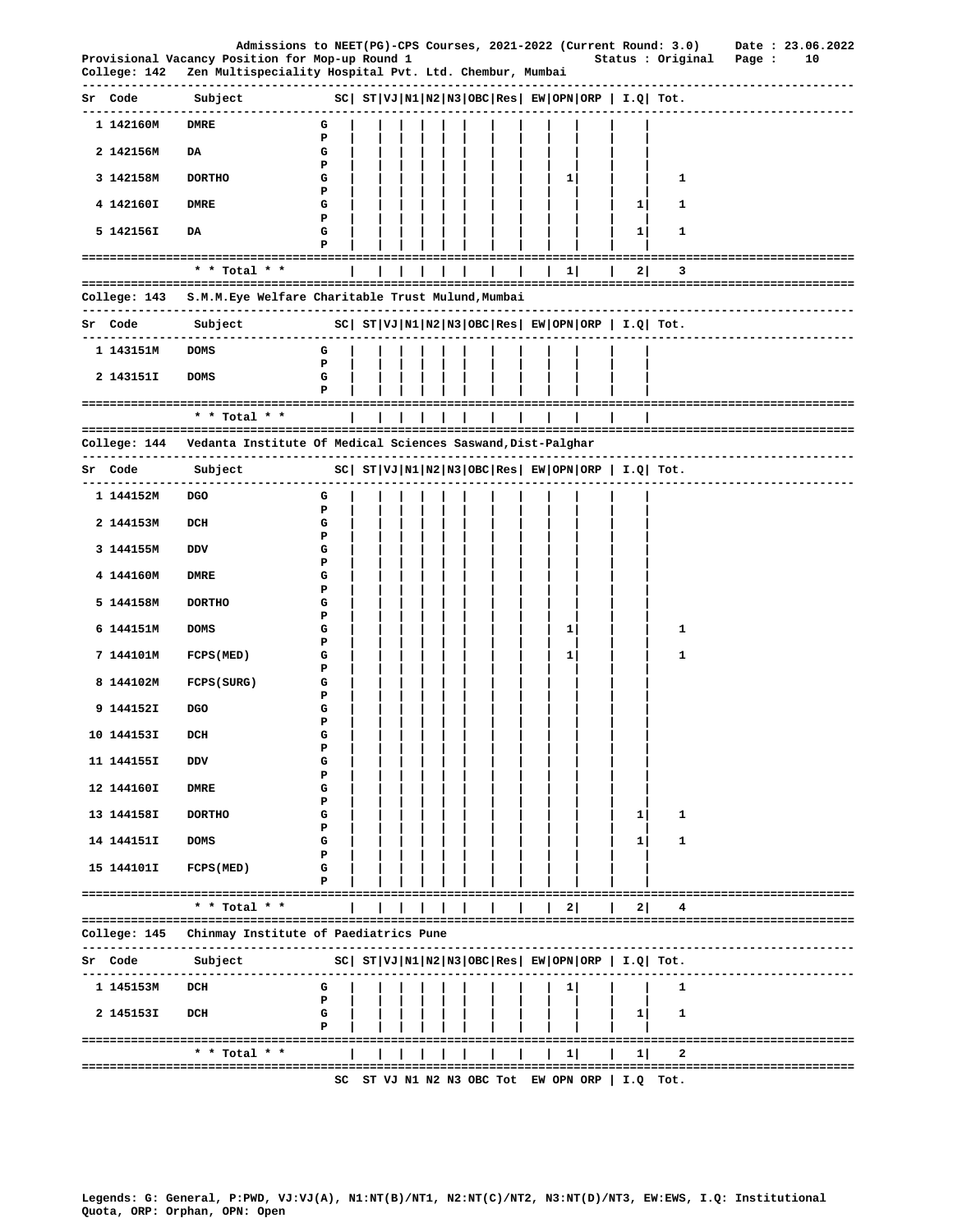|                              | Admissions to NEET(PG)-CPS Courses, 2021-2022 (Current Round: 3.0) Date: 23.06.2022<br>Provisional Vacancy Position for Mop-up Round 1 |        |  |  |  |  |              |                                             | Status : Original                                                                     | Page : | 11                        |
|------------------------------|----------------------------------------------------------------------------------------------------------------------------------------|--------|--|--|--|--|--------------|---------------------------------------------|---------------------------------------------------------------------------------------|--------|---------------------------|
|                              | College: 146 Dwarika Sangamnerkar Medical Foundation (Colony) Pune                                                                     |        |  |  |  |  |              |                                             |                                                                                       |        |                           |
|                              | Sr Code Subject<br>$ SC $ $ST VJ N1 N2 N3 OBC Res EW OPN ORP I.Q Tot.$<br>------------------------------                               |        |  |  |  |  |              |                                             |                                                                                       |        |                           |
| 1 146152M                    | DGO                                                                                                                                    | G      |  |  |  |  |              |                                             |                                                                                       |        |                           |
| 2 146152I                    | <b>DGO</b>                                                                                                                             | P<br>G |  |  |  |  |              |                                             |                                                                                       |        |                           |
|                              |                                                                                                                                        | Р      |  |  |  |  |              |                                             |                                                                                       |        |                           |
|                              | * * Total * *                                                                                                                          |        |  |  |  |  |              |                                             |                                                                                       |        |                           |
|                              | College: 147   Grant Medical Foundations Ruby Hall Clinic Pune                                                                         |        |  |  |  |  |              |                                             |                                                                                       |        |                           |
| Sr Code                      | Subject<br>-----------------------------                                                                                               |        |  |  |  |  |              |                                             | SC   ST   VJ   N1   N2   N3   OBC   Res   EW   OPN   ORP   I.Q   Tot.                 |        | ------------------------- |
| 1 147152M                    | DGO                                                                                                                                    | G<br>P |  |  |  |  |              |                                             |                                                                                       |        |                           |
| 2 147153M                    | DCH                                                                                                                                    | G      |  |  |  |  |              |                                             |                                                                                       |        |                           |
| 3 147155M                    | <b>DDV</b>                                                                                                                             | Р<br>G |  |  |  |  |              |                                             |                                                                                       |        |                           |
| 4 147160M                    | <b>DMRE</b>                                                                                                                            | Р<br>G |  |  |  |  |              |                                             |                                                                                       |        |                           |
| 5 147156M                    | DA                                                                                                                                     | Р<br>G |  |  |  |  |              |                                             |                                                                                       |        |                           |
| 6 147158M                    | <b>DORTHO</b>                                                                                                                          | P<br>G |  |  |  |  |              |                                             |                                                                                       |        |                           |
| 7 147157M                    | <b>DORL</b>                                                                                                                            | Р<br>G |  |  |  |  |              |                                             |                                                                                       |        |                           |
| 8 147151M                    | <b>DOMS</b>                                                                                                                            | Р<br>G |  |  |  |  | $\mathbf{1}$ |                                             | 1                                                                                     |        |                           |
| 9 147101M                    | FCPS (MED)                                                                                                                             | Ъ<br>G |  |  |  |  | 1            |                                             | 1                                                                                     |        |                           |
|                              |                                                                                                                                        | Р      |  |  |  |  |              |                                             |                                                                                       |        |                           |
| 10 147152I                   | <b>DGO</b>                                                                                                                             | G<br>ъ |  |  |  |  |              |                                             |                                                                                       |        |                           |
| 11 147153I                   | DCH                                                                                                                                    | G<br>Ъ |  |  |  |  |              |                                             |                                                                                       |        |                           |
| 12 147155I                   | DDV                                                                                                                                    | G<br>Р |  |  |  |  |              |                                             |                                                                                       |        |                           |
| 13 147160I                   | DMRE                                                                                                                                   | G<br>Ъ |  |  |  |  |              | 1                                           | 1                                                                                     |        |                           |
| 14 147156I                   | DA                                                                                                                                     | G<br>Р |  |  |  |  |              |                                             |                                                                                       |        |                           |
| 15 147158I                   | <b>DORTHO</b>                                                                                                                          | G<br>Р |  |  |  |  |              | 11                                          | 1                                                                                     |        |                           |
| 16 147157I                   | <b>DORL</b>                                                                                                                            | G      |  |  |  |  |              | 1                                           | 1                                                                                     |        |                           |
| 17 147101I                   | FCPS (MED)                                                                                                                             | P<br>G |  |  |  |  |              |                                             |                                                                                       |        |                           |
|                              |                                                                                                                                        | P      |  |  |  |  |              |                                             |                                                                                       |        |                           |
|                              | * * Total * *                                                                                                                          | 11111  |  |  |  |  |              | $\vert$ $\vert$ $\vert$ 2 $\vert$ 3 $\vert$ | 5.                                                                                    |        |                           |
| College: 148<br>------------ | Kamat Medical Foundation & Research Center Pune<br>------------------                                                                  |        |  |  |  |  |              |                                             |                                                                                       |        |                           |
| Sr Code<br>-------------     | Subject<br>---------------                                                                                                             |        |  |  |  |  |              |                                             | $ SC $ $ST VJ N1 N2 N3 OBC Res EW OPN ORP  I.Q  Tot.$                                 |        | ---------------------     |
| 1 148152M                    | <b>DGO</b>                                                                                                                             | G<br>Р |  |  |  |  | 1            |                                             | 1                                                                                     |        |                           |
| 2 148152I                    | DGO                                                                                                                                    | G      |  |  |  |  |              |                                             |                                                                                       |        |                           |
|                              |                                                                                                                                        | Р      |  |  |  |  |              |                                             |                                                                                       |        |                           |
|                              | * * Total * *                                                                                                                          |        |  |  |  |  | 1            |                                             | 1                                                                                     |        |                           |
|                              | College: 149   King Edward Memorial (KEM) Hosptial Pune<br>---------------                                                             |        |  |  |  |  |              |                                             |                                                                                       |        |                           |
| Sr Code<br>---------         | Subject<br>------------                                                                                                                |        |  |  |  |  |              |                                             | $SC  ST VJ N1 N2 N3 OBC Res  EW OPN ORP   I.Q  Tot.$                                  |        |                           |
| 1 149155M                    | DDV                                                                                                                                    | G<br>Р |  |  |  |  |              |                                             |                                                                                       |        |                           |
| 2 149158M                    | <b>DORTHO</b>                                                                                                                          | G<br>P |  |  |  |  |              |                                             |                                                                                       |        |                           |
| 3 149101M                    | FCPS (MED)                                                                                                                             | G      |  |  |  |  |              |                                             |                                                                                       |        |                           |
| 4 149159M                    | DPM                                                                                                                                    | Р<br>G |  |  |  |  | 1            |                                             | 1                                                                                     |        |                           |
| 5 149155I                    | DDV                                                                                                                                    | P<br>G |  |  |  |  |              | 11                                          | 1                                                                                     |        |                           |
| 6 149101I                    | <b>FCPS (MED)</b>                                                                                                                      | Р<br>G |  |  |  |  |              |                                             |                                                                                       |        |                           |
|                              | ======================================                                                                                                 | P      |  |  |  |  |              |                                             |                                                                                       |        |                           |
|                              | * * Total * *<br>===============================                                                                                       |        |  |  |  |  | 11           | 11                                          | 2                                                                                     |        |                           |
|                              |                                                                                                                                        |        |  |  |  |  |              |                                             | ==================================<br>SC ST VJ N1 N2 N3 OBC Tot EW OPN ORP   I.Q Tot. |        |                           |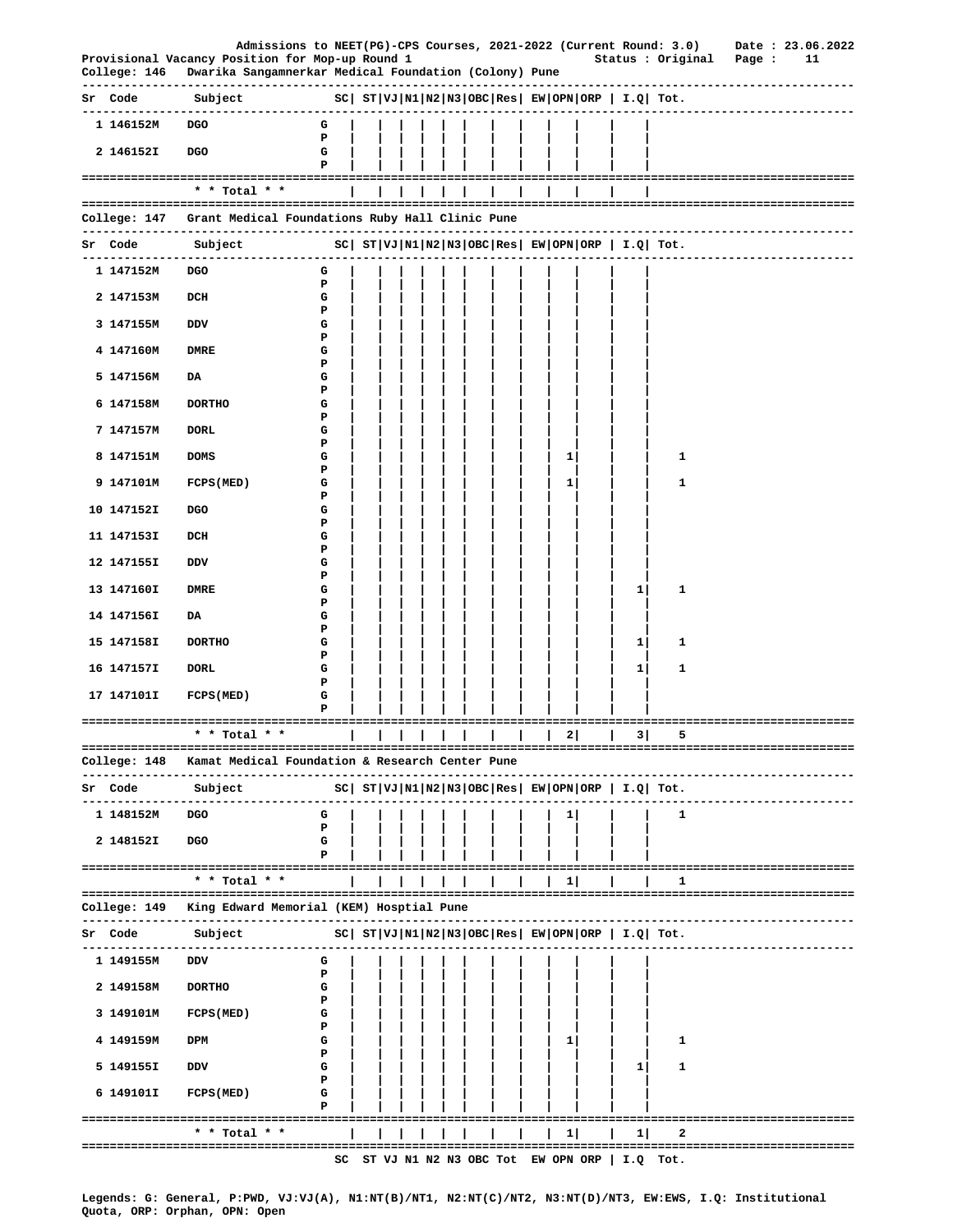|                | Admissions to NEET(PG)-CPS Courses, 2021-2022 (Current Round: 3.0)                                                     |                                                              |  |  |  |                    |              |                                                            |                                                            |        | Date: 23.06.2022 |  |
|----------------|------------------------------------------------------------------------------------------------------------------------|--------------------------------------------------------------|--|--|--|--------------------|--------------|------------------------------------------------------------|------------------------------------------------------------|--------|------------------|--|
| College: 150   | Provisional Vacancy Position for Mop-up Round 1<br>Shripal Children Hospital Baramati, Dist-Pune                       |                                                              |  |  |  |                    |              |                                                            | Status : Original                                          | Page : | 12               |  |
| Sr Code        | Subject                                                                                                                | $SC ST VJ N1 N2 N3 OBC Res EW OPN ORP I.Q Tot.$              |  |  |  |                    |              |                                                            |                                                            |        |                  |  |
| 1 150153M      | DCH                                                                                                                    | G                                                            |  |  |  |                    |              |                                                            |                                                            |        |                  |  |
| 2 150153I      | DCH                                                                                                                    | P<br>G<br>P                                                  |  |  |  |                    |              |                                                            |                                                            |        |                  |  |
|                | ------------------------------------<br>* * Total * *                                                                  |                                                              |  |  |  |                    |              |                                                            |                                                            |        |                  |  |
| College: 151   | National Institute of Opthalmology Pune                                                                                |                                                              |  |  |  |                    |              |                                                            |                                                            |        |                  |  |
| Sr Code        | Subject                                                                                                                | $ SC $ $ST VJ N1 N2 N3 OBC Res EW OPN ORP  I.Q  Tot.$        |  |  |  |                    |              |                                                            |                                                            |        |                  |  |
| 1 151151M      | .<br><b>DOMS</b>                                                                                                       | G                                                            |  |  |  |                    | 1            |                                                            | 1                                                          |        |                  |  |
| 2 151151I      | <b>DOMS</b>                                                                                                            | P<br>G<br>P                                                  |  |  |  |                    |              | 1                                                          | 1                                                          |        |                  |  |
|                |                                                                                                                        |                                                              |  |  |  |                    |              |                                                            |                                                            |        |                  |  |
|                | * * Total * *                                                                                                          |                                                              |  |  |  |                    | 1            | 1                                                          | 2                                                          |        |                  |  |
|                | College: 152 PBMAs HV Desai Eye Hospital Pune                                                                          |                                                              |  |  |  |                    |              |                                                            | -----------------------------                              |        |                  |  |
| Sr Code        | Subject                                                                                                                | $ SC $ $ST VJ N1 N2 N3 OBC Res $ $EW OPN ORP $ $I.Q $ $Tot.$ |  |  |  |                    |              |                                                            |                                                            |        |                  |  |
| 1 152151M      | <b>DOMS</b>                                                                                                            | G<br>P                                                       |  |  |  |                    |              |                                                            |                                                            |        |                  |  |
| 2 152151I      | <b>DOMS</b>                                                                                                            | G<br>P                                                       |  |  |  |                    |              |                                                            |                                                            |        |                  |  |
|                | * * Total * *                                                                                                          |                                                              |  |  |  |                    |              |                                                            |                                                            |        |                  |  |
| College: 153   | Sachin Kamble Institute of Orthopaedic Trauma & Spine Surgery Moshi, Dist-Pune<br>------------------------------------ |                                                              |  |  |  |                    |              |                                                            |                                                            |        |                  |  |
| <b>Sr</b> Code | Subject                                                                                                                |                                                              |  |  |  |                    |              |                                                            | $ SC $ $ST VJ N1 N2 N3 OBC Res $ $EW OPN ORP$   $I.Q$ Tot. |        |                  |  |
| 1 153160M      | ----------<br>DMRE                                                                                                     | G                                                            |  |  |  |                    |              |                                                            |                                                            |        |                  |  |
| 2 153156M      | DA                                                                                                                     | P<br>G                                                       |  |  |  |                    |              |                                                            |                                                            |        |                  |  |
| 3 153158M      | <b>DORTHO</b>                                                                                                          | Р<br>G                                                       |  |  |  |                    |              |                                                            |                                                            |        |                  |  |
| 4 153160I      | <b>DMRE</b>                                                                                                            | Р<br>G                                                       |  |  |  |                    |              |                                                            |                                                            |        |                  |  |
| 5 153156I      | DA                                                                                                                     | P<br>G                                                       |  |  |  |                    |              | 2                                                          | 2                                                          |        |                  |  |
| 6 153158I      | <b>DORTHO</b>                                                                                                          | P<br>G                                                       |  |  |  |                    |              | $\mathbf{1}$                                               | 1                                                          |        |                  |  |
|                |                                                                                                                        |                                                              |  |  |  |                    |              |                                                            |                                                            |        |                  |  |
|                | * * Total * *                                                                                                          |                                                              |  |  |  |                    |              |                                                            | $\overline{\phantom{a}}$ 3                                 |        |                  |  |
| College: 154   | Sant Dnyaneshwar Medical Education & Research Pune<br>-----------<br>----------------                                  |                                                              |  |  |  |                    |              |                                                            |                                                            |        |                  |  |
| Sr Code        | Subject<br>. _ _ _ _ _ _ _ _ _ _ _ _ _ _                                                                               |                                                              |  |  |  |                    |              | $ SC $ $ST VJ N1 N2 N3 OBC Res EW OPN ORP  I.Q  Tot.$      |                                                            |        |                  |  |
| 1 154153M      | DCH                                                                                                                    | G<br>Р                                                       |  |  |  |                    | $\mathbf{1}$ |                                                            | 1                                                          |        |                  |  |
| 2 154153I      | DCH                                                                                                                    | G<br>Р                                                       |  |  |  |                    |              |                                                            |                                                            |        |                  |  |
|                | * * Total * *                                                                                                          |                                                              |  |  |  |                    | 1            |                                                            | 1                                                          |        |                  |  |
|                |                                                                                                                        |                                                              |  |  |  | ================== |              |                                                            |                                                            |        |                  |  |
|                | College: 155 Unique Medical Foundation Pimpri-Chinchwad<br>--------------                                              |                                                              |  |  |  |                    |              |                                                            |                                                            |        |                  |  |
| Sr Code        | Subject<br>.<br>--------------                                                                                         |                                                              |  |  |  |                    |              | $ SC $ $ST VJ N1 N2 N3 OBC Res $ $EW OPN ORP$   $I.Q$ Tot. |                                                            |        |                  |  |
| 1 155153M      | DCH                                                                                                                    | G<br>Р                                                       |  |  |  |                    |              |                                                            |                                                            |        |                  |  |
| 2 155153I      | DCH                                                                                                                    | G                                                            |  |  |  |                    |              |                                                            |                                                            |        |                  |  |
|                | ======================================<br>* * Total * *                                                                |                                                              |  |  |  |                    |              |                                                            | --------------------------------------                     |        |                  |  |
|                |                                                                                                                        |                                                              |  |  |  |                    |              | SC ST VJ N1 N2 N3 OBC Tot EW OPN ORP   I.Q Tot.            |                                                            |        |                  |  |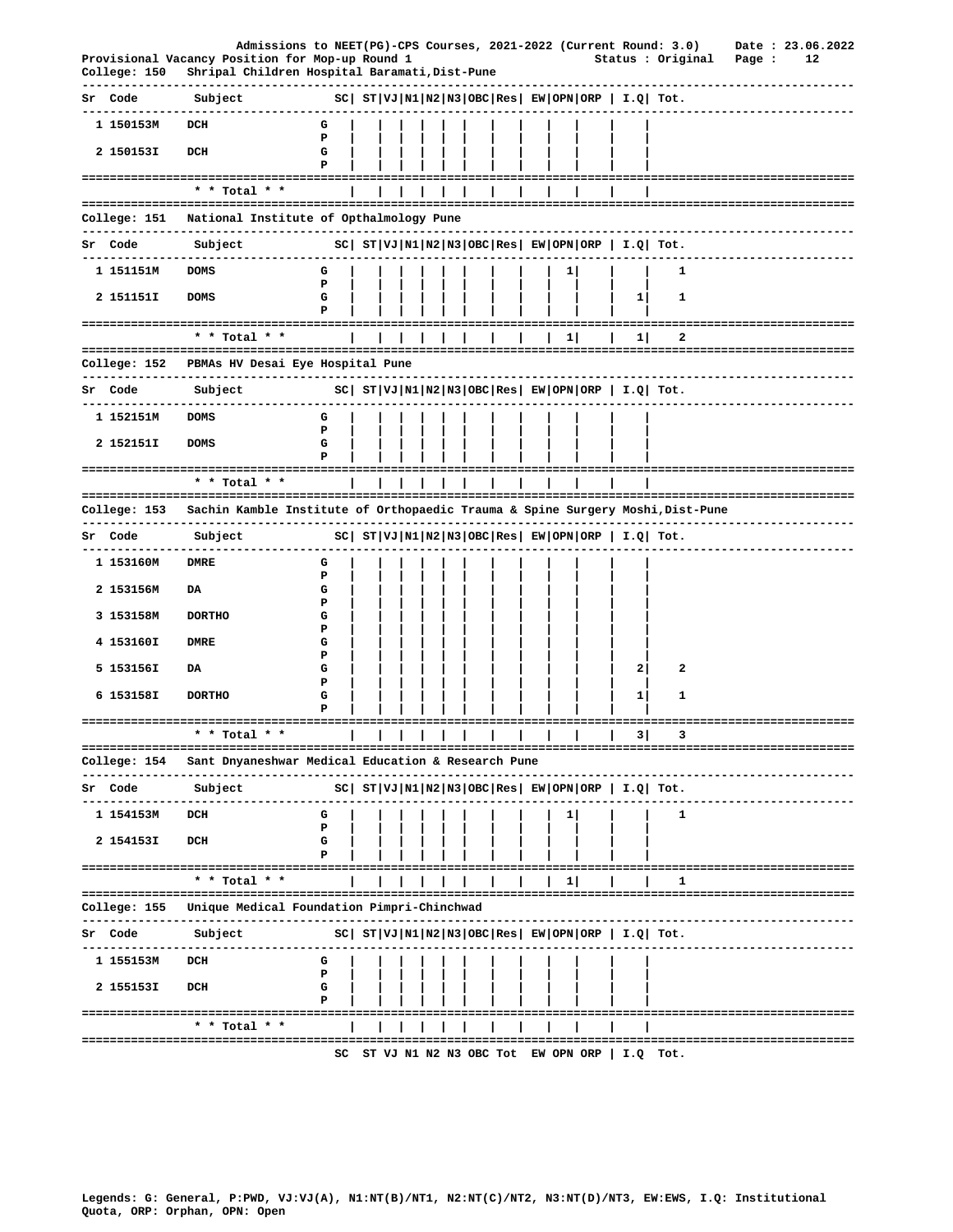|    |              | Provisional Vacancy Position for Mop-up Round 1                                           |             |  |  |  |  |   |                      | Admissions to NEET(PG)-CPS Courses, 2021-2022 (Current Round: 3.0)<br>Status : Original | Page : | Date: 23.06.2022<br>13 |
|----|--------------|-------------------------------------------------------------------------------------------|-------------|--|--|--|--|---|----------------------|-----------------------------------------------------------------------------------------|--------|------------------------|
|    | College: 156 | Aditya Birla Memorial Hospital Pune                                                       |             |  |  |  |  |   |                      |                                                                                         |        |                        |
|    | Sr Code      | Subject                                                                                   |             |  |  |  |  |   |                      | $ SC $ $ST VJ N1 N2 N3 OBC Res EW OPN ORP  I.Q  Tot.$                                   |        |                        |
|    | 1 156154M    | DPB                                                                                       | G           |  |  |  |  |   |                      |                                                                                         |        |                        |
|    | 2 156157M    | <b>DORL</b>                                                                               | Ъ<br>G<br>Р |  |  |  |  |   |                      |                                                                                         |        |                        |
|    | 3 156154I    | DPB                                                                                       | G           |  |  |  |  |   | 11                   | 1                                                                                       |        |                        |
|    | 4 156157I    | <b>DORL</b>                                                                               | Р<br>G<br>P |  |  |  |  |   | 1                    | 1                                                                                       |        |                        |
|    |              | =====================<br>* * Total * *                                                    |             |  |  |  |  |   | ==============<br>21 | 2                                                                                       |        |                        |
|    |              |                                                                                           |             |  |  |  |  |   |                      |                                                                                         |        |                        |
|    | College: 157 | Jivraj Venichand Shah Charitable Trust Baramati, Dist. Pune                               |             |  |  |  |  |   |                      | --------------------                                                                    |        |                        |
| Sr | Code         | Subject                                                                                   |             |  |  |  |  |   |                      | $ SC $ $ST VJ N1 N2 N3 OBC Res $ $EW OPN ORP$   $I.Q$ Tot.                              |        |                        |
|    | 1 157152M    | <b>DGO</b>                                                                                | G<br>P      |  |  |  |  |   |                      | 2                                                                                       |        |                        |
|    | 2 157152I    | <b>DGO</b>                                                                                | G<br>Р      |  |  |  |  |   |                      |                                                                                         |        |                        |
|    |              | * * Total * *                                                                             |             |  |  |  |  | 2 |                      | --------------------------------------<br>2                                             |        |                        |
|    | College: 158 | Deoyani Multi Speciality Hospital Kothrud, Pune<br>-------------------------------------- |             |  |  |  |  |   |                      | ---------------------                                                                   |        |                        |
|    | Sr Code      | Subject                                                                                   |             |  |  |  |  |   |                      | $ SC $ $ST VJ N1 N2 N3 OBC Res EW OPN ORP  I.Q  Tot.$                                   |        |                        |
|    | 1 158160M    | <b>DMRE</b>                                                                               | G           |  |  |  |  |   |                      |                                                                                         |        |                        |
|    | 2 158156M    | DA                                                                                        | Р<br>G      |  |  |  |  | 1 |                      | 1                                                                                       |        |                        |
|    | 3 158158M    | <b>DORTHO</b>                                                                             | ъ<br>G<br>Р |  |  |  |  | 1 |                      | 1                                                                                       |        |                        |
|    | 4 158160I    | <b>DMRE</b>                                                                               | G<br>Р      |  |  |  |  |   |                      |                                                                                         |        |                        |
|    | 5 158156I    | DA                                                                                        | G<br>Р      |  |  |  |  |   | 2                    | 2                                                                                       |        |                        |
|    | 6 158158I    | <b>DORTHO</b>                                                                             | G           |  |  |  |  |   | $\mathbf{2}$         | 2                                                                                       |        |                        |
|    |              | ======================================<br>* * Total * *                                   |             |  |  |  |  | 2 | 4                    | 6                                                                                       |        |                        |
|    | College: 159 | Ruby Ailcare Services Pvt. Ltd Pune                                                       |             |  |  |  |  |   |                      |                                                                                         |        |                        |
|    |              | -------------------                                                                       |             |  |  |  |  |   |                      |                                                                                         |        |                        |
|    | Sr Code      | Subject                                                                                   |             |  |  |  |  |   |                      | $ SC $ $ST VJ N1 N2 N3 OBC Res EW OPN ORP   I.Q  Tot.$                                  |        |                        |
|    | 1 159160M    | <b>DMRE</b>                                                                               | G<br>P      |  |  |  |  |   |                      |                                                                                         |        |                        |
|    | 2 159160I    | <b>DMRE</b>                                                                               | G<br>P      |  |  |  |  |   |                      |                                                                                         |        |                        |
|    |              | * * Total * *                                                                             |             |  |  |  |  |   |                      |                                                                                         |        |                        |
|    | College: 160 | Asia Inst. of Hair Transplant Pune                                                        |             |  |  |  |  |   |                      |                                                                                         |        |                        |
|    | Sr Code      | ------------<br>Subject                                                                   |             |  |  |  |  |   |                      | $ SC $ $ST VJ N1 N2 N3 OBC Res $ $EW OPN ORP $ $I.Q$ $Tot.$                             |        |                        |
|    |              |                                                                                           |             |  |  |  |  |   |                      |                                                                                         |        |                        |
|    | 1 160155M    | <b>DDV</b>                                                                                | G<br>P      |  |  |  |  |   |                      |                                                                                         |        |                        |
|    | 2 160155I    | DDV                                                                                       | G<br>P      |  |  |  |  |   | 11                   | 1                                                                                       |        |                        |
|    |              | * * Total * *                                                                             |             |  |  |  |  |   | 11                   | ==================================<br>1                                                 |        |                        |
|    |              |                                                                                           |             |  |  |  |  |   |                      |                                                                                         |        |                        |
|    |              |                                                                                           | sc          |  |  |  |  |   |                      | ST VJ N1 N2 N3 OBC Tot EW OPN ORP $ $ I.Q Tot.                                          |        |                        |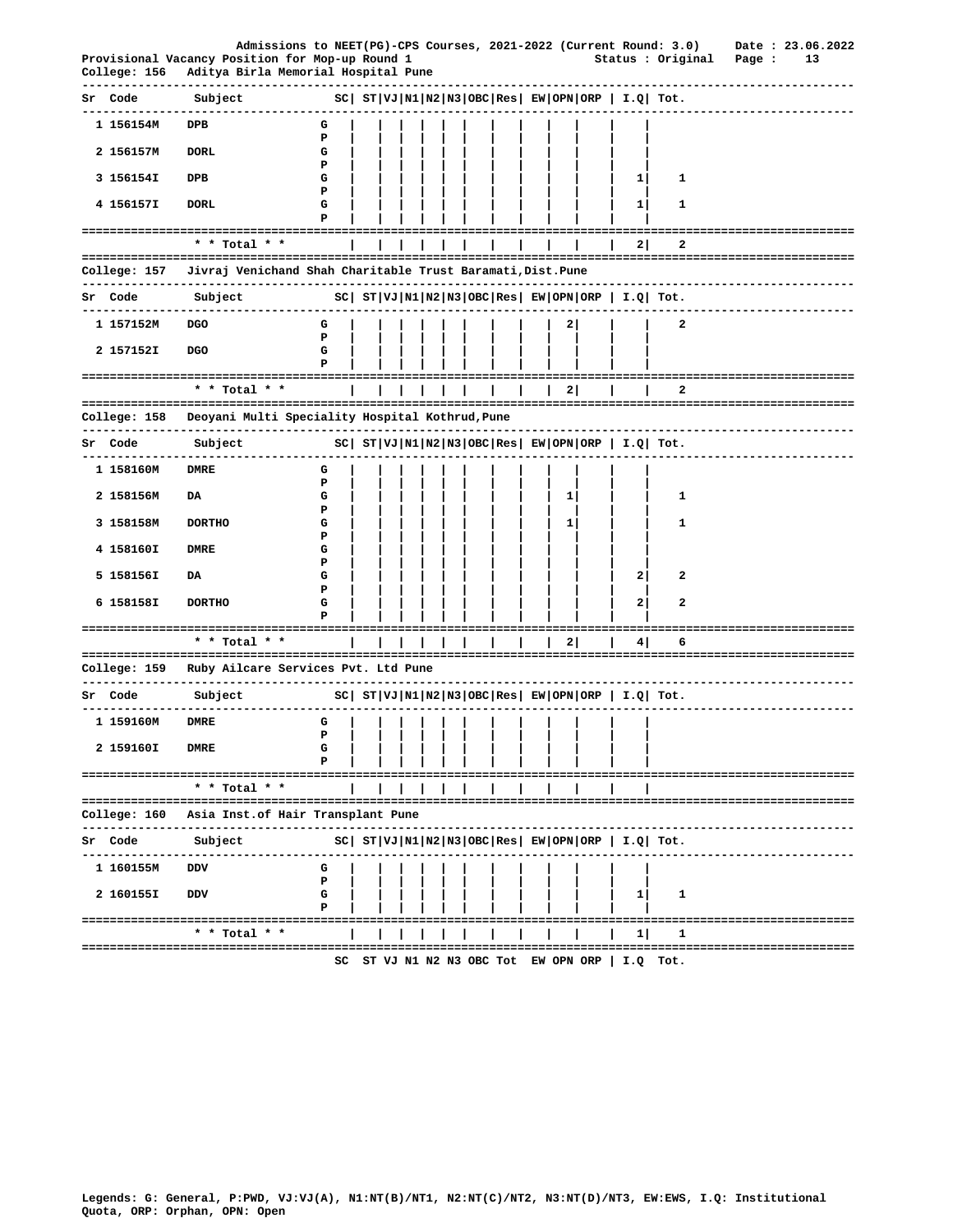| Admissions to NEET(PG)-CPS Courses, 2021-2022 (Current Round: 3.0) |                               | Date: 23.06.2022 |
|--------------------------------------------------------------------|-------------------------------|------------------|
| Provisional Vacancy Position for Mop-up Round 1                    | Status : Original<br>. Page : | - 14             |
| College: 161 Noble Hospital Hadapsar Pupe                          |                               |                  |

| correde: тот           | MODIE HOSPITAI HAGAPSAI, Fune                                                  |        |  |  |  |  |   |                                                            |   |                                |
|------------------------|--------------------------------------------------------------------------------|--------|--|--|--|--|---|------------------------------------------------------------|---|--------------------------------|
| Sr Code                | Subject                                                                        |        |  |  |  |  |   | $ SC $ $ST VJ N1 N2 N3 OBC Res EW OPN ORP  I.Q  Tot.$      |   |                                |
| 1 161152M              | DGO                                                                            | G      |  |  |  |  |   |                                                            | 1 |                                |
| 2 161153M              | DCH                                                                            | Ъ<br>G |  |  |  |  |   |                                                            |   |                                |
| 3 161160M              | <b>DMRE</b>                                                                    | P<br>G |  |  |  |  |   |                                                            |   |                                |
| 4 161158M              | <b>DORTHO</b>                                                                  | Р<br>G |  |  |  |  |   |                                                            |   |                                |
| 5 161152I              | <b>DGO</b>                                                                     | Р<br>G |  |  |  |  |   |                                                            |   |                                |
| 6 161153I              | DCH                                                                            | P<br>G |  |  |  |  |   |                                                            |   |                                |
| 7 161160I              | DMRE                                                                           | Р<br>G |  |  |  |  |   |                                                            |   |                                |
| 8 161158I              | <b>DORTHO</b>                                                                  | Р<br>G |  |  |  |  |   |                                                            |   |                                |
|                        | ==========================                                                     | P      |  |  |  |  |   |                                                            |   |                                |
|                        | * * Total * *                                                                  |        |  |  |  |  | 1 |                                                            | 1 |                                |
|                        | College: 162 Dr. Patankar Medical Foundation Pune                              |        |  |  |  |  |   |                                                            |   |                                |
| Sr Code                | Subject                                                                        |        |  |  |  |  |   | $ SC $ $ST VJ N1 N2 N3 OBC Res EW OPN ORP  I.Q  Tot.$      |   |                                |
| 1 162152M              | DGO                                                                            | G<br>P |  |  |  |  |   |                                                            | 1 |                                |
| 2 162152I              | <b>DGO</b>                                                                     | G<br>Р |  |  |  |  |   |                                                            |   |                                |
| ============           | ===========<br>* * Total * *                                                   |        |  |  |  |  | 1 |                                                            | 1 |                                |
| College: 163           | Skin And Surgery International Kothrud, Pune                                   |        |  |  |  |  |   |                                                            |   |                                |
| -----------<br>Sr Code | ---------------<br>Subject                                                     |        |  |  |  |  |   | $ SC $ $ST VJ N1 N2 N3 OBC Res EW OPN ORP  I.Q  Tot.$      |   |                                |
| 1 163155M              | <b>DDV</b>                                                                     | G      |  |  |  |  | 1 |                                                            | 1 |                                |
| 2 163155I              | DDV                                                                            | P<br>G |  |  |  |  |   | $\mathbf{1}$                                               | 1 |                                |
|                        |                                                                                | Р      |  |  |  |  |   |                                                            |   |                                |
|                        | * * Total * *                                                                  |        |  |  |  |  | 1 | 1                                                          | 2 |                                |
|                        | College: 164 Jagruti Psychiatric Center Hadapsar, Pune<br><br>---------------- |        |  |  |  |  |   |                                                            |   |                                |
| Sr Code                | Subject                                                                        |        |  |  |  |  |   | $SC  ST VJ N1 N2 N3 OBC Res  EW OPN ORP   I.Q  Tot.$       |   |                                |
| 1 164159M              | DPM                                                                            | G<br>P |  |  |  |  |   |                                                            |   |                                |
| 2 164159I              | DPM                                                                            | G<br>P |  |  |  |  |   | 1                                                          | 1 |                                |
| ===============        | * * Total * *                                                                  |        |  |  |  |  |   | 1                                                          | 1 | -------------------------      |
|                        |                                                                                |        |  |  |  |  |   |                                                            |   |                                |
|                        | College: 165   Vatsalya Mother & Child Care Bhosari, Dist-Pune                 |        |  |  |  |  |   |                                                            |   | ----------------------------   |
| Sr Code<br>----------- | Subject<br>-----------                                                         |        |  |  |  |  |   | $ SC $ $ST VJ N1 N2 N3 OBC Res EW OPN ORP  I.Q  Tot.$      |   |                                |
| 1 165153M              | DCH                                                                            | G<br>P |  |  |  |  |   |                                                            |   |                                |
| 2 165153I              | DCH                                                                            | G<br>P |  |  |  |  |   |                                                            |   |                                |
|                        | * * Total * *                                                                  |        |  |  |  |  |   |                                                            |   |                                |
|                        | College: 166   Rising Medicare hospital Khardi, Dist-Pune                      |        |  |  |  |  |   |                                                            |   |                                |
| ---------<br>Sr Code   | --------------<br>Subject                                                      |        |  |  |  |  |   | $ SC $ $ST VJ N1 N2 N3 OBC Res $ $EW OPN ORP$   $I.Q$ Tot. |   |                                |
| 1 166152M              | DGO                                                                            | G      |  |  |  |  | 1 |                                                            | 1 |                                |
| 2 166153M              | DCH                                                                            | Р<br>G |  |  |  |  |   |                                                            |   |                                |
| 3 166152I              | DGO                                                                            | Р<br>G |  |  |  |  |   | 2                                                          | 2 |                                |
| 4 166153I              | DCH                                                                            | P<br>G |  |  |  |  |   | 1                                                          | 1 |                                |
|                        | ------------------------------------                                           | P      |  |  |  |  |   |                                                            |   | ============================== |
|                        | * * Total * *<br>================                                              |        |  |  |  |  | 1 | 3                                                          | 4 | ============================   |
|                        |                                                                                | SC     |  |  |  |  |   | ST VJ N1 N2 N3 OBC Tot EW OPN ORP   I.Q Tot.               |   |                                |

Legends: G: General, P:PWD, VJ:VJ(A), N1:NT(B)/NT1, N2:NT(C)/NT2, N3:NT(D)/NT3, EW:EWS, I.Q: Institutional Quota, ORP: Orphan, OPN: Open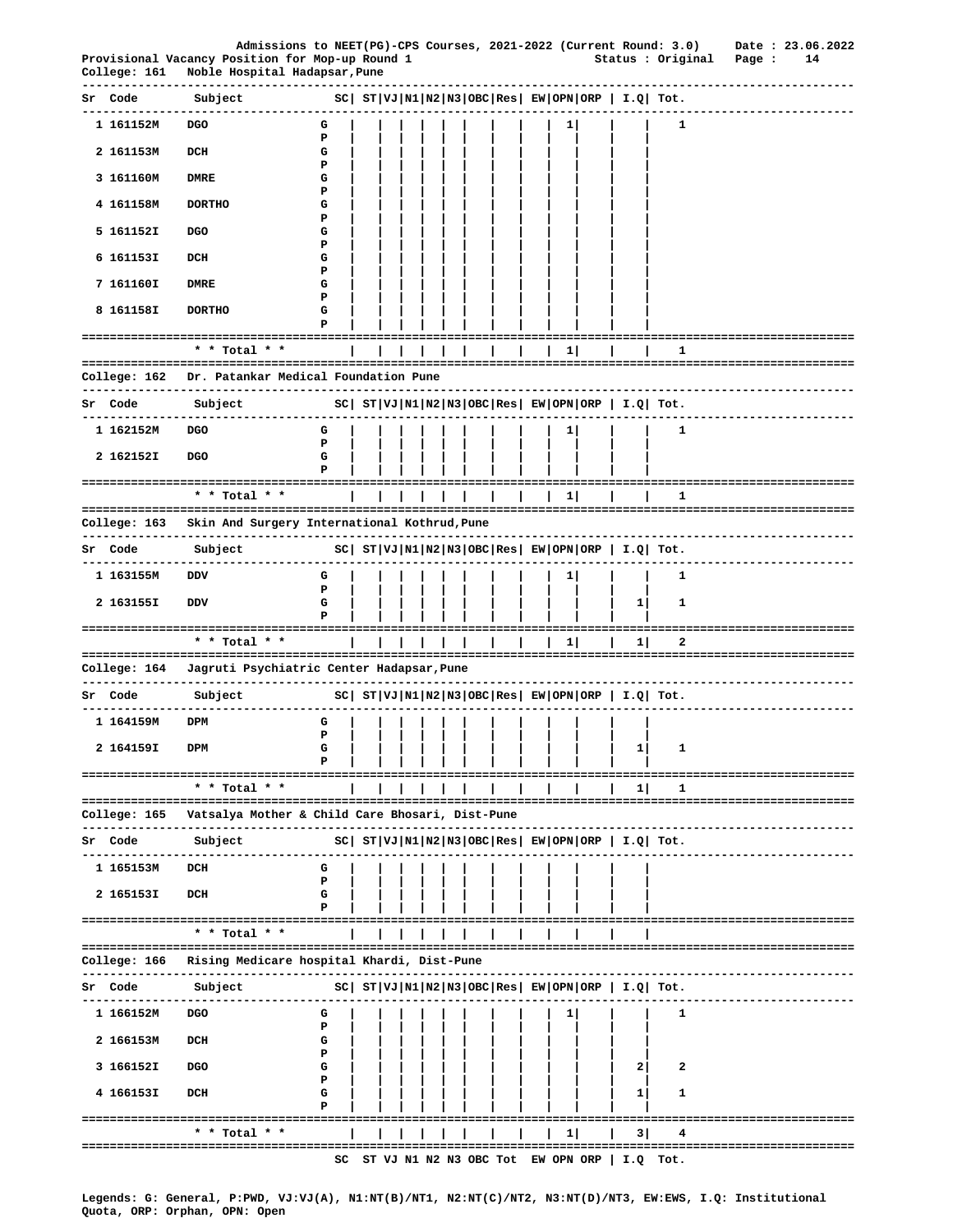|                                                 | Admissions to NEET(PG)-CPS Courses, 2021-2022 (Current Round: 3.0) | Date: 23.06.2022 |
|-------------------------------------------------|--------------------------------------------------------------------|------------------|
| Provisional Vacancy Position for Mop-up Round 1 | Status : Original Page :                                           |                  |

|                              | College: 167 Wcare Multispecialty hosp.and Diagnostic pvt. LTD wagholi, Dist-Pune          |                                                              |  |  |  |           |              |                                                       |                                |
|------------------------------|--------------------------------------------------------------------------------------------|--------------------------------------------------------------|--|--|--|-----------|--------------|-------------------------------------------------------|--------------------------------|
| Sr Code                      | ---------------<br>Subject                                                                 | SC  ST VJ N1 N2 N3 OBC Res  EW OPN ORP   I.Q  Tot.           |  |  |  |           |              |                                                       |                                |
| . _ _ _ _ _ _ _<br>1 167152M | <b>DGO</b>                                                                                 | G                                                            |  |  |  | 1         |              | 1                                                     |                                |
| 2 167153M                    | DCH                                                                                        | Р<br>G                                                       |  |  |  | 1         |              | 1                                                     |                                |
| 3 167155M                    | DDV                                                                                        | Р<br>G                                                       |  |  |  | 1         |              | 1                                                     |                                |
| 4 167160M                    | <b>DMRE</b>                                                                                | Р<br>G                                                       |  |  |  |           |              |                                                       |                                |
| 5 167152I                    | <b>DGO</b>                                                                                 | P<br>G<br>Р                                                  |  |  |  |           |              |                                                       |                                |
| 6 167153I                    | DCH                                                                                        | G<br>Р                                                       |  |  |  |           | $\mathbf{1}$ | 1                                                     |                                |
| 7 167155I                    | DDV                                                                                        | G<br>₽                                                       |  |  |  |           |              |                                                       |                                |
| 8 167160I                    | DMRE                                                                                       | G<br>P                                                       |  |  |  |           |              |                                                       |                                |
|                              | ==========================                                                                 |                                                              |  |  |  |           |              |                                                       |                                |
|                              | * * Total * *                                                                              |                                                              |  |  |  | 3 I       | 1            | 4                                                     |                                |
| College: 168                 | Grant Medical Foundation Ruby Hall Clinic Wanowarie, Pune<br>----------------------------- |                                                              |  |  |  |           |              |                                                       |                                |
| Sr Code                      | Subject                                                                                    |                                                              |  |  |  |           |              | $ SC $ $ST VJ N1 N2 N3 OBC Res EW OPN ORP  I.Q  Tot.$ |                                |
| 1 168152M                    | <b>DGO</b>                                                                                 | G<br>Р                                                       |  |  |  |           |              |                                                       |                                |
| 2 168152I                    | <b>DGO</b>                                                                                 | G<br>P                                                       |  |  |  |           |              |                                                       |                                |
|                              | =================================<br>* * Total * *                                         |                                                              |  |  |  |           |              |                                                       |                                |
|                              | College: 169 - Giriraj Hospital Baramati,Dist.Pune                                         |                                                              |  |  |  |           |              |                                                       |                                |
| Sr Code                      | Subject                                                                                    | $ SC $ $ST VJ N1 N2 N3 OBC Res $ $EW OPN ORP $ $I.Q $ $Tot.$ |  |  |  |           |              |                                                       | -----------------------------  |
| 1 169160M                    | DMRE                                                                                       | G                                                            |  |  |  |           |              |                                                       |                                |
| 2 169163M                    | <b>DTMH</b>                                                                                | ъ<br>G                                                       |  |  |  | ı         |              | 1                                                     |                                |
| 3 169160I                    | <b>DMRE</b>                                                                                | Р<br>G<br>P                                                  |  |  |  |           |              |                                                       |                                |
| 4 169163I                    | DTMH                                                                                       | G<br>Р                                                       |  |  |  |           | $\mathbf{2}$ | 2                                                     |                                |
|                              |                                                                                            |                                                              |  |  |  |           |              |                                                       |                                |
|                              | * * Total * *                                                                              |                                                              |  |  |  | 11        | 2            | 3                                                     |                                |
|                              | College: 170   MAEERS Vishwaraj Hospital Loni Kalbhor,Dist-Pune                            |                                                              |  |  |  |           |              |                                                       | ------------------------------ |
| Sr Code                      | Subject                                                                                    | $ SC $ $ST VJ N1 N2 N3 OBC Res EW OPN ORP  I.Q  Tot.$        |  |  |  |           |              |                                                       |                                |
| 1 170152M                    | DGO                                                                                        | G<br>Р                                                       |  |  |  |           |              |                                                       |                                |
| 2 170153M                    | DCH                                                                                        | G<br>Р                                                       |  |  |  |           |              |                                                       |                                |
| 3 170160M                    | <b>DMRE</b>                                                                                | G<br>₽                                                       |  |  |  |           |              |                                                       |                                |
| 4 170156M                    | DA                                                                                         | G<br>Р                                                       |  |  |  |           |              |                                                       |                                |
| 5 170158M                    | <b>DORTHO</b>                                                                              | G<br>Р                                                       |  |  |  | 11        |              | 1                                                     |                                |
| 6 170152I                    | <b>DGO</b>                                                                                 | G<br>Р                                                       |  |  |  |           |              |                                                       |                                |
| 7 170153I                    | DCH                                                                                        | G<br>Р                                                       |  |  |  |           |              |                                                       |                                |
| 8 170160I                    | DMRE                                                                                       | G<br>Р                                                       |  |  |  |           | 1            | 1                                                     |                                |
|                              | * * Total * *                                                                              |                                                              |  |  |  | $1 \vert$ | 1            | 2                                                     |                                |
|                              |                                                                                            |                                                              |  |  |  |           |              |                                                       |                                |

SC ST VJ N1 N2 N3 OBC Tot EW OPN ORP | I.Q Tot.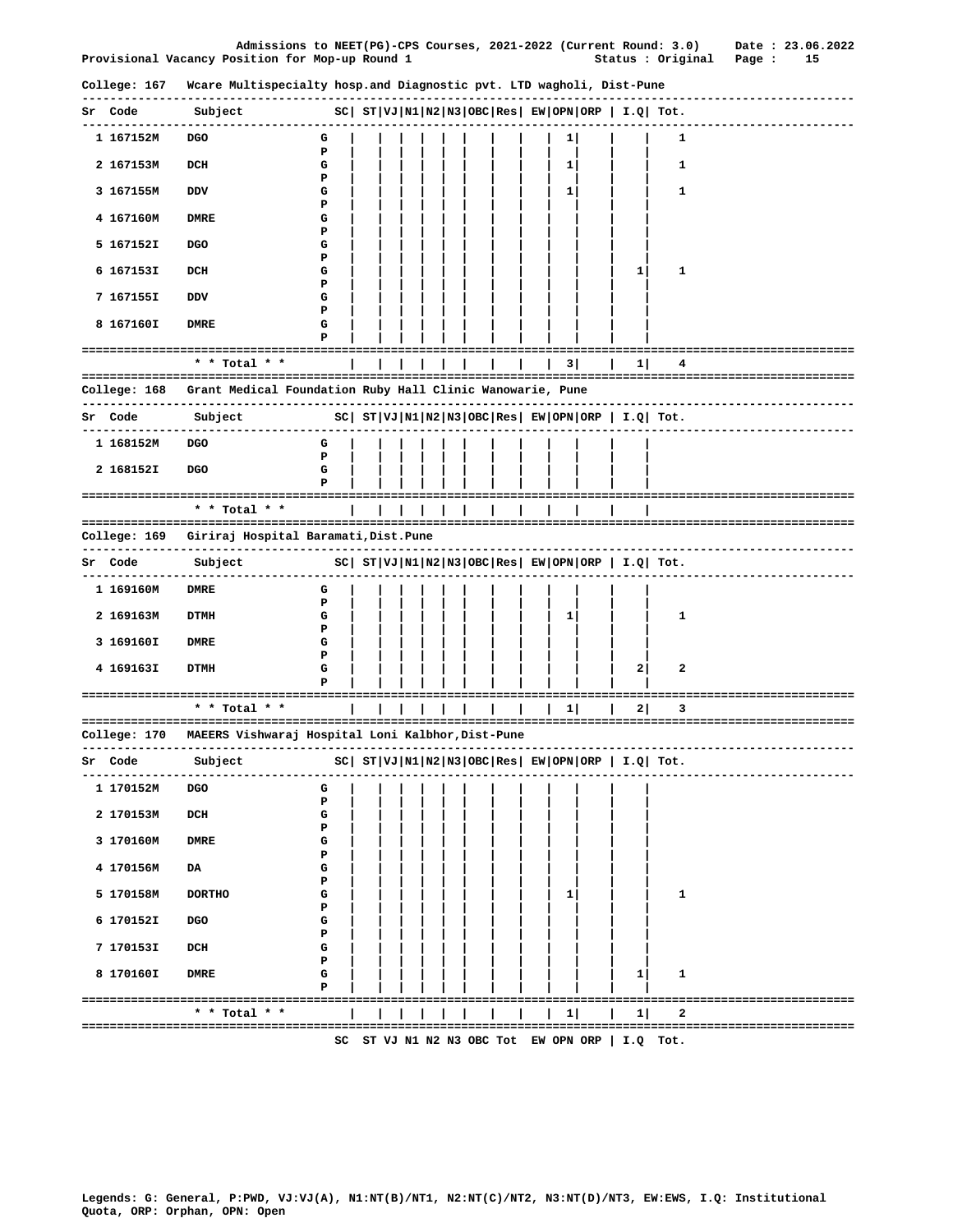| College: 171            | Admissions to NEET(PG)-CPS Courses, 2021-2022 (Current Round: 3.0)<br>Provisional Vacancy Position for Mop-up Round 1<br>Manipal Hospital Pvt.Ltd Khardi,Dist-Pune |             |  |                                   |  |  |    | ------------------                                                    | Status : Original              | Date: 23.06.2022<br>Page :<br>16<br>-------------------- |
|-------------------------|--------------------------------------------------------------------------------------------------------------------------------------------------------------------|-------------|--|-----------------------------------|--|--|----|-----------------------------------------------------------------------|--------------------------------|----------------------------------------------------------|
| Code                    | Subject                                                                                                                                                            |             |  |                                   |  |  |    | $ SC $ $ST VJ N1 N2 N3 OBC Res $ $EW OPN ORP$   $I.Q$   $Tot.$        |                                |                                                          |
| 1 171153M               | DCH                                                                                                                                                                | G           |  |                                   |  |  |    |                                                                       |                                |                                                          |
| 2 171160M               | <b>DMRE</b>                                                                                                                                                        | P<br>G<br>Р |  |                                   |  |  |    |                                                                       |                                |                                                          |
| 3 171156M               | DA                                                                                                                                                                 | G<br>Р      |  |                                   |  |  |    |                                                                       |                                |                                                          |
| 4 171163M               | DTMH                                                                                                                                                               | G<br>Ъ      |  |                                   |  |  |    |                                                                       |                                |                                                          |
| 5 171153I               | DCH                                                                                                                                                                | G           |  |                                   |  |  |    |                                                                       |                                |                                                          |
| 6 171160I               | DMRE                                                                                                                                                               | Р<br>G      |  |                                   |  |  |    |                                                                       |                                |                                                          |
| 7 171156I               | DA                                                                                                                                                                 | Р<br>G      |  |                                   |  |  |    | 1                                                                     | 1                              |                                                          |
| 8 171163I               | DTMH                                                                                                                                                               | P<br>G<br>Р |  |                                   |  |  |    | 1                                                                     | 1                              |                                                          |
|                         | -------------------------------------                                                                                                                              |             |  |                                   |  |  |    |                                                                       |                                | ==============================                           |
|                         | $*$ * Total * *                                                                                                                                                    |             |  |                                   |  |  |    | 2                                                                     | 2                              |                                                          |
| ------------            | College: 172 Kalpataru Foundation Susheel Eye Hospital Nashik<br>------------------                                                                                |             |  | . _ _ _ _ _ _ _ _ _ _ _ _ _ _ _ _ |  |  |    |                                                                       |                                | -------------------------------                          |
| Sr Code                 | Subject                                                                                                                                                            |             |  |                                   |  |  |    | $SC ST VJ N1 N2 N3 OBC Res EW OPN ORP I.Q Tot.$                       |                                |                                                          |
| 1 172151M               | <b>DOMS</b>                                                                                                                                                        | G           |  |                                   |  |  |    |                                                                       |                                |                                                          |
| 2 172151I               | <b>DOMS</b>                                                                                                                                                        | P<br>G      |  |                                   |  |  |    | 2                                                                     | $\mathbf{2}$                   |                                                          |
|                         | =====================================<br>* * Total * *                                                                                                             |             |  |                                   |  |  |    | 2                                                                     | 2                              | ==========================                               |
| College: 173            | Ramkrishna Medical Research Centre Kakatkar Hospital Nashik                                                                                                        |             |  |                                   |  |  |    |                                                                       |                                |                                                          |
| Sr Code                 | Subject                                                                                                                                                            |             |  |                                   |  |  |    | $ SC $ ST $ VJ $ N $1 N2 N3 $ OBC $ Res $ EW $ OPN $ ORP $ I.Q $ Tot. |                                | -----------------------                                  |
| ----------<br>1 173158M | <b>DORTHO</b>                                                                                                                                                      | G           |  |                                   |  |  | ı  |                                                                       | 1                              |                                                          |
| 2 173158I               | <b>DORTHO</b>                                                                                                                                                      | Р<br>G<br>Р |  |                                   |  |  |    | $\mathbf{1}$                                                          | 1                              |                                                          |
|                         | * * Total * *                                                                                                                                                      |             |  |                                   |  |  | 1  | 11                                                                    | 2                              |                                                          |
| College: 174            | Indorewala ENT Institute & Research Center Nashik                                                                                                                  |             |  |                                   |  |  |    |                                                                       |                                |                                                          |
| Sr Code                 | --------------------<br>Subject                                                                                                                                    |             |  |                                   |  |  |    | $ SC $ $ST VJ N1 N2 N3 OBC Res $ $EW OPN ORP$   $I.Q$ Tot.            |                                |                                                          |
| 1 174157M               | <b>DORL</b>                                                                                                                                                        | G           |  |                                   |  |  |    |                                                                       |                                |                                                          |
| 2 174157I               | <b>DORL</b>                                                                                                                                                        | P<br>G      |  |                                   |  |  |    | 1                                                                     | 1                              |                                                          |
|                         | ====================================                                                                                                                               | Р           |  |                                   |  |  |    |                                                                       |                                | =======================                                  |
|                         | * * Total * *<br>======================================                                                                                                            |             |  |                                   |  |  |    | 1                                                                     | 1                              | ============================                             |
| College: 175            | Rotary Eye Hospital Malegaon Camp, Nashik                                                                                                                          |             |  |                                   |  |  |    |                                                                       |                                |                                                          |
| Code<br>Sr              | Subject                                                                                                                                                            |             |  |                                   |  |  |    | $ SC $ $ST VJ N1 N2 N3 OBC Res EW OPN ORP  I.Q  Tot.$                 |                                |                                                          |
| 1 175151M               | <b>DOMS</b>                                                                                                                                                        | G           |  |                                   |  |  | п. |                                                                       | 1                              |                                                          |
| 2 175151I               | <b>DOMS</b>                                                                                                                                                        | Р<br>G      |  |                                   |  |  |    | 1                                                                     | 1                              |                                                          |
|                         | ----------------------------------<br>* * Total * *                                                                                                                |             |  |                                   |  |  | 11 | 11                                                                    | 2                              |                                                          |
| College: 176            | :==================================<br>Nelson Memorial Childrens Hospital Pvt. LTD Nashik                                                                          |             |  |                                   |  |  |    |                                                                       |                                |                                                          |
| Sr Code                 | ------------------------------------<br>Subject                                                                                                                    |             |  |                                   |  |  |    | $ SC $ $ST VJ N1 N2 N3 OBC Res EW OPN ORP   I.Q  Tot.$                | ------------------------------ |                                                          |
| 1 176153M               | DCH                                                                                                                                                                | G           |  |                                   |  |  |    |                                                                       |                                |                                                          |
| 2 176153I               | DCH                                                                                                                                                                | P<br>G      |  |                                   |  |  |    | 1                                                                     | 1                              |                                                          |
|                         | -----------------                                                                                                                                                  | Р           |  |                                   |  |  |    |                                                                       |                                |                                                          |
|                         | * * Total * *<br>==================                                                                                                                                |             |  |                                   |  |  |    | $\mathbf{1}$                                                          | 1                              |                                                          |
|                         |                                                                                                                                                                    |             |  |                                   |  |  |    |                                                                       |                                |                                                          |

SC ST VJ N1 N2 N3 OBC Tot EW OPN ORP | I.Q Tot.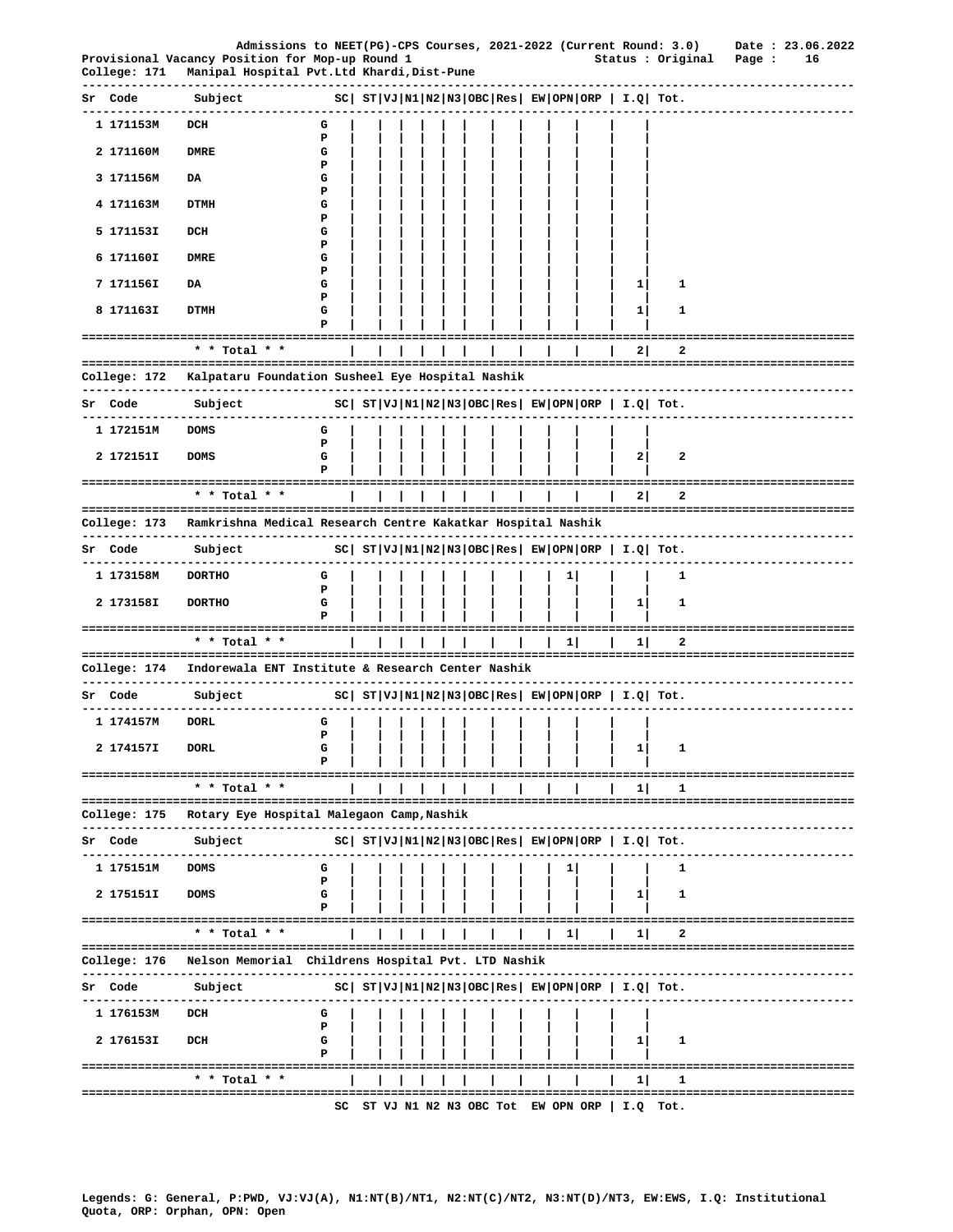|    |                          | Admissions to NEET(PG)-CPS Courses, 2021-2022 (Current Round: 3.0)<br>Provisional Vacancy Position for Mop-up Round 1 |             |    |  |  |  |                        |                |                                                                | Status : Original                                          |                                      | Date: 23.06.2022<br>Page : | 17   |
|----|--------------------------|-----------------------------------------------------------------------------------------------------------------------|-------------|----|--|--|--|------------------------|----------------|----------------------------------------------------------------|------------------------------------------------------------|--------------------------------------|----------------------------|------|
|    | -----------              | College: 177 Gajanan Hospital Ahmednagar<br>--------------------                                                      |             |    |  |  |  | ---------------------- |                |                                                                |                                                            | ----------------------------------   |                            |      |
|    | Sr Code<br>----------    | Subject                                                                                                               |             |    |  |  |  |                        |                | $ SC $ $ST VJ N1 N2 N3 OBC Res $ $EW OPN ORP$   $I.Q$   $Tot.$ |                                                            |                                      |                            |      |
|    | 1 177157M                | <b>DORL</b>                                                                                                           | G           |    |  |  |  |                        | $\mathbf{1}$   |                                                                | 1                                                          |                                      |                            |      |
|    | 2 177157I                | <b>DORL</b>                                                                                                           | P<br>G<br>Р |    |  |  |  |                        |                | 2                                                              | $\mathbf{2}$                                               |                                      |                            |      |
|    |                          | -------------------------------------<br>* * Total * *                                                                |             |    |  |  |  |                        | 1 <sup>1</sup> | 2                                                              | 3                                                          |                                      |                            |      |
|    |                          | College: 178    Dr.Parthsarthi Shukla Med & Res Help Society Akola                                                    |             |    |  |  |  |                        |                |                                                                |                                                            |                                      |                            |      |
|    | Sr Code                  | -------------------<br>Subject                                                                                        |             |    |  |  |  |                        |                | $ SC $ $ST VJ N1 N2 N3 OBC Res $ $EW OPN ORP$   $I.Q$ Tot.     |                                                            |                                      |                            |      |
|    | 1 178153M                | DCH                                                                                                                   |             |    |  |  |  |                        |                |                                                                |                                                            |                                      |                            |      |
|    |                          |                                                                                                                       | G<br>P      |    |  |  |  |                        |                |                                                                |                                                            |                                      |                            |      |
|    | 2 178153I                | DCH                                                                                                                   | G<br>P      |    |  |  |  |                        |                | $\mathbf{1}$                                                   | 1                                                          |                                      |                            |      |
|    |                          | * * Total * *                                                                                                         |             |    |  |  |  |                        |                | 1                                                              | 1                                                          |                                      |                            |      |
|    | College: 179             | Icon Hospital Akola                                                                                                   |             |    |  |  |  |                        |                |                                                                |                                                            |                                      |                            |      |
|    | Sr Code                  | Subject                                                                                                               |             |    |  |  |  |                        |                |                                                                | $ SC $ $ST VJ N1 N2 N3 OBC Res $ $EW OPN ORP$   $I.Q$ Tot. | ---------------------------          |                            |      |
|    | 1 179156M                | DA                                                                                                                    | G           |    |  |  |  |                        |                |                                                                |                                                            |                                      |                            |      |
|    |                          |                                                                                                                       | Р           |    |  |  |  |                        |                |                                                                |                                                            |                                      |                            |      |
|    | 2 179163M                | <b>DTMH</b>                                                                                                           | G<br>Р      |    |  |  |  |                        | $\mathbf{1}$   |                                                                | 1                                                          |                                      |                            |      |
|    | 3 179156I                | DA                                                                                                                    | G<br>P      |    |  |  |  |                        |                | 1                                                              | 1                                                          |                                      |                            |      |
|    | 4 179163I                | <b>DTMH</b>                                                                                                           | G<br>Р      |    |  |  |  |                        |                | 2                                                              | 2                                                          |                                      |                            |      |
|    |                          | * * Total * *                                                                                                         |             |    |  |  |  |                        | $1 \vert$      | 3                                                              | 4                                                          | ----------------------------------   |                            |      |
|    |                          | College: 180    Dr. Panjabrao Deshmukh Hospital & Research Center(PDMC) Amravati                                      |             |    |  |  |  |                        |                |                                                                |                                                            |                                      |                            |      |
|    | . <u>.</u>               | ----------------                                                                                                      |             |    |  |  |  |                        |                |                                                                |                                                            | -----------------------------------  |                            |      |
|    | Sr Code                  | Subject                                                                                                               |             |    |  |  |  |                        |                | $ SC $ $ST VJ N1 N2 N3 OBC Res $ $EW OPN ORP$   $I.Q$ Tot.     |                                                            |                                      |                            |      |
|    | 1 180152M                | DGO                                                                                                                   | G<br>Р      |    |  |  |  |                        |                |                                                                |                                                            |                                      |                            |      |
|    | 2 180153M                | DCH                                                                                                                   | G<br>Ъ      |    |  |  |  |                        |                |                                                                |                                                            |                                      |                            |      |
|    | 3 180152I                | <b>DGO</b>                                                                                                            | G           |    |  |  |  |                        |                |                                                                |                                                            |                                      |                            |      |
|    | 4 180153I                | DCH                                                                                                                   | Р<br>G      |    |  |  |  |                        |                |                                                                |                                                            |                                      |                            |      |
|    |                          |                                                                                                                       |             |    |  |  |  |                        |                |                                                                |                                                            |                                      |                            |      |
|    |                          | * * Total * *                                                                                                         |             |    |  |  |  |                        |                |                                                                |                                                            |                                      |                            | ==== |
|    | College: 181<br>-------- | Anand Charitable Trusts Anand Hospital Vaijapur, Aurangabad<br>-------------                                          |             |    |  |  |  |                        |                |                                                                |                                                            |                                      |                            |      |
| Sr | Code                     | Subject                                                                                                               |             |    |  |  |  |                        |                | $ SC $ $ST VJ N1 N2 N3 OBC Res EW OPN ORP   I.Q  Tot.$         |                                                            |                                      |                            |      |
|    | 1 181152M                | DGO                                                                                                                   | G           |    |  |  |  |                        | $\mathbf{1}$   |                                                                | 1                                                          |                                      |                            |      |
|    | 2 181153M                | DCH                                                                                                                   | Р<br>G      |    |  |  |  |                        | ı              |                                                                | 1                                                          |                                      |                            |      |
|    | 3 181152I                | DGO                                                                                                                   | Р<br>G      |    |  |  |  |                        |                | 2                                                              | 2                                                          |                                      |                            |      |
|    | 4 181153I                | DCH                                                                                                                   | Р<br>G      |    |  |  |  |                        |                | 2                                                              | 2                                                          |                                      |                            |      |
|    |                          |                                                                                                                       |             |    |  |  |  |                        |                |                                                                |                                                            |                                      |                            |      |
|    |                          | ====================================<br>* * Total * *                                                                 |             |    |  |  |  |                        | 2              | 4                                                              | 6                                                          | =========================            |                            |      |
|    | College: 182             | Sanjeevani Children's Hospital Aurangabad                                                                             |             |    |  |  |  |                        |                |                                                                |                                                            |                                      |                            |      |
|    |                          |                                                                                                                       |             |    |  |  |  |                        |                |                                                                |                                                            | ------------------------------------ |                            |      |
|    | Sr Code                  | Subject                                                                                                               |             |    |  |  |  |                        |                | $ SC $ $ST VJ N1 N2 N3 OBC Res EW OPN ORP   I.Q  Tot.$         |                                                            |                                      |                            |      |
|    | 1 182153M                | DCH                                                                                                                   | G<br>P      |    |  |  |  |                        | ı              |                                                                | 1                                                          |                                      |                            |      |
|    | 2 182153I                | DCH                                                                                                                   | G<br>P      |    |  |  |  |                        |                | $\mathbf{1}$                                                   | 1                                                          |                                      |                            |      |
|    |                          | ====================================<br>* * Total * *                                                                 |             |    |  |  |  |                        |                | 11                                                             | 2                                                          |                                      |                            |      |
|    |                          | =======================                                                                                               |             |    |  |  |  |                        | $\mathbf{1}$   |                                                                |                                                            | ===============================      |                            |      |
|    |                          |                                                                                                                       |             | SC |  |  |  |                        |                | ST VJ N1 N2 N3 OBC Tot EW OPN ORP   I.Q Tot.                   |                                                            |                                      |                            |      |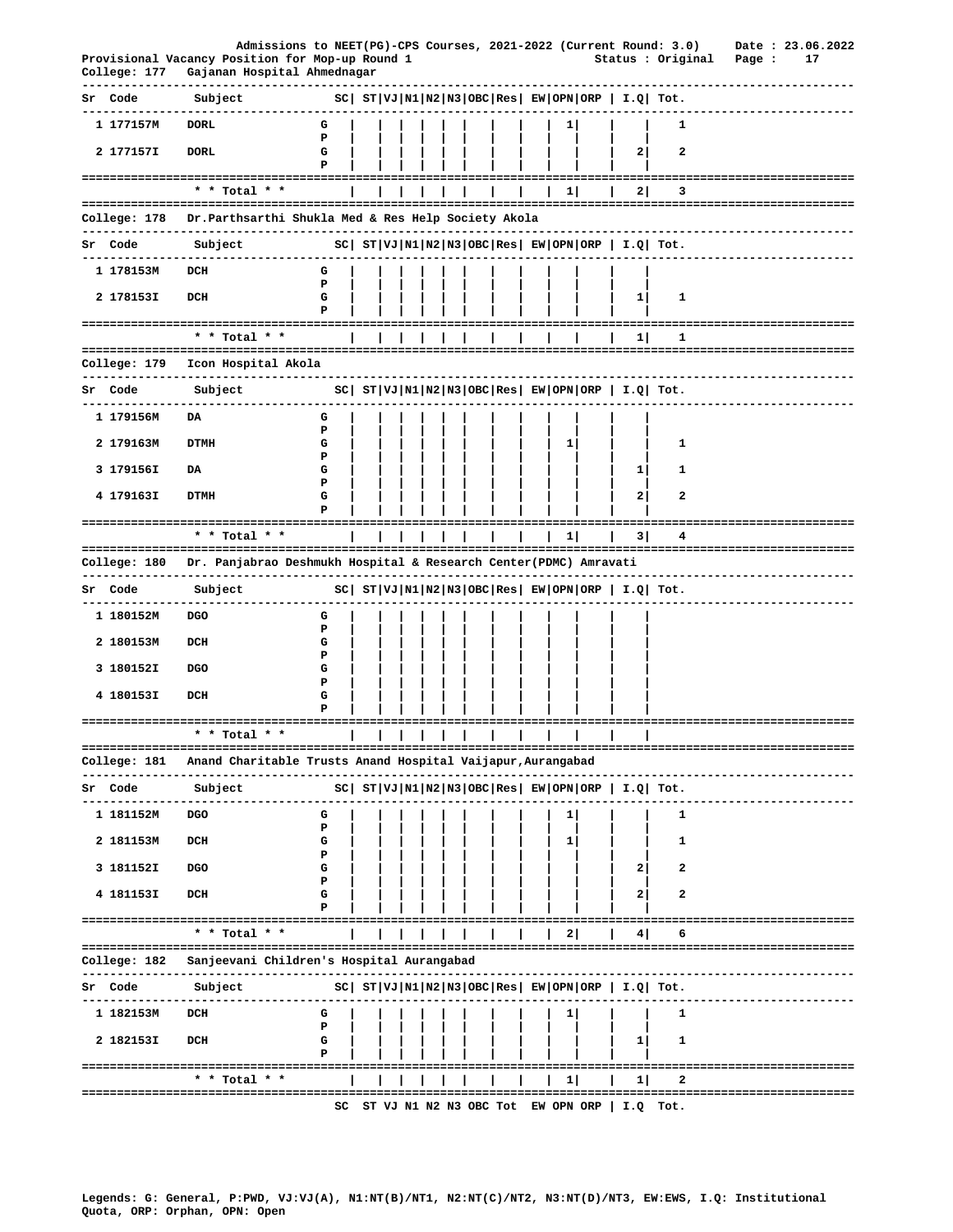|                 | Admissions to NEET(PG)-CPS Courses, 2021-2022 (Current Round: 3.0) Date : 23.06.2022                                                                                                                                                                                         |                   |  |   |  |  |           |                                                        |              |                               |    |
|-----------------|------------------------------------------------------------------------------------------------------------------------------------------------------------------------------------------------------------------------------------------------------------------------------|-------------------|--|---|--|--|-----------|--------------------------------------------------------|--------------|-------------------------------|----|
|                 | Provisional Vacancy Position for Mop-up Round 1<br>College: 183 Saoji Orthopaedic Hospital Aurangabad                                                                                                                                                                        |                   |  |   |  |  |           |                                                        |              | Status : Original Page :      | 18 |
| Sr Code Subject | $SC \left[ ST \left  VJ \left  N1 \left  N2 \left  N3 \left  {OBC} \right  Res \right. \right  \right. \right. \left. EW \left  OPN \left  {ORP} \right. \right  \right. \right. \left. T \cdot Q \left  T \cdot C \right  \right]$<br>------------------------------------- |                   |  |   |  |  |           |                                                        |              | -------------------------     |    |
| 1 183158M       | <b>DORTHO</b>                                                                                                                                                                                                                                                                | G                 |  |   |  |  |           |                                                        |              |                               |    |
| 2 183158I       | <b>DORTHO</b>                                                                                                                                                                                                                                                                | P<br>G<br>Р       |  |   |  |  |           | 2                                                      | 2            |                               |    |
|                 | * * Total * *                                                                                                                                                                                                                                                                |                   |  | . |  |  |           | 2                                                      | 2            |                               |    |
|                 |                                                                                                                                                                                                                                                                              |                   |  |   |  |  |           |                                                        |              |                               |    |
|                 | College: 184 Varad Netralaya Aurangabad                                                                                                                                                                                                                                      |                   |  |   |  |  |           |                                                        |              |                               |    |
|                 |                                                                                                                                                                                                                                                                              |                   |  |   |  |  |           |                                                        |              | -----------------------       |    |
| 1 184151M DOMS  |                                                                                                                                                                                                                                                                              | G<br>$\mathbf{P}$ |  |   |  |  | 1         |                                                        | 1            |                               |    |
| 2 184151I       | <b>DOMS</b>                                                                                                                                                                                                                                                                  | G<br>Р            |  |   |  |  |           | 2                                                      | $\mathbf{2}$ |                               |    |
|                 | * * Total * *                                                                                                                                                                                                                                                                |                   |  | . |  |  | $1 \vert$ | 2                                                      | 3            |                               |    |
|                 | College: 185 Dr. Hedgewar Hospital Aurangabad                                                                                                                                                                                                                                |                   |  |   |  |  |           |                                                        |              |                               |    |
| Sr Code Subject | $ SC $ $ST VJ N1 N2 N3 OBC Res $ $EW OPN ORP $ $I.Q $ $Tot.$                                                                                                                                                                                                                 |                   |  |   |  |  |           |                                                        |              | --------------------------    |    |
| 1 185152M       | -------------------------------<br>DGO                                                                                                                                                                                                                                       | G                 |  |   |  |  |           |                                                        |              |                               |    |
| 2 185153M       | DCH                                                                                                                                                                                                                                                                          | Р<br>G            |  |   |  |  |           |                                                        |              |                               |    |
| 3 185161M       | TDD                                                                                                                                                                                                                                                                          | Р<br>G            |  |   |  |  |           |                                                        |              |                               |    |
| 4 185156M       | DA                                                                                                                                                                                                                                                                           | Р<br>G            |  |   |  |  |           |                                                        |              |                               |    |
| 5 185158M       | <b>DORTHO</b>                                                                                                                                                                                                                                                                | Р<br>G            |  |   |  |  |           |                                                        |              |                               |    |
| 6 185154M       | DPB                                                                                                                                                                                                                                                                          | Р<br>G            |  |   |  |  |           |                                                        |              |                               |    |
| 7 185162M       | DTM                                                                                                                                                                                                                                                                          | Р<br>G            |  |   |  |  | 1         |                                                        | 1            |                               |    |
| 8 185152I       | DGO                                                                                                                                                                                                                                                                          | Р<br>G            |  |   |  |  |           |                                                        |              |                               |    |
| 9 185153I       | DCH                                                                                                                                                                                                                                                                          | Р<br>G            |  |   |  |  |           |                                                        |              |                               |    |
|                 |                                                                                                                                                                                                                                                                              | Р                 |  |   |  |  |           |                                                        |              |                               |    |
| 10 185161I      | TDD                                                                                                                                                                                                                                                                          | G<br>Р            |  |   |  |  |           |                                                        |              |                               |    |
| 11 185156I      | DA                                                                                                                                                                                                                                                                           | G<br>Р            |  |   |  |  |           | 1                                                      | 1            |                               |    |
| 12 185158I      | <b>DORTHO</b>                                                                                                                                                                                                                                                                | G<br>Р            |  |   |  |  |           | 1                                                      | 1            |                               |    |
| 13 185154I      | DPB                                                                                                                                                                                                                                                                          | G<br>Р            |  |   |  |  |           |                                                        |              |                               |    |
| 14 185162I      | DTM                                                                                                                                                                                                                                                                          | G                 |  |   |  |  |           | 1                                                      | 1            |                               |    |
|                 | ==================================<br>* * Total * *                                                                                                                                                                                                                          |                   |  |   |  |  | $1 \mid$  | 31                                                     | 4            |                               |    |
| College: 186    | Gade Hospital Aurangabad                                                                                                                                                                                                                                                     |                   |  |   |  |  |           |                                                        |              |                               |    |
| Sr Code         | Subject                                                                                                                                                                                                                                                                      |                   |  |   |  |  |           | $ SC $ $ST VJ N1 N2 N3 OBC Res EW OPN ORP  I.Q  Tot.$  |              |                               |    |
| 1 186158M       | <b>DORTHO</b>                                                                                                                                                                                                                                                                | G                 |  |   |  |  |           |                                                        |              |                               |    |
| 2 186158I       | <b>DORTHO</b>                                                                                                                                                                                                                                                                | P<br>G            |  |   |  |  |           | 2                                                      | 2            |                               |    |
|                 | ---------------------------------                                                                                                                                                                                                                                            | Р                 |  |   |  |  |           |                                                        |              |                               |    |
|                 | * * Total * *                                                                                                                                                                                                                                                                |                   |  |   |  |  |           | 21                                                     | 2            |                               |    |
| College: 187    | Seven Hills Diagnostic Center Aurangabad                                                                                                                                                                                                                                     |                   |  |   |  |  |           |                                                        |              |                               |    |
| Sr Code         | Subject                                                                                                                                                                                                                                                                      |                   |  |   |  |  |           | $ SC $ $ST VJ N1 N2 N3 OBC Res EW OPN ORP   I.Q  Tot.$ |              |                               |    |
| 1 187160M       | <b>DMRE</b>                                                                                                                                                                                                                                                                  | G<br>P            |  |   |  |  |           |                                                        | 1            |                               |    |
| 2 187160I       | <b>DMRE</b>                                                                                                                                                                                                                                                                  | G<br>Р            |  |   |  |  |           | 1                                                      | 1            |                               |    |
|                 |                                                                                                                                                                                                                                                                              |                   |  |   |  |  |           |                                                        |              |                               |    |
|                 | * * Total * *<br>=============================                                                                                                                                                                                                                               |                   |  |   |  |  | $1 \mid$  | 11                                                     | 2            | ----------------------------- |    |
|                 |                                                                                                                                                                                                                                                                              |                   |  |   |  |  |           | SC ST VJ N1 N2 N3 OBC Tot EW OPN ORP   I.Q Tot.        |              |                               |    |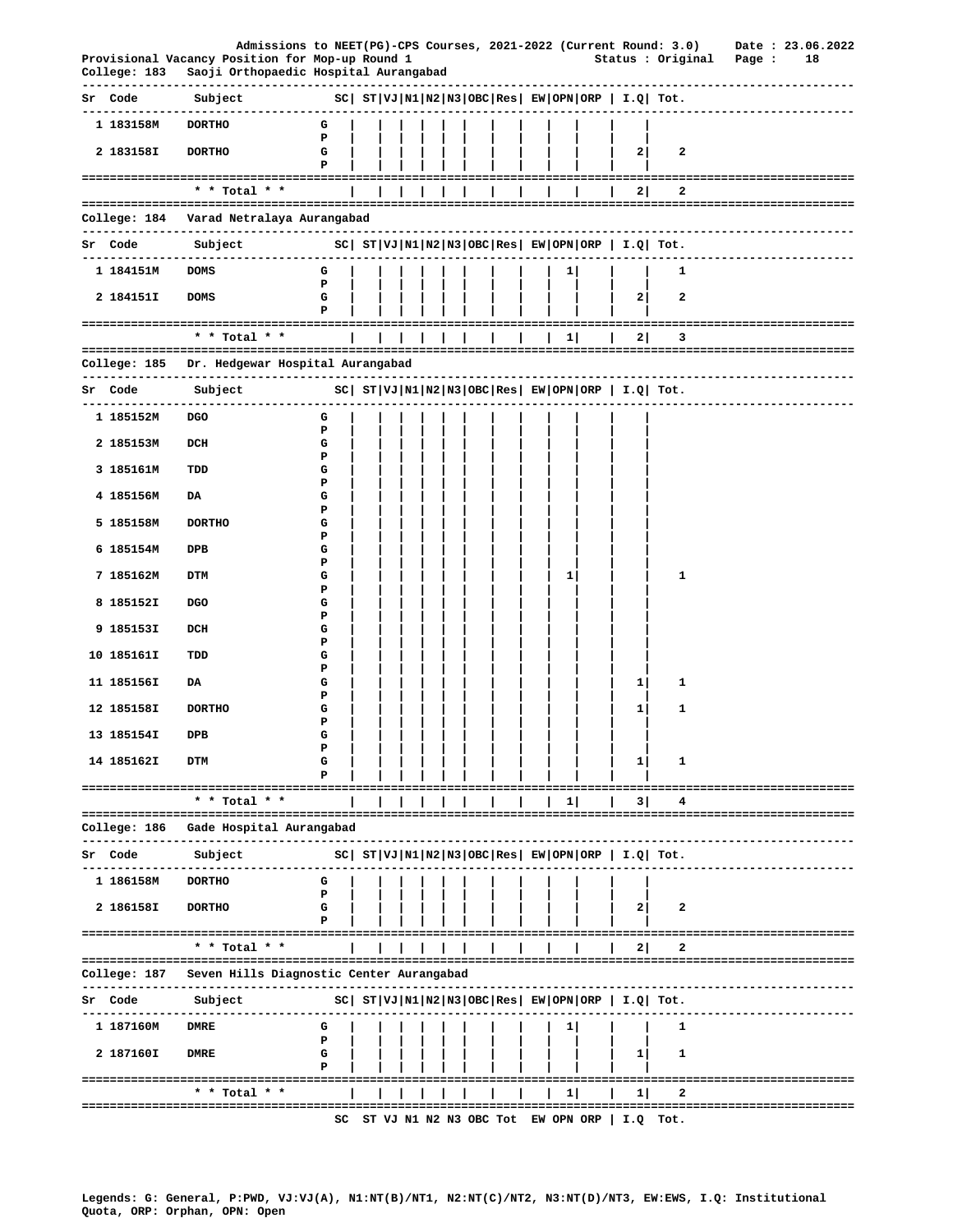|              | Admissions to NEET(PG)-CPS Courses, 2021-2022 (Current Round: 3.0)                     |        |  |  |                |         |                |                                                        |                                                       |                                       | Date: 23.06.2022 |  |
|--------------|----------------------------------------------------------------------------------------|--------|--|--|----------------|---------|----------------|--------------------------------------------------------|-------------------------------------------------------|---------------------------------------|------------------|--|
| College: 188 | Provisional Vacancy Position for Mop-up Round 1<br>Sahyadri Imaging Pvt.Ltd Aurangabad |        |  |  |                |         |                |                                                        | Status : Original                                     | Page :                                | 19               |  |
| Sr Code      | Subject                                                                                |        |  |  |                |         |                | $SC ST VJ N1 N2 N3 OBC Res EW OPN ORP I.Q Tot.$        |                                                       |                                       |                  |  |
| 1 188160M    | <b>DMRE</b>                                                                            | G<br>Р |  |  |                |         |                |                                                        |                                                       |                                       |                  |  |
| 2 188160I    | DMRE                                                                                   | G<br>Р |  |  |                |         |                |                                                        |                                                       |                                       |                  |  |
|              | ----------------------------------<br>* * Total * *                                    |        |  |  |                |         |                |                                                        |                                                       |                                       |                  |  |
| College: 189 | Jilla IVF Clinics Pvt. Ltd Aurangabad                                                  |        |  |  |                |         |                |                                                        |                                                       |                                       |                  |  |
| Sr Code      | Subject                                                                                |        |  |  |                |         |                | $ SC $ $ST VJ N1 N2 N3 OBC Res EW OPN ORP   I.Q  Tot.$ |                                                       |                                       |                  |  |
| 1 189152M    | <b>DGO</b>                                                                             | G      |  |  |                |         |                |                                                        |                                                       |                                       |                  |  |
| 2 189152I    | <b>DGO</b>                                                                             | P<br>G |  |  |                |         |                |                                                        |                                                       |                                       |                  |  |
|              |                                                                                        | P      |  |  |                |         |                |                                                        |                                                       |                                       |                  |  |
|              | --------------------------<br>* * Total * *                                            |        |  |  |                |         |                |                                                        | ===============                                       |                                       |                  |  |
| College: 190 | Alurwar Diagnostic Center in association with GMC Chandrapur                           |        |  |  |                |         |                |                                                        |                                                       |                                       |                  |  |
| Sr Code      | Subject                                                                                |        |  |  |                |         |                |                                                        | $ SC $ $ST VJ N1 N2 N3 OBC Res EW OPN ORP  I.Q  Tot.$ |                                       |                  |  |
| 1 190160M    | <b>DMRE</b>                                                                            | G      |  |  |                |         | $\mathbf{2}$   |                                                        | 2                                                     |                                       |                  |  |
| 2 190160I    | <b>DMRE</b>                                                                            | Р<br>G |  |  |                |         |                | 1                                                      | 1                                                     |                                       |                  |  |
|              |                                                                                        | Р      |  |  |                |         |                |                                                        |                                                       |                                       |                  |  |
|              | $*$ * Total * *                                                                        |        |  |  |                |         | 2              | 11                                                     | 3                                                     |                                       |                  |  |
| College: 191 | Chirantan Arogya Seva Sansodhan Sanstha & Hospital Dhule                               |        |  |  |                |         |                |                                                        |                                                       |                                       |                  |  |
| Sr Code      | -------------<br>Subject                                                               |        |  |  |                |         |                |                                                        | $ SC $ $ST VJ N1 N2 N3 OBC Res EW OPN ORP  I.Q  Tot.$ |                                       |                  |  |
| 1 191153M    | DCH                                                                                    | G      |  |  |                |         | $1 \mid$       |                                                        | 1                                                     |                                       |                  |  |
| 2 191153I    | DCH                                                                                    | P<br>G |  |  |                |         |                |                                                        |                                                       |                                       |                  |  |
|              | --------------------------------------                                                 | Р      |  |  |                |         |                |                                                        |                                                       | ===================================== |                  |  |
|              | * * Total * *                                                                          |        |  |  | ============== | ======= | 11             |                                                        | 1                                                     |                                       |                  |  |
| College: 192 | Shree Gurudatta Charitable Foundation Seva Hospital Dhule                              |        |  |  |                |         |                |                                                        |                                                       |                                       |                  |  |
| Sr Code      | Subject                                                                                |        |  |  |                |         |                | $ SC $ $ST VJ N1 N2 N3 OBC Res EW OPN ORP   I.Q  Tot.$ |                                                       |                                       |                  |  |
| 1 192152M    | <b>DGO</b>                                                                             | G<br>Р |  |  |                |         |                |                                                        |                                                       |                                       |                  |  |
| 2 192153M    | DCH                                                                                    | G<br>Р |  |  |                |         | $\mathbf{1}$   |                                                        | 1                                                     |                                       |                  |  |
| 3 192155M    | DDV                                                                                    | G      |  |  |                |         |                |                                                        |                                                       |                                       |                  |  |
| 4 192160M    | <b>DMRE</b>                                                                            | Р<br>G |  |  |                |         |                |                                                        |                                                       |                                       |                  |  |
| 5 192161M    | TDD                                                                                    | Р<br>G |  |  |                |         | 1              |                                                        | 1                                                     |                                       |                  |  |
| 6 192156M    | DA                                                                                     | Р<br>G |  |  |                |         |                |                                                        |                                                       |                                       |                  |  |
| 7 192152I    | DGO                                                                                    | Р<br>G |  |  |                |         |                | 2                                                      | 2                                                     |                                       |                  |  |
| 8 192153I    | DCH                                                                                    | Р<br>G |  |  |                |         |                | 1                                                      | 1                                                     |                                       |                  |  |
| 9 192155I    | DDV                                                                                    | P<br>G |  |  |                |         |                | 1                                                      | 1                                                     |                                       |                  |  |
| 10 192160I   | <b>DMRE</b>                                                                            | Р<br>G |  |  |                |         |                |                                                        |                                                       |                                       |                  |  |
| 11 192161I   | TDD                                                                                    | Р<br>G |  |  |                |         |                | 1                                                      | 1                                                     |                                       |                  |  |
|              |                                                                                        | Р      |  |  |                |         |                |                                                        |                                                       |                                       |                  |  |
| 12 192156I   | DA                                                                                     | G<br>P |  |  |                |         |                | $\mathbf{1}$                                           | 1                                                     |                                       |                  |  |
|              | * * Total * *                                                                          |        |  |  |                |         | 2 <sup>1</sup> | 6                                                      | 8                                                     |                                       |                  |  |
|              |                                                                                        |        |  |  |                |         |                |                                                        | SC ST VJ N1 N2 N3 OBC Tot EW OPN ORP   I.Q Tot.       |                                       |                  |  |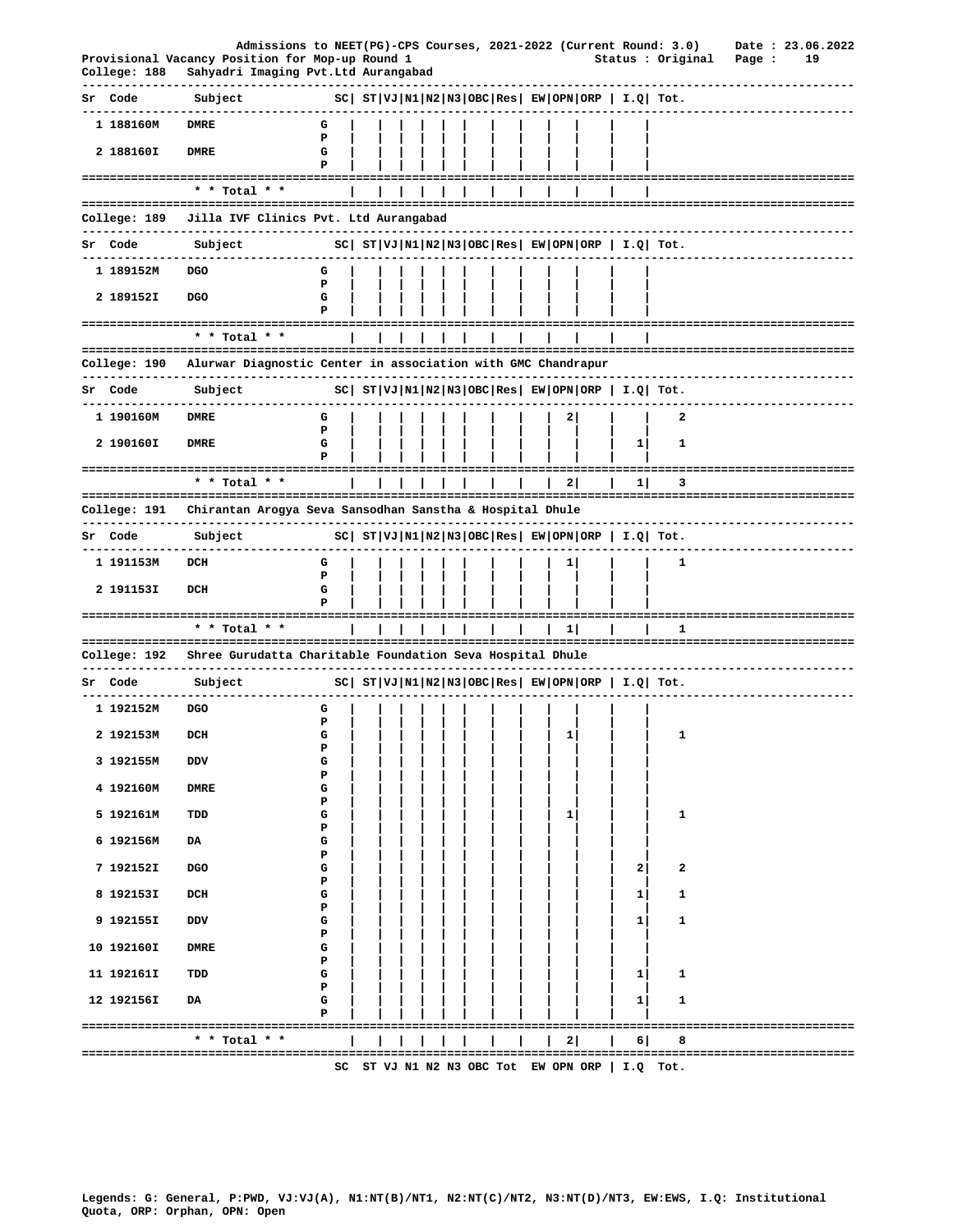|              | Admissions to NEET(PG)-CPS Courses, 2021-2022 (Current Round: 3.0)                                       |             |  |  |  |  |              |                                                 |                                                            |        |    | Date: 23.06.2022 |
|--------------|----------------------------------------------------------------------------------------------------------|-------------|--|--|--|--|--------------|-------------------------------------------------|------------------------------------------------------------|--------|----|------------------|
| College: 193 | Provisional Vacancy Position for Mop-up Round 1<br>Shri Sai Diagnostic & Research Center Pvt. Ltd. Jalna |             |  |  |  |  |              |                                                 | Status : Original                                          | Page : | 20 |                  |
| Sr Code      | Subject                                                                                                  |             |  |  |  |  |              |                                                 | $ SC $ $ST VJ N1 N2 N3 OBC Res EW OPN ORP   I.Q  Tot.$     |        |    |                  |
| 1 193160M    | <b>DMRE</b>                                                                                              | G           |  |  |  |  |              |                                                 |                                                            |        |    |                  |
| 2 193160I    | <b>DMRE</b>                                                                                              | P<br>G<br>Р |  |  |  |  |              |                                                 |                                                            |        |    |                  |
|              | ======================================<br>* * Total * *                                                  |             |  |  |  |  |              |                                                 | -------------------------                                  |        |    |                  |
| College: 194 | Masai Medical Foundation Kolhapur                                                                        |             |  |  |  |  |              |                                                 |                                                            |        |    |                  |
| Sr Code      | ------------<br>Subject                                                                                  |             |  |  |  |  |              |                                                 | $ SC $ $ST VJ N1 N2 N3 OBC Res EW OPN ORP  I.Q  Tot.$      |        |    |                  |
| 1 194153M    | DCH                                                                                                      | G           |  |  |  |  |              |                                                 |                                                            |        |    |                  |
|              |                                                                                                          | Р           |  |  |  |  |              |                                                 |                                                            |        |    |                  |
| 2 194153I    | DCH                                                                                                      | G<br>Р      |  |  |  |  |              | 1                                               | 1                                                          |        |    |                  |
|              | ----------------------------<br>* * Total * *                                                            |             |  |  |  |  |              | 1                                               | 1                                                          |        |    |                  |
| College: 195 | Institute of Orthopaedic & Trauma Kolhapur                                                               |             |  |  |  |  |              |                                                 |                                                            |        |    |                  |
| Sr Code      | --------------------------------<br>Subject                                                              |             |  |  |  |  |              |                                                 | $ SC $ $ST VJ N1 N2 N3 OBC Res $ $EW OPN ORP$   $I.Q$ Tot. |        |    |                  |
| 1 195158M    | <b>DORTHO</b>                                                                                            | G           |  |  |  |  |              |                                                 |                                                            |        |    |                  |
| 2 195158I    | <b>DORTHO</b>                                                                                            | P<br>G<br>P |  |  |  |  |              | $1\vert$                                        | 1                                                          |        |    |                  |
|              | * * Total * *                                                                                            |             |  |  |  |  |              | 1                                               | 1                                                          |        |    |                  |
| College: 196 | Patki Research Foundation Kolhapur                                                                       |             |  |  |  |  |              |                                                 |                                                            |        |    |                  |
| Sr Code      | Subject                                                                                                  |             |  |  |  |  |              |                                                 |                                                            |        |    |                  |
|              | -----------                                                                                              |             |  |  |  |  |              |                                                 | $ SC $ $ST VJ N1 N2 N3 OBC Res EW OPN ORP  I.Q  Tot.$      |        |    |                  |
| 1 196152M    | DGO                                                                                                      | G<br>P      |  |  |  |  |              |                                                 |                                                            |        |    |                  |
| 2 196152I    | <b>DGO</b>                                                                                               | G<br>P      |  |  |  |  |              |                                                 |                                                            |        |    |                  |
|              | * * Total * *                                                                                            |             |  |  |  |  |              |                                                 |                                                            |        |    |                  |
|              | College: 197 APPLE Hospital & Re. Institute Ltd Kolhapur                                                 |             |  |  |  |  |              |                                                 |                                                            |        |    |                  |
| Sr Code      | Subject                                                                                                  |             |  |  |  |  |              |                                                 | $ SC $ $ST VJ N1 N2 N3 OBC Res $ $EW OPN ORP$   $I.Q$ Tot. |        |    |                  |
| 1 197153M    | DCH                                                                                                      | G           |  |  |  |  |              |                                                 |                                                            |        |    |                  |
| 2 197160M    | DMRE                                                                                                     | Р<br>G      |  |  |  |  |              |                                                 |                                                            |        |    |                  |
|              |                                                                                                          | Р           |  |  |  |  |              |                                                 |                                                            |        |    |                  |
| 3 197156M    | DA                                                                                                       | G<br>Ъ      |  |  |  |  |              |                                                 |                                                            |        |    |                  |
| 4 197153I    | DCH                                                                                                      | G<br>P      |  |  |  |  |              | 1                                               | 1                                                          |        |    |                  |
| 5 197160I    | <b>DMRE</b>                                                                                              | G<br>P      |  |  |  |  |              | $1\vert$                                        | 1                                                          |        |    |                  |
| 6 197156I    | DA                                                                                                       | G<br>P      |  |  |  |  |              | 1                                               | 1                                                          |        |    |                  |
|              | * * Total * *                                                                                            |             |  |  |  |  |              | 3                                               | 3                                                          |        |    |                  |
| College: 198 | Bhattad Hospital Latur                                                                                   |             |  |  |  |  |              |                                                 |                                                            |        |    |                  |
| Sr Code      | -----------<br>----------------<br>Subject                                                               |             |  |  |  |  |              |                                                 | $ SC $ $ST VJ N1 N2 N3 OBC Res EW OPN ORP  I.Q  Tot.$      |        |    |                  |
| 1 198153M    | DCH                                                                                                      | G           |  |  |  |  | $\mathbf{1}$ |                                                 | 1                                                          |        |    |                  |
| 2 198153I    | DCH                                                                                                      | Р<br>G      |  |  |  |  |              |                                                 |                                                            |        |    |                  |
|              |                                                                                                          |             |  |  |  |  |              |                                                 |                                                            |        |    |                  |
|              | * * Total * *                                                                                            |             |  |  |  |  | 1            |                                                 | 1                                                          |        |    |                  |
|              | -------------------------------------                                                                    |             |  |  |  |  |              | SC ST VJ N1 N2 N3 OBC Tot EW OPN ORP   I.Q Tot. |                                                            |        |    |                  |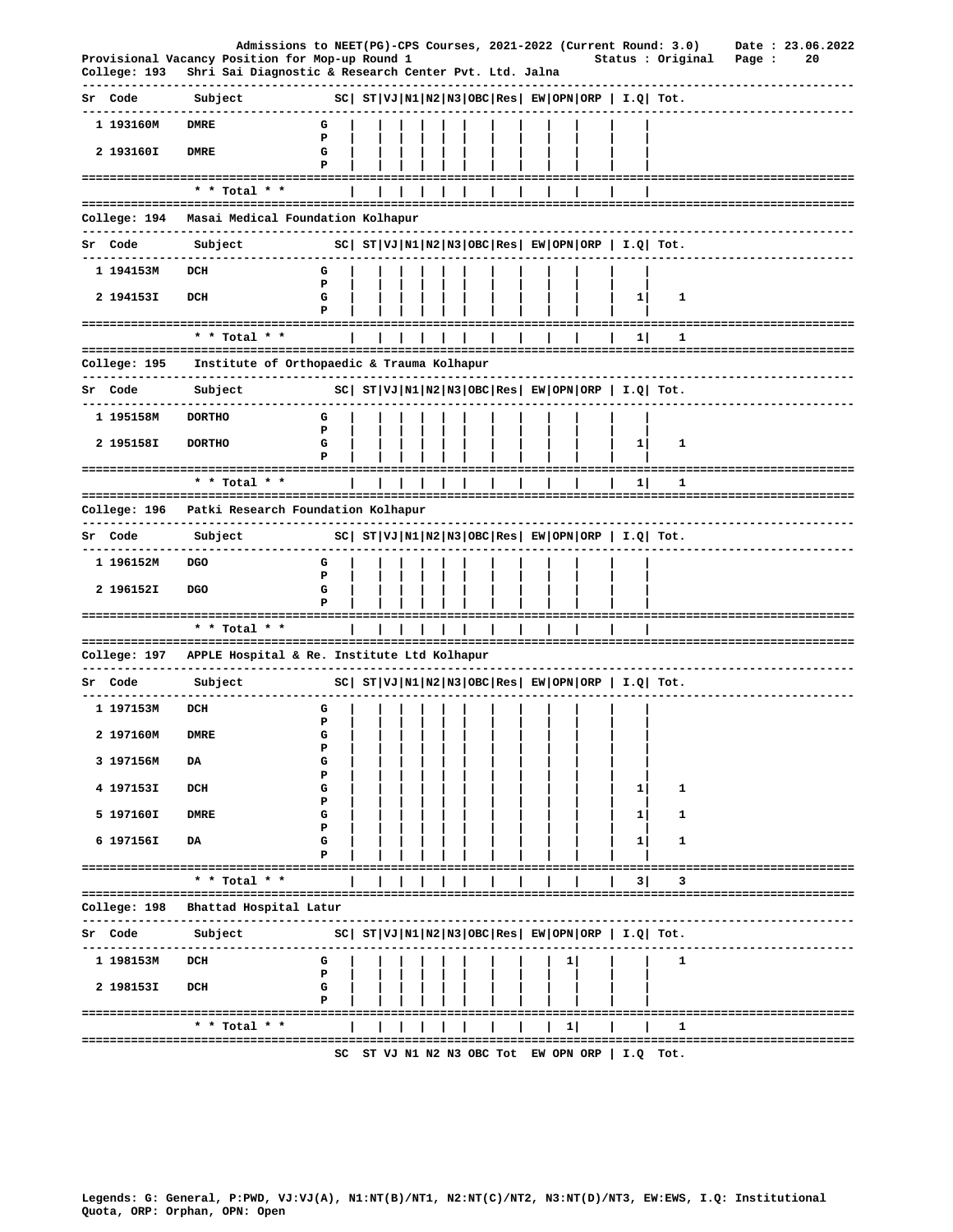|                                                                 |                 | Admissions to NEET(PG)-CPS Courses, 2021-2022 (Current Round: 3.0)                   |             |  |  |  |  |              |                                   |                |                                                            |                               |        |    | Date: 23.06.2022 |
|-----------------------------------------------------------------|-----------------|--------------------------------------------------------------------------------------|-------------|--|--|--|--|--------------|-----------------------------------|----------------|------------------------------------------------------------|-------------------------------|--------|----|------------------|
| Provisional Vacancy Position for Mop-up Round 1<br>College: 199 |                 | Sou. A.K.M. Med. Ch. Trust & Resh. Center's Maindarkar Balrog Hospital Mitra Nagar   |             |  |  |  |  |              |                                   |                | Status : Original                                          |                               | Page : | 21 |                  |
| Sr Code                                                         | Subject         |                                                                                      |             |  |  |  |  |              |                                   |                | $ SC $ $ST VJ N1 N2 N3 OBC Res EW OPN ORP   I.Q  Tot.$     |                               |        |    |                  |
| 1 199153M                                                       | DCH             |                                                                                      | G           |  |  |  |  |              |                                   |                |                                                            |                               |        |    |                  |
| 2 199153I                                                       | DCH             |                                                                                      | P<br>G<br>P |  |  |  |  |              |                                   |                |                                                            |                               |        |    |                  |
| ----------------------------------                              |                 |                                                                                      |             |  |  |  |  |              |                                   |                | ---------------------------------                          |                               |        |    |                  |
|                                                                 | * * Total * *   |                                                                                      |             |  |  |  |  |              |                                   |                |                                                            |                               |        |    |                  |
| College: 200                                                    |                 | Vaishnavi Hospital & Endoscopy Centre Latur<br>------------------------------------- |             |  |  |  |  |              |                                   |                | -------------------------                                  |                               |        |    |                  |
| Sr Code                                                         | Subject         |                                                                                      |             |  |  |  |  |              |                                   |                | $ SC $ $ST VJ N1 N2 N3 OBC Res EW OPN ORP  I.Q  Tot.$      |                               |        |    |                  |
| 1 200152M                                                       | <b>DGO</b>      |                                                                                      | G           |  |  |  |  | 1            |                                   |                | 1                                                          |                               |        |    |                  |
| 2 200152I                                                       | DGO             |                                                                                      | P<br>G      |  |  |  |  |              |                                   |                |                                                            |                               |        |    |                  |
| --------------------------------                                |                 |                                                                                      | Р           |  |  |  |  |              |                                   |                |                                                            |                               |        |    |                  |
|                                                                 | * * Total * *   |                                                                                      |             |  |  |  |  | 1            |                                   |                | ı                                                          |                               |        |    |                  |
| College: 201                                                    |                 | Vision Radio Diagnostic Center Latur                                                 |             |  |  |  |  |              |                                   |                |                                                            |                               |        |    |                  |
| Sr Code                                                         | Subject         |                                                                                      |             |  |  |  |  |              |                                   |                | $ SC $ $ST VJ N1 N2 N3 OBC Res EW OPN ORP$   $I.Q$ Tot.    |                               |        |    |                  |
| 1 201160M                                                       | <b>DMRE</b>     |                                                                                      | G           |  |  |  |  |              |                                   |                |                                                            |                               |        |    |                  |
| 2 201160I                                                       | <b>DMRE</b>     |                                                                                      | P<br>G      |  |  |  |  |              |                                   | 2              | 2                                                          |                               |        |    |                  |
| ---------------------------                                     |                 |                                                                                      | Р           |  |  |  |  |              |                                   |                |                                                            |                               |        |    |                  |
|                                                                 | $*$ * Total * * |                                                                                      |             |  |  |  |  |              |                                   | 2              | 2                                                          |                               |        |    |                  |
| College: 202<br>-----------------------------------             |                 | Dr. S.B. Gugale Memorial Hospital & Warad Hospital Latur                             |             |  |  |  |  |              |                                   |                |                                                            |                               |        |    |                  |
| Sr Code                                                         | Subject         |                                                                                      |             |  |  |  |  |              |                                   |                | $ SC $ $ST VJ N1 N2 N3 OBC Res EW OPN ORP   I.Q  Tot.$     |                               |        |    |                  |
| 1 202152M                                                       | DGO             |                                                                                      | G           |  |  |  |  | $\mathbf{1}$ |                                   |                | 1                                                          |                               |        |    |                  |
| 2 202152I                                                       | <b>DGO</b>      |                                                                                      | P<br>G      |  |  |  |  |              |                                   | 1              | 1                                                          |                               |        |    |                  |
|                                                                 |                 |                                                                                      | P           |  |  |  |  |              |                                   |                |                                                            |                               |        |    |                  |
|                                                                 | * * Total * *   |                                                                                      |             |  |  |  |  | 1            |                                   | 11             | 2                                                          |                               |        |    |                  |
| College: 203                                                    |                 | Vivekanand Medical Foundation And Research Centre Latur                              |             |  |  |  |  |              |                                   |                |                                                            |                               |        |    |                  |
| ----------<br>Sr Code                                           | Subject         | -------------                                                                        |             |  |  |  |  |              |                                   |                | $ SC $ $ST VJ N1 N2 N3 OBC Res EW OPN ORP  I.Q  Tot.$      |                               |        |    |                  |
| 1 203160M                                                       | DMRE            |                                                                                      | G           |  |  |  |  |              |                                   |                |                                                            |                               |        |    |                  |
| 2 203160I DMRE                                                  |                 |                                                                                      | Ъ<br>G      |  |  |  |  |              |                                   | 2 <sup>1</sup> | $\overline{2}$                                             |                               |        |    |                  |
| ===================================                             |                 |                                                                                      | Р           |  |  |  |  |              |                                   |                |                                                            | ==========================    |        |    |                  |
|                                                                 | * * Total * *   |                                                                                      |             |  |  |  |  |              |                                   | 2              | 2                                                          |                               |        |    |                  |
| College: 204                                                    |                 | Galaxy Hospital and Critical Care Center Latur                                       |             |  |  |  |  |              |                                   |                |                                                            |                               |        |    |                  |
| Sr Code                                                         | Subject         |                                                                                      |             |  |  |  |  |              |                                   |                | $ SC $ $ST VJ N1 N2 N3 OBC Res $ $EW OPN ORP$   $I.Q$ Tot. |                               |        |    |                  |
| 1 204161M                                                       | TDD             |                                                                                      | G           |  |  |  |  | 1            |                                   |                | 1                                                          |                               |        |    |                  |
| 2 204161I                                                       | TDD             |                                                                                      | Р<br>G      |  |  |  |  |              |                                   | 1              | 1                                                          |                               |        |    |                  |
|                                                                 |                 |                                                                                      | Р           |  |  |  |  |              |                                   |                |                                                            |                               |        |    |                  |
| ------------------------------------                            | * * Total * *   |                                                                                      |             |  |  |  |  | $\mathbf{1}$ |                                   | 11             | 2                                                          | ----------------------------- |        |    |                  |
|                                                                 |                 |                                                                                      | SC          |  |  |  |  |              | ST VJ N1 N2 N3 OBC Tot EW OPN ORP |                | I.Q Tot.                                                   |                               |        |    |                  |
|                                                                 |                 |                                                                                      |             |  |  |  |  |              |                                   |                |                                                            |                               |        |    |                  |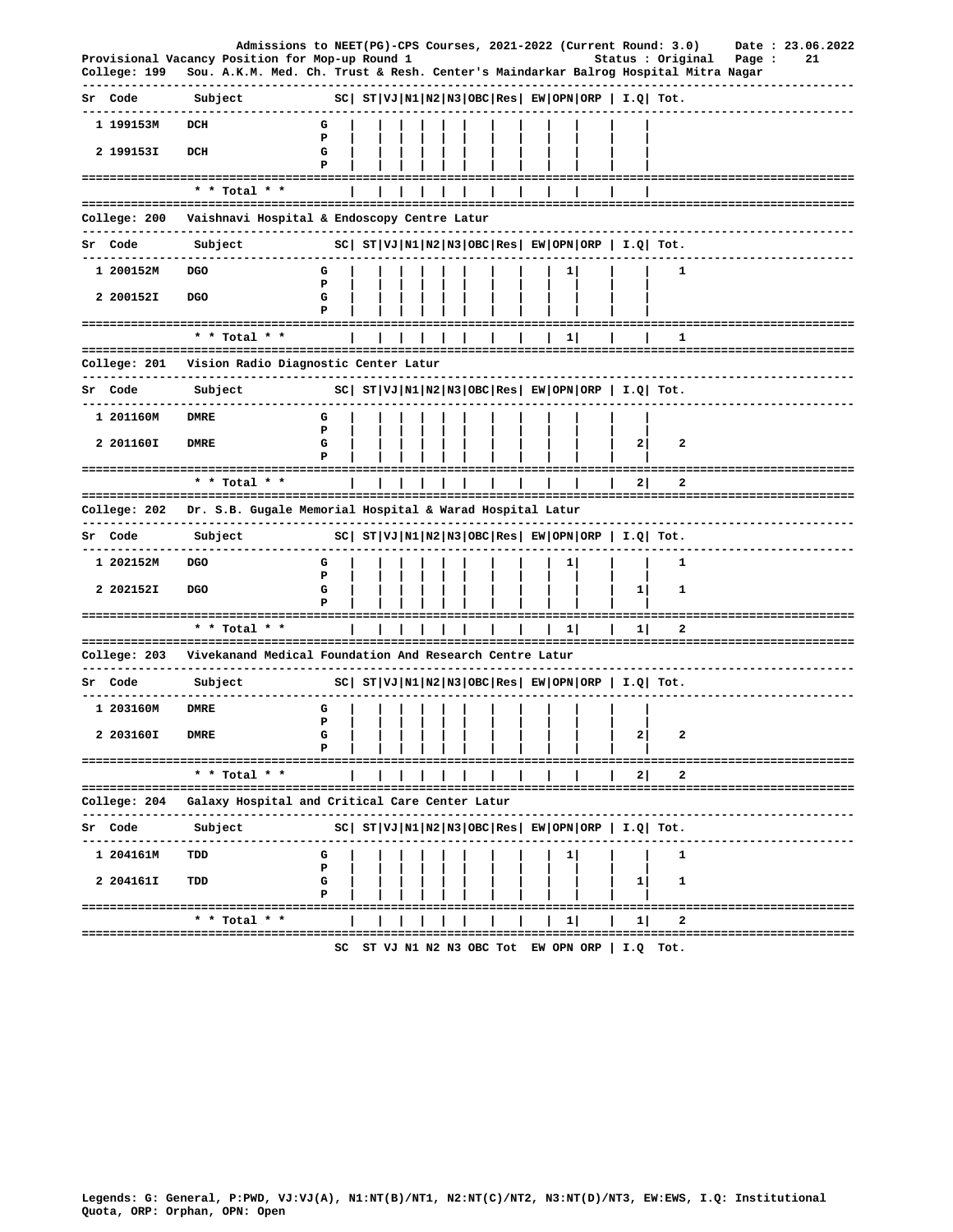|    | College: 205               | Admissions to NEET(PG)-CPS Courses, 2021-2022 (Current Round: 3.0)<br>Provisional Vacancy Position for Mop-up Round 1<br>Lata Mangeshkar Hospital Nagpur<br>-------------------------------------- |        |  |  |  |  |   |                                              | Status : Original Page :                                                                                                                                                                                            | Date: 23.06.2022               | 22 |
|----|----------------------------|----------------------------------------------------------------------------------------------------------------------------------------------------------------------------------------------------|--------|--|--|--|--|---|----------------------------------------------|---------------------------------------------------------------------------------------------------------------------------------------------------------------------------------------------------------------------|--------------------------------|----|
|    | <b>Sr</b> Code to the code | $ SC $ $ST VJ N1 N2 N3 OBC Res $ $EW OPN ORP$ $  I.Q $ $Tot.$<br>Subject                                                                                                                           |        |  |  |  |  |   |                                              |                                                                                                                                                                                                                     |                                |    |
|    | 1 205152M                  | DGO                                                                                                                                                                                                | G      |  |  |  |  |   |                                              |                                                                                                                                                                                                                     | -------------------------      |    |
|    | 2 205153M                  | DCH                                                                                                                                                                                                | Р<br>G |  |  |  |  |   |                                              |                                                                                                                                                                                                                     |                                |    |
|    | 3 205155M                  | DDV                                                                                                                                                                                                | Р<br>G |  |  |  |  |   |                                              |                                                                                                                                                                                                                     |                                |    |
|    | 4 205160M                  | <b>DMRE</b>                                                                                                                                                                                        | Р<br>G |  |  |  |  | 1 |                                              | 1                                                                                                                                                                                                                   |                                |    |
|    | 5 205158M                  | <b>DORTHO</b>                                                                                                                                                                                      | Р<br>G |  |  |  |  |   |                                              |                                                                                                                                                                                                                     |                                |    |
|    | 6 205159M                  | DPM                                                                                                                                                                                                | Р<br>G |  |  |  |  |   |                                              |                                                                                                                                                                                                                     |                                |    |
|    | 7 205152I                  | DGO                                                                                                                                                                                                | Р<br>G |  |  |  |  |   |                                              |                                                                                                                                                                                                                     |                                |    |
|    |                            |                                                                                                                                                                                                    | Р      |  |  |  |  |   |                                              |                                                                                                                                                                                                                     |                                |    |
|    | 8 205153I                  | DCH                                                                                                                                                                                                | G<br>Р |  |  |  |  |   |                                              |                                                                                                                                                                                                                     |                                |    |
|    | 9 205155I                  | DDV                                                                                                                                                                                                | G<br>Р |  |  |  |  |   | 1                                            | 1                                                                                                                                                                                                                   |                                |    |
|    | 10 205160I                 | DMRE                                                                                                                                                                                               | G<br>Р |  |  |  |  |   | 2                                            | 2                                                                                                                                                                                                                   |                                |    |
|    | 11 205158I                 | <b>DORTHO</b>                                                                                                                                                                                      | G<br>P |  |  |  |  |   | 1                                            | 1                                                                                                                                                                                                                   |                                |    |
|    | 12 205159I                 | DPM                                                                                                                                                                                                | G<br>P |  |  |  |  |   |                                              |                                                                                                                                                                                                                     |                                |    |
|    |                            | * * Total * *                                                                                                                                                                                      |        |  |  |  |  |   | 4                                            | 5                                                                                                                                                                                                                   |                                |    |
|    |                            |                                                                                                                                                                                                    |        |  |  |  |  |   |                                              |                                                                                                                                                                                                                     |                                |    |
|    |                            | College: 206 Getwell Hospital & Res. Inst. Dhantoli, Nagpur<br>--------------------------------------                                                                                              |        |  |  |  |  |   |                                              |                                                                                                                                                                                                                     |                                |    |
|    | Sr Code                    | Subject                                                                                                                                                                                            |        |  |  |  |  |   |                                              |                                                                                                                                                                                                                     | --------------------------     |    |
|    | 1 206153M                  | DCH                                                                                                                                                                                                | G<br>P |  |  |  |  |   |                                              |                                                                                                                                                                                                                     |                                |    |
|    | 2 206153I                  | DCH                                                                                                                                                                                                | G<br>Р |  |  |  |  |   |                                              |                                                                                                                                                                                                                     |                                |    |
|    |                            | * * Total * *                                                                                                                                                                                      |        |  |  |  |  |   |                                              |                                                                                                                                                                                                                     |                                |    |
|    |                            | College: 207 Matru Sewa Sangh Mahal Maternity Home Nagpur                                                                                                                                          |        |  |  |  |  |   |                                              |                                                                                                                                                                                                                     | -----------------------------  |    |
|    | Sr Code                    | Subject<br>-------------------------------                                                                                                                                                         |        |  |  |  |  |   |                                              | $ SC $ $ST VJ N1 N2 N3 OBC Res $ $EW OPN ORP $ $I.Q $ $Tot.$                                                                                                                                                        | -------------------------      |    |
|    | 1 207152M                  | DGO                                                                                                                                                                                                | G<br>Р |  |  |  |  |   |                                              |                                                                                                                                                                                                                     |                                |    |
|    | 2 207152I                  | DGO                                                                                                                                                                                                | G<br>P |  |  |  |  |   |                                              |                                                                                                                                                                                                                     |                                |    |
|    | ==================         | * * Total *                                                                                                                                                                                        |        |  |  |  |  |   |                                              |                                                                                                                                                                                                                     |                                |    |
|    | College: 208               | ---------------------------------<br>Orange City Hospital and Research Institute Nagpur                                                                                                            |        |  |  |  |  |   |                                              |                                                                                                                                                                                                                     |                                |    |
|    | Sr Code                    | Subject                                                                                                                                                                                            |        |  |  |  |  |   |                                              | $SC  ST VJ N1 N2 N3 OBC Res  EW OPN ORP   I.Q  Tot.$                                                                                                                                                                |                                |    |
|    | 1 208152M                  | <b>DGO</b>                                                                                                                                                                                         | G      |  |  |  |  |   |                                              |                                                                                                                                                                                                                     |                                |    |
|    | 2 208153M                  | DCH                                                                                                                                                                                                | P<br>G |  |  |  |  |   |                                              |                                                                                                                                                                                                                     |                                |    |
|    | 3 208152I                  | DGO                                                                                                                                                                                                | Р<br>G |  |  |  |  |   |                                              |                                                                                                                                                                                                                     |                                |    |
|    | 4 208153I                  | DCH                                                                                                                                                                                                | Р<br>G |  |  |  |  |   |                                              |                                                                                                                                                                                                                     |                                |    |
|    |                            | ------------------------------------                                                                                                                                                               | Р      |  |  |  |  |   |                                              |                                                                                                                                                                                                                     |                                |    |
|    |                            | $*$ * Total * *                                                                                                                                                                                    |        |  |  |  |  |   |                                              |                                                                                                                                                                                                                     |                                |    |
|    | College: 209               | Precision Scan and Research Centre Pvt. Ltd. Nagpur                                                                                                                                                |        |  |  |  |  |   |                                              | ==================================                                                                                                                                                                                  |                                |    |
| Sr | Code                       | Subject                                                                                                                                                                                            |        |  |  |  |  |   |                                              | $SC \left  \begin{array}{l l l} \texttt{ST} & \texttt{VI} & \texttt{NI} & \texttt{NS} & \texttt{OSC} & \texttt{Res} & \texttt{EW} & \texttt{OPN} & \texttt{ORP} & \texttt{I.Q} & \texttt{Tot.} \end{array} \right.$ |                                |    |
|    | 1 209160M                  | DMRE                                                                                                                                                                                               | G      |  |  |  |  |   |                                              |                                                                                                                                                                                                                     |                                |    |
|    | 2 209160I                  | <b>DMRE</b>                                                                                                                                                                                        | Р<br>G |  |  |  |  |   | 2                                            | 2                                                                                                                                                                                                                   |                                |    |
|    |                            | --------------------------------------                                                                                                                                                             |        |  |  |  |  |   |                                              |                                                                                                                                                                                                                     | ============================== |    |
|    |                            | * * Total * *                                                                                                                                                                                      |        |  |  |  |  |   | 21                                           | 2                                                                                                                                                                                                                   | :========================      |    |
|    |                            | -----------------------------------                                                                                                                                                                | SC     |  |  |  |  |   | ST VJ N1 N2 N3 OBC Tot EW OPN ORP   I.Q Tot. |                                                                                                                                                                                                                     |                                |    |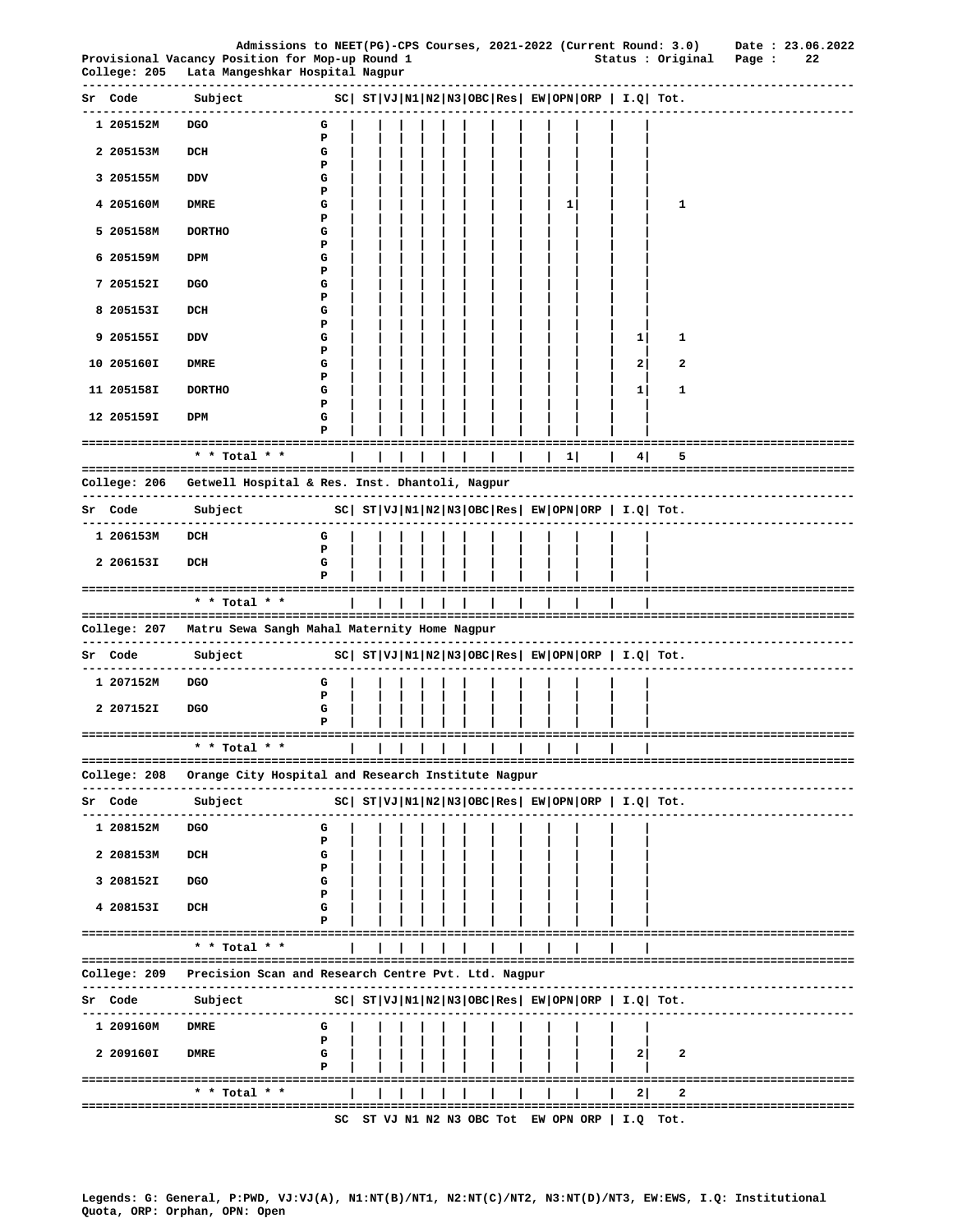|    | College: 210                       | Admissions to NEET(PG)-CPS Courses, 2021-2022 (Current Round: 3.0)<br>Provisional Vacancy Position for Mop-up Round 1<br>Glow Skin Centre Nagpur |             |  |  |  |                                   |   |                                                                | Status : Original                          | Page :                   | Date: 23.06.2022<br>23 |  |
|----|------------------------------------|--------------------------------------------------------------------------------------------------------------------------------------------------|-------------|--|--|--|-----------------------------------|---|----------------------------------------------------------------|--------------------------------------------|--------------------------|------------------------|--|
|    | Sr Code                            | Subject                                                                                                                                          |             |  |  |  |                                   |   | $ SC $ $ST VJ N1 N2 N3 OBC Res $ $EW OPN ORP$   $I.Q$   $Tot.$ |                                            |                          |                        |  |
|    | 1 210155M                          | DDV                                                                                                                                              | G           |  |  |  |                                   |   |                                                                |                                            |                          |                        |  |
|    | 2 210155I                          | DDV                                                                                                                                              | P<br>G<br>Р |  |  |  |                                   |   | $\mathbf{1}$                                                   | 1                                          |                          |                        |  |
|    |                                    | * * Total * *                                                                                                                                    |             |  |  |  |                                   |   | 1                                                              | ı                                          |                          |                        |  |
|    | College: 211                       | Sunrise Global Superspeciality Hospital Nanded                                                                                                   |             |  |  |  |                                   |   |                                                                | ======================================     |                          |                        |  |
|    | Sr Code                            |                                                                                                                                                  |             |  |  |  |                                   |   | $ SC $ $ST VJ N1 N2 N3 OBC Res $ $EW OPN ORP$   $I.Q$ Tot.     |                                            |                          |                        |  |
|    |                                    | Subject                                                                                                                                          |             |  |  |  |                                   |   |                                                                |                                            |                          |                        |  |
|    | 1 211160M                          | <b>DMRE</b>                                                                                                                                      | G<br>P      |  |  |  |                                   |   |                                                                |                                            |                          |                        |  |
|    | 2 211158M                          | <b>DORTHO</b>                                                                                                                                    | G<br>Р      |  |  |  |                                   | 2 |                                                                | 2                                          |                          |                        |  |
|    | 3 211158I                          | <b>DORTHO</b><br>---------------------------------                                                                                               | G<br>Р      |  |  |  |                                   |   | 2                                                              | 2                                          |                          |                        |  |
|    |                                    | * * Total * *                                                                                                                                    |             |  |  |  |                                   | 2 | 21                                                             | 4                                          |                          |                        |  |
|    | College: 212                       | Ankur Superspecility Womens Hospital Nanded                                                                                                      |             |  |  |  |                                   |   |                                                                |                                            |                          |                        |  |
|    | Sr Code                            | Subject                                                                                                                                          |             |  |  |  |                                   |   | $ SC $ $ST VJ N1 N2 N3 OBC Res EW OPN ORP  I.Q  Tot.$          |                                            |                          |                        |  |
|    | 1 212152M                          | <b>DGO</b>                                                                                                                                       | G           |  |  |  |                                   |   |                                                                |                                            |                          |                        |  |
|    | 2 212152I                          | <b>DGO</b>                                                                                                                                       | ъ<br>G      |  |  |  |                                   |   |                                                                |                                            |                          |                        |  |
|    |                                    | ;===========================                                                                                                                     | Р           |  |  |  |                                   |   |                                                                |                                            |                          |                        |  |
|    |                                    | * * Total * *                                                                                                                                    |             |  |  |  |                                   |   |                                                                |                                            |                          |                        |  |
|    | College: 213                       | Jijamata Hospital Nanded                                                                                                                         |             |  |  |  |                                   |   |                                                                |                                            |                          |                        |  |
|    | Sr Code                            | Subject                                                                                                                                          |             |  |  |  |                                   |   | $ SC $ $ST VJ N1 N2 N3 OBC Res EW OPN ORP  I.Q  Tot.$          |                                            |                          |                        |  |
|    | 1 213152M                          | <b>DGO</b>                                                                                                                                       | G           |  |  |  |                                   |   |                                                                |                                            |                          |                        |  |
|    | 2 213152I                          | <b>DGO</b>                                                                                                                                       | P<br>G      |  |  |  |                                   |   | 1                                                              | 1                                          |                          |                        |  |
|    |                                    |                                                                                                                                                  | P           |  |  |  |                                   |   |                                                                |                                            |                          |                        |  |
|    |                                    | * * Total * *                                                                                                                                    |             |  |  |  |                                   |   | 1                                                              | 1                                          |                          |                        |  |
|    | College: 214                       | Parkar Medical Foundations Hospital Ratnagiri                                                                                                    |             |  |  |  |                                   |   |                                                                |                                            |                          |                        |  |
|    | Sr Code                            | Subject                                                                                                                                          |             |  |  |  |                                   |   | $ SC $ $ST VJ N1 N2 N3 OBC Res EW OPN ORP  I.Q  Tot.$          |                                            |                          |                        |  |
|    | 1 214152M                          | <b>DGO</b>                                                                                                                                       | G           |  |  |  |                                   |   |                                                                |                                            |                          |                        |  |
|    | 2 214152I                          | DGO                                                                                                                                              | Р<br>G      |  |  |  |                                   |   |                                                                |                                            |                          |                        |  |
|    |                                    |                                                                                                                                                  |             |  |  |  |                                   |   |                                                                |                                            |                          |                        |  |
|    |                                    | =====================================<br>* * Total * *                                                                                           |             |  |  |  |                                   |   |                                                                |                                            |                          |                        |  |
|    | College: 215                       | B.K.L Walawalkar Hospital Diagnoistic and Research Centre Dervan, Dist-Ratnagiri                                                                 |             |  |  |  |                                   |   |                                                                |                                            |                          |                        |  |
| Sr | Code                               | Subject                                                                                                                                          |             |  |  |  |                                   |   | $ SC $ $ST VJ N1 N2 N3 OBC Res EW OPN ORP  I.Q  Tot.$          |                                            |                          |                        |  |
|    | 1 215155M                          | <b>DDV</b>                                                                                                                                       | G           |  |  |  |                                   |   |                                                                |                                            |                          |                        |  |
|    |                                    |                                                                                                                                                  | Р           |  |  |  |                                   |   |                                                                |                                            |                          |                        |  |
|    | 2 215151M                          | <b>DOMS</b>                                                                                                                                      | G<br>Р      |  |  |  |                                   |   |                                                                |                                            |                          |                        |  |
|    | 3 215155I                          | DDV                                                                                                                                              | G<br>Р      |  |  |  |                                   |   |                                                                |                                            |                          |                        |  |
|    | 4 215151I<br>===================== | <b>DOMS</b>                                                                                                                                      | G<br>P      |  |  |  |                                   |   | 1                                                              | 1                                          | ======================== |                        |  |
|    |                                    | $*$ * Total * *                                                                                                                                  |             |  |  |  |                                   |   | 11                                                             |                                            |                          |                        |  |
|    | College: 216                       | Mhaishalkar Shinde Orthopaedic Centre and Hospital Sangli                                                                                        |             |  |  |  |                                   |   |                                                                |                                            |                          |                        |  |
|    | Sr Code                            | Subject                                                                                                                                          |             |  |  |  |                                   |   | $ SC $ $ST VJ N1 N2 N3 OBC Res EW OPN ORP  I.Q  Tot.$          |                                            |                          |                        |  |
|    | 1 216158M                          | <b>DORTHO</b>                                                                                                                                    | G           |  |  |  |                                   | 2 |                                                                | 2                                          |                          |                        |  |
|    | 2 216158I                          | <b>DORTHO</b>                                                                                                                                    | Р<br>G<br>Р |  |  |  |                                   |   | $\mathbf{2}$                                                   | 2                                          |                          |                        |  |
|    |                                    | $*$ * Total * *                                                                                                                                  |             |  |  |  |                                   | 2 | 2                                                              |                                            |                          |                        |  |
|    |                                    |                                                                                                                                                  | sc          |  |  |  | ST VJ N1 N2 N3 OBC Tot EW OPN ORP |   | ========                                                       | ------------------------------<br>I.Q Tot. |                          |                        |  |
|    |                                    |                                                                                                                                                  |             |  |  |  |                                   |   |                                                                |                                            |                          |                        |  |

Legends: G: General, P:PWD, VJ:VJ(A), N1:NT(B)/NT1, N2:NT(C)/NT2, N3:NT(D)/NT3, EW:EWS, I.Q: Institutional<br>Quota, ORP: Orphan, OPN: Open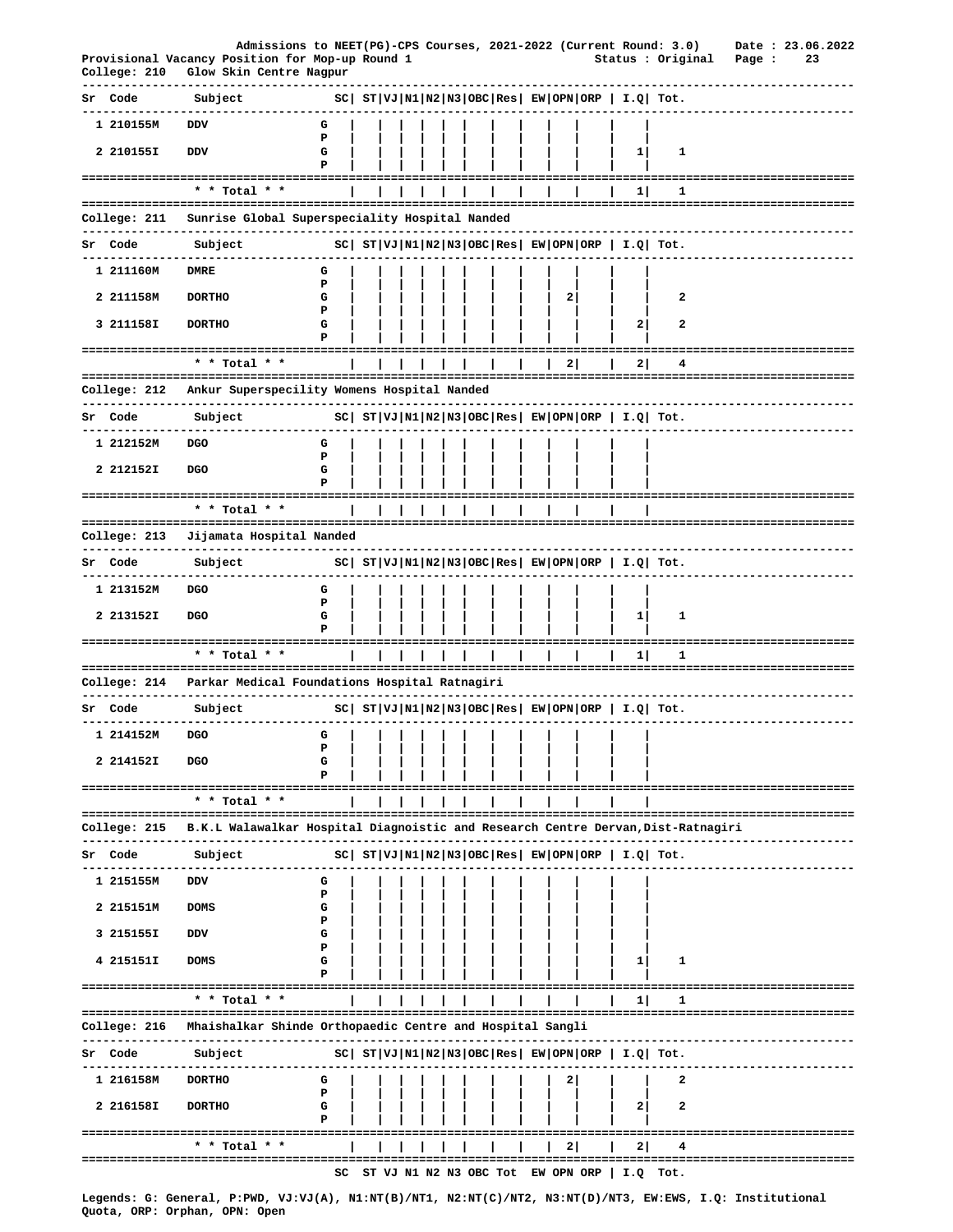|                          | Admissions to NEET(PG)-CPS Courses, 2021-2022 (Current Round: 3.0)<br>Provisional Vacancy Position for Mop-up Round 1 |        |  |  |  |  |          |                                                                | Status : Original      | Page :                               | Date: 23.06.2022<br>24 |  |
|--------------------------|-----------------------------------------------------------------------------------------------------------------------|--------|--|--|--|--|----------|----------------------------------------------------------------|------------------------|--------------------------------------|------------------------|--|
| College: 218             | Medical Centers Wanless Hospital Miraj                                                                                |        |  |  |  |  |          |                                                                |                        |                                      |                        |  |
| Sr Code                  | Subject                                                                                                               |        |  |  |  |  |          | $ SC $ $ST VJ N1 N2 N3 OBC Res $ $EW OPN ORP$   $I.Q$ Tot.     |                        |                                      |                        |  |
| 1 218152M                | <b>DGO</b>                                                                                                            | G      |  |  |  |  |          |                                                                |                        |                                      |                        |  |
| 2 218153M                | DCH                                                                                                                   | P<br>G |  |  |  |  |          |                                                                |                        |                                      |                        |  |
| 3 218158M                | <b>DORTHO</b>                                                                                                         | P<br>G |  |  |  |  |          |                                                                |                        |                                      |                        |  |
| 4 218158I                | <b>DORTHO</b>                                                                                                         | P<br>G |  |  |  |  |          | 1                                                              | 1                      |                                      |                        |  |
|                          |                                                                                                                       | Р      |  |  |  |  |          |                                                                |                        |                                      |                        |  |
|                          | * * Total * *                                                                                                         |        |  |  |  |  |          | 1                                                              | 1                      |                                      |                        |  |
| College: 219             | Sandhata Medical Research Society Sangli                                                                              |        |  |  |  |  |          |                                                                |                        |                                      |                        |  |
| Sr Code                  | Subject                                                                                                               |        |  |  |  |  |          | $ SC $ $ST VJ N1 N2 N3 OBC Res EW OPN ORP  I.Q  Tot.$          |                        | -------------------                  |                        |  |
| 1 219158M                | ------------<br><b>DORTHO</b>                                                                                         | G      |  |  |  |  | 1        |                                                                | 1                      |                                      |                        |  |
| 2 219158I                | <b>DORTHO</b>                                                                                                         | P<br>G |  |  |  |  |          | 1                                                              | 1                      |                                      |                        |  |
|                          |                                                                                                                       | P      |  |  |  |  |          |                                                                |                        |                                      |                        |  |
|                          | * * Total * *                                                                                                         |        |  |  |  |  | $1\vert$ | $1\vert$                                                       | 2                      |                                      |                        |  |
| College: 220             | Shri Tatyasaheb Ghatge Charitable Trust Hosptial Sangli                                                               |        |  |  |  |  |          |                                                                |                        |                                      |                        |  |
| -------------<br>Sr Code | -----------------<br>Subject                                                                                          |        |  |  |  |  |          | $ SC $ $ST VJ N1 N2 N3 OBC Res EW OPN ORP  I.Q  Tot.$          |                        |                                      |                        |  |
| 1 220153M                | DCH                                                                                                                   | G      |  |  |  |  |          |                                                                |                        |                                      |                        |  |
|                          |                                                                                                                       | Ъ      |  |  |  |  |          |                                                                |                        |                                      |                        |  |
| 2 220153I                | DCH                                                                                                                   | G<br>Р |  |  |  |  |          | 11                                                             | 1                      |                                      |                        |  |
|                          | * * Total * *                                                                                                         |        |  |  |  |  |          | 1                                                              | 1                      | ======================               |                        |  |
|                          | College: 221 Uma Charitable Trust & Uma Hospital & Research Centre Jath,Dist-Sangli                                   |        |  |  |  |  |          |                                                                |                        |                                      |                        |  |
| Sr Code                  | Subject                                                                                                               |        |  |  |  |  |          | $ SC $ $ST VJ N1 N2 N3 OBC Res $ $EW OPN ORP$   $I.Q$ Tot.     |                        |                                      |                        |  |
| 1 221152M                | DGO                                                                                                                   | G      |  |  |  |  |          |                                                                |                        |                                      |                        |  |
|                          |                                                                                                                       | P      |  |  |  |  |          |                                                                |                        |                                      |                        |  |
| 2 221152I                | DGO                                                                                                                   | G      |  |  |  |  |          |                                                                |                        |                                      |                        |  |
|                          | ----------------------------------<br>* * Total * *                                                                   |        |  |  |  |  |          |                                                                |                        |                                      |                        |  |
| College: 222             | ====================================<br>Viranand Charitable Trust's Somashekar Hospital Miraj                         |        |  |  |  |  |          |                                                                |                        |                                      |                        |  |
| Sr Code                  | Subject                                                                                                               |        |  |  |  |  |          | $ SC $ $ST VJ N1 N2 N3 OBC Res $ $EW OPN ORP$   $I.Q$   $Tot.$ | ---------------------- |                                      |                        |  |
| 1 222152M                | DGO                                                                                                                   | G      |  |  |  |  | 1        |                                                                | 1                      |                                      |                        |  |
|                          |                                                                                                                       | P      |  |  |  |  |          |                                                                |                        |                                      |                        |  |
| 2 222152I                | <b>DGO</b>                                                                                                            | G<br>Р |  |  |  |  |          | 11                                                             | 1                      |                                      |                        |  |
|                          | * * Total * *                                                                                                         |        |  |  |  |  | $1\vert$ | 1                                                              | 2                      | ===============================      |                        |  |
| College: 223             | Shaikh Institute of Orthopaedic and Trauma Sangli                                                                     |        |  |  |  |  |          |                                                                |                        |                                      |                        |  |
|                          |                                                                                                                       |        |  |  |  |  |          |                                                                |                        |                                      |                        |  |
| Sr Code                  | Subject<br>--------------<br>. <u>.</u>                                                                               |        |  |  |  |  |          | $ SC $ $ST VJ N1 N2 N3 OBC Res EW OPN ORP  I.Q  Tot.$          |                        |                                      |                        |  |
| 1 223158M                | <b>DORTHO</b>                                                                                                         | G<br>P |  |  |  |  | 2        |                                                                | 2                      |                                      |                        |  |
| 2 223158I                | <b>DORTHO</b>                                                                                                         | G      |  |  |  |  |          | 2                                                              | 2                      |                                      |                        |  |
|                          | ======================================                                                                                |        |  |  |  |  |          |                                                                |                        | ================================     |                        |  |
|                          | * * Total * *<br>-------------------------                                                                            |        |  |  |  |  | 2        | 2                                                              | 4                      |                                      |                        |  |
| College: 224             | Sarvamangal Hospital Sangli                                                                                           |        |  |  |  |  |          |                                                                |                        |                                      |                        |  |
| Sr Code                  | Subject                                                                                                               |        |  |  |  |  |          | $ SC $ $ST VJ N1 N2 N3 OBC Res EW OPN ORP  I.Q  Tot.$          |                        |                                      |                        |  |
| 1 224158M                | <b>DORTHO</b>                                                                                                         | G<br>Р |  |  |  |  |          |                                                                | 2                      |                                      |                        |  |
| 2 224158I                | <b>DORTHO</b>                                                                                                         | G      |  |  |  |  |          | 2                                                              | 2                      |                                      |                        |  |
|                          | =====================================                                                                                 |        |  |  |  |  |          |                                                                |                        | ----------------------               |                        |  |
|                          | * * Total * *                                                                                                         |        |  |  |  |  | 21       | 21                                                             |                        | ------------------------------------ |                        |  |
|                          |                                                                                                                       | SC     |  |  |  |  |          | ST VJ N1 N2 N3 OBC Tot EW OPN ORP   I.Q Tot.                   |                        |                                      |                        |  |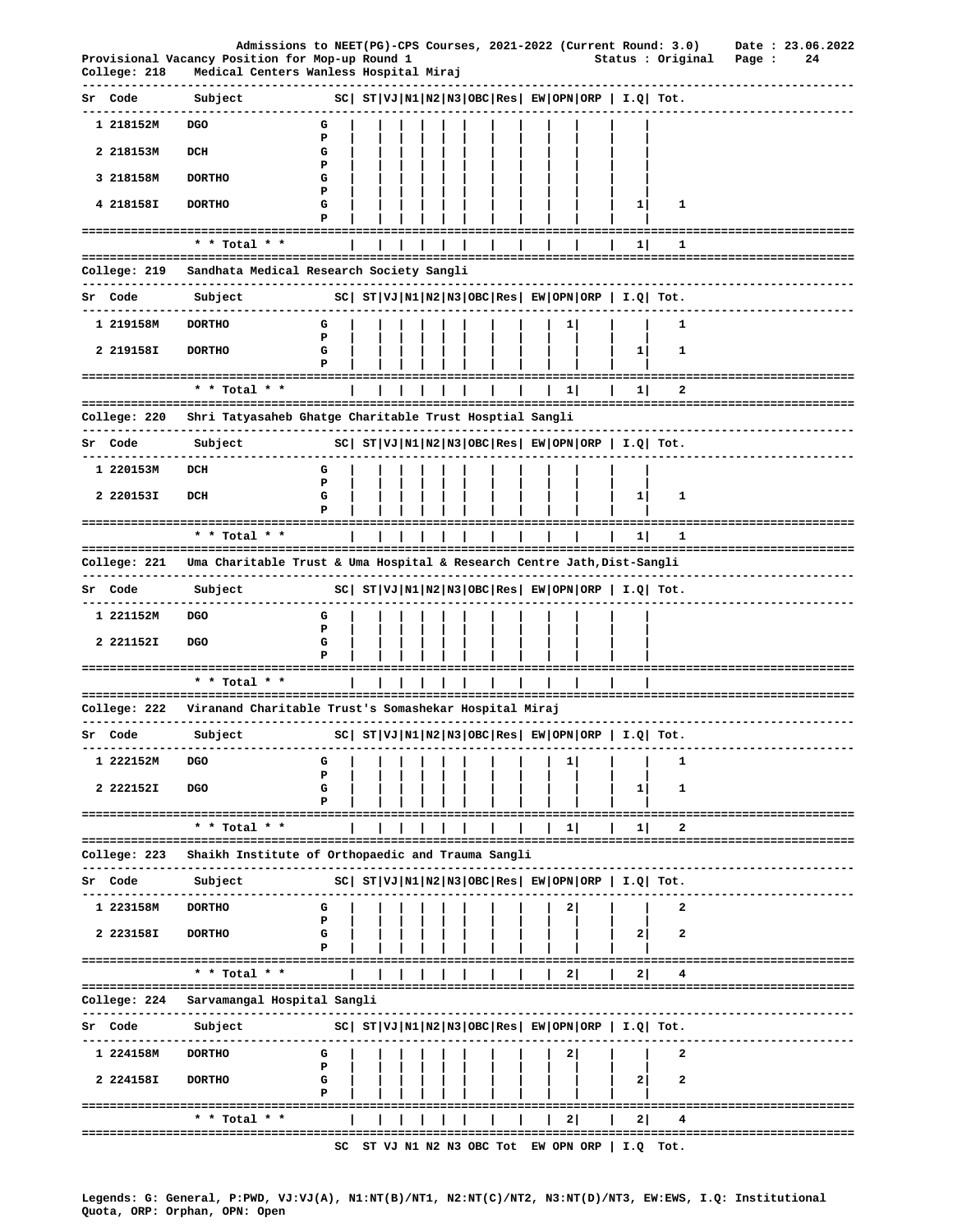|              |                          | Admissions to NEET(PG)-CPS Courses, 2021-2022 (Current Round: 3.0)                                                     |             |  |  |  |  |          |                                                            |                         |        |  | Date: 23.06.2022          |
|--------------|--------------------------|------------------------------------------------------------------------------------------------------------------------|-------------|--|--|--|--|----------|------------------------------------------------------------|-------------------------|--------|--|---------------------------|
| College: 225 |                          | Provisional Vacancy Position for Mop-up Round 1<br>Kai. Sou. Shantabai Arali Multipeciality Hospital Jath, Dist-Sangli |             |  |  |  |  |          |                                                            | Status : Original       | Page : |  | 25                        |
| Sr Code      |                          | Subject                                                                                                                |             |  |  |  |  |          | $ SC $ $ST VJ N1 N2 N3 OBC Res EW OPN ORP   I.Q  Tot.$     |                         |        |  |                           |
|              | 1 225152M                | DGO                                                                                                                    | G           |  |  |  |  |          |                                                            |                         |        |  |                           |
| 2 225152I    |                          | <b>DGO</b>                                                                                                             | P<br>G      |  |  |  |  |          |                                                            |                         |        |  |                           |
|              |                          | ======================================                                                                                 | Р           |  |  |  |  |          |                                                            | ----------------------- |        |  |                           |
|              |                          | * * Total * *                                                                                                          |             |  |  |  |  |          |                                                            |                         |        |  |                           |
| College: 226 |                          | Nandadeep Eye Hospital Sangli<br>------------------                                                                    |             |  |  |  |  |          |                                                            |                         |        |  |                           |
| Sr Code      |                          | Subject                                                                                                                |             |  |  |  |  |          | $ SC $ $ST VJ N1 N2 N3 OBC Res EW OPN ORP  I.Q  Tot.$      |                         |        |  |                           |
|              | 1 226151M                | <b>DOMS</b>                                                                                                            | G           |  |  |  |  |          |                                                            |                         |        |  |                           |
| 2 226151I    |                          | <b>DOMS</b>                                                                                                            | Р<br>G<br>Р |  |  |  |  |          | 1                                                          | 1                       |        |  |                           |
|              |                          | ===========================<br>* * Total * *                                                                           |             |  |  |  |  |          | 1                                                          | 1                       |        |  |                           |
| College: 227 |                          | Aditya Diagnostic Center Miraj                                                                                         |             |  |  |  |  |          |                                                            |                         |        |  |                           |
| Sr Code      |                          | . <u>_ _ _ _ _ _ _ _ _ _ _ _ _ _ _ _ _</u> _ _<br>Subject                                                              |             |  |  |  |  |          | $ SC $ $ST VJ N1 N2 N3 OBC Res $ $EW OPN ORP$   $I.Q$ Tot. |                         |        |  |                           |
| 1 227160M    |                          | <b>DMRE</b>                                                                                                            | G           |  |  |  |  | 1        |                                                            | 1                       |        |  |                           |
| 2 227160I    |                          | <b>DMRE</b>                                                                                                            | P<br>G      |  |  |  |  |          | $1\vert$                                                   | 1                       |        |  |                           |
|              |                          |                                                                                                                        | P           |  |  |  |  |          |                                                            |                         |        |  |                           |
|              |                          | --------------------------<br>* * Total * *                                                                            |             |  |  |  |  | $1\vert$ | 1                                                          | 2                       |        |  |                           |
| College: 228 |                          | Niramay Hospital & Research Centre Satara                                                                              |             |  |  |  |  |          |                                                            |                         |        |  |                           |
| Sr Code      |                          | Subject                                                                                                                |             |  |  |  |  |          | $ SC $ $ST VJ N1 N2 N3 OBC Res EW OPN ORP  I.Q  Tot.$      |                         |        |  |                           |
|              | -----------<br>1 228153M | DCH                                                                                                                    | G           |  |  |  |  |          |                                                            |                         |        |  |                           |
| 2 228153I    |                          | DCH                                                                                                                    | P<br>G      |  |  |  |  |          | $1\vert$                                                   | 1                       |        |  |                           |
|              |                          |                                                                                                                        | P           |  |  |  |  |          |                                                            |                         |        |  |                           |
|              |                          | * * Total * *                                                                                                          |             |  |  |  |  |          | 11                                                         | 1                       |        |  |                           |
|              |                          | College: 230 Amrit Medical Foundations Nandadeep Hospital Satara                                                       |             |  |  |  |  |          |                                                            |                         |        |  |                           |
| Sr Code      |                          | ----------<br>Subject                                                                                                  |             |  |  |  |  |          | $ SC $ $ST VJ N1 N2 N3 OBC Res EW OPN ORP  I.Q  Tot.$      |                         |        |  |                           |
|              | 1 230152M                | DGO                                                                                                                    | G           |  |  |  |  |          |                                                            |                         |        |  |                           |
|              | 2 230152I                | <b>DGO</b>                                                                                                             | Р<br>G      |  |  |  |  |          |                                                            |                         |        |  |                           |
|              |                          |                                                                                                                        |             |  |  |  |  |          |                                                            |                         |        |  |                           |
|              |                          | * * Total * *                                                                                                          |             |  |  |  |  |          |                                                            |                         |        |  |                           |
| College: 231 |                          | Axis Diagnostic & Scan Centre Karad, Dist. Satara                                                                      |             |  |  |  |  |          |                                                            |                         |        |  |                           |
| Sr Code      |                          | -----------------<br>Subject                                                                                           |             |  |  |  |  |          | $ SC $ $ST VJ N1 N2 N3 OBC Res EW OPN ORP  I.Q  Tot.$      |                         |        |  |                           |
| 1 231160M    |                          | DMRE                                                                                                                   | G           |  |  |  |  |          |                                                            |                         |        |  |                           |
| 2 231160I    |                          | <b>DMRE</b>                                                                                                            | Р<br>G      |  |  |  |  |          |                                                            |                         |        |  |                           |
|              |                          |                                                                                                                        | Р           |  |  |  |  |          |                                                            |                         |        |  |                           |
|              |                          | * * Total * *                                                                                                          |             |  |  |  |  |          |                                                            |                         |        |  |                           |
| College: 232 |                          | Pratibha Hospital Pvt. LTD Satara                                                                                      |             |  |  |  |  |          |                                                            |                         |        |  |                           |
| Code<br>Sr   |                          | Subject                                                                                                                |             |  |  |  |  |          | $ SC $ $ST VJ N1 N2 N3 OBC Res $ $EW OPN ORP$   $I.Q$ Tot. |                         |        |  |                           |
|              | ----------<br>1 232163M  | <b>DTMH</b>                                                                                                            | G           |  |  |  |  |          |                                                            |                         |        |  |                           |
| 2 2321631    |                          | <b>DTMH</b>                                                                                                            | Р<br>G      |  |  |  |  |          | 21                                                         | 2                       |        |  |                           |
|              |                          |                                                                                                                        | P           |  |  |  |  |          |                                                            |                         |        |  | ------------------------- |
|              |                          | * * Total * *                                                                                                          |             |  |  |  |  |          | 21                                                         | 2                       |        |  |                           |
|              |                          |                                                                                                                        |             |  |  |  |  |          | SC ST VJ N1 N2 N3 OBC Tot EW OPN ORP   I.Q Tot.            |                         |        |  |                           |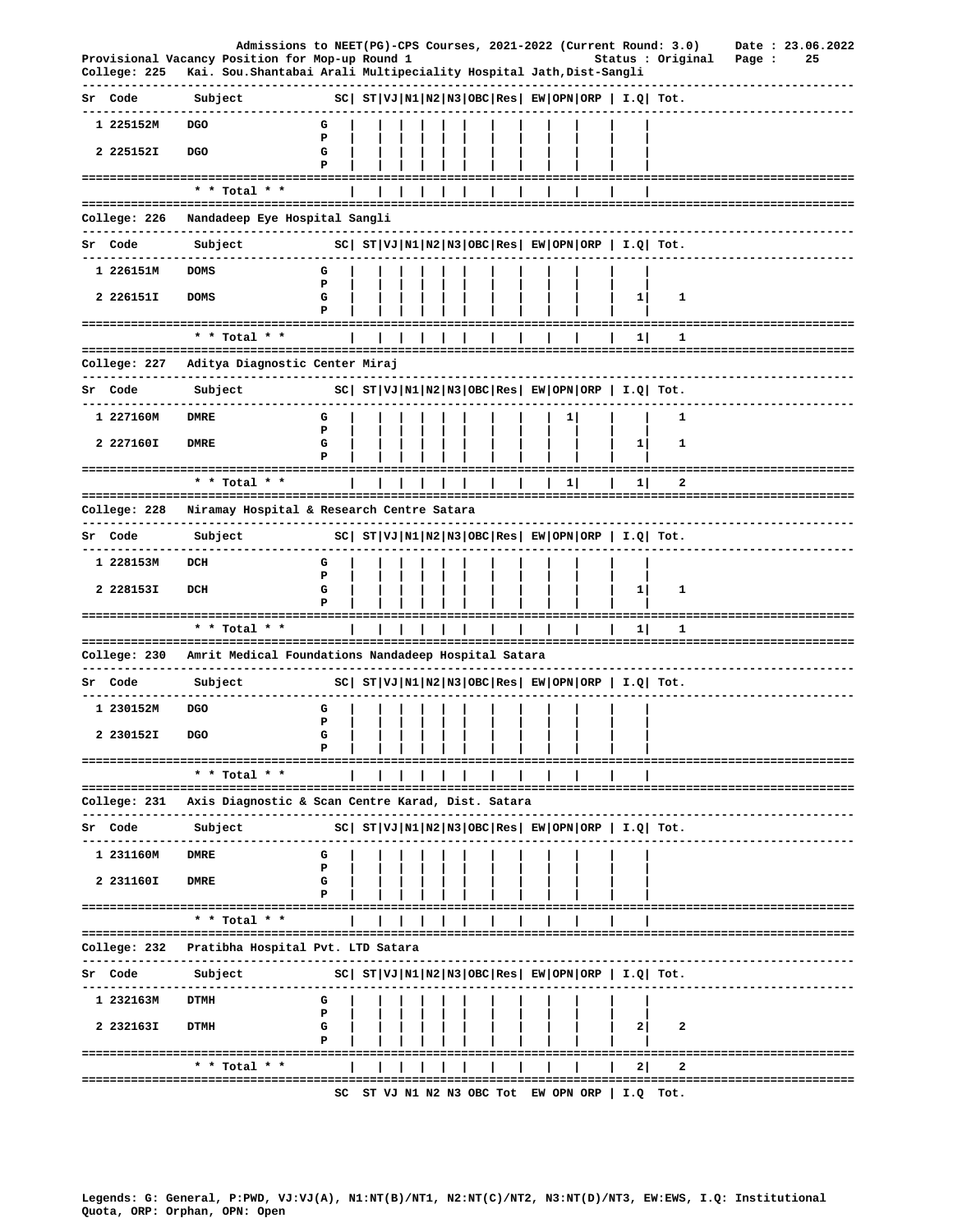|                         | Admissions to NEET(PG)-CPS Courses, 2021-2022 (Current Round: 3.0)                                                              |        |  |  |  |  |              |                                                 |                                                                                                                                                                                                                     |        | Date: 23.06.2022 |
|-------------------------|---------------------------------------------------------------------------------------------------------------------------------|--------|--|--|--|--|--------------|-------------------------------------------------|---------------------------------------------------------------------------------------------------------------------------------------------------------------------------------------------------------------------|--------|------------------|
| College: 233            | Provisional Vacancy Position for Mop-up Round 1<br>Late Krishnarao Chavan Ch. Trust & Research Centres Clear Skin Karad, Satara |        |  |  |  |  |              |                                                 | Status : Original                                                                                                                                                                                                   | Page : | 26               |
| Sr Code                 | Subject                                                                                                                         |        |  |  |  |  |              |                                                 | $ SC $ $ST VJ N1 N2 N3 OBC Res EW OPN ORP   I.Q  Tot.$                                                                                                                                                              |        |                  |
| 1 233155M               | DDV                                                                                                                             | G<br>P |  |  |  |  |              |                                                 |                                                                                                                                                                                                                     |        |                  |
| 2 233155I               | <b>DDV</b>                                                                                                                      | G<br>Р |  |  |  |  |              | 11                                              | 1                                                                                                                                                                                                                   |        |                  |
|                         | ------------------------------------<br>* * Total * *                                                                           |        |  |  |  |  |              | 11                                              | 1                                                                                                                                                                                                                   |        |                  |
|                         |                                                                                                                                 |        |  |  |  |  |              |                                                 |                                                                                                                                                                                                                     |        |                  |
| College: 234            | Dr.Mahajan's Skincare Clinic And Samarth Hospital Satara                                                                        |        |  |  |  |  |              |                                                 | -----------------------------                                                                                                                                                                                       |        |                  |
| Sr Code<br>------------ | Subject                                                                                                                         |        |  |  |  |  |              |                                                 | $ SC $ $ST VJ N1 N2 N3 OBC Res EW OPN ORP  I.Q  Tot.$                                                                                                                                                               |        |                  |
| 1 234155M               | DDV                                                                                                                             | G<br>P |  |  |  |  |              |                                                 |                                                                                                                                                                                                                     |        |                  |
| 2 234155I               | DDV                                                                                                                             | G<br>P |  |  |  |  |              |                                                 |                                                                                                                                                                                                                     |        |                  |
|                         | * * Total * *                                                                                                                   |        |  |  |  |  |              |                                                 |                                                                                                                                                                                                                     |        |                  |
|                         |                                                                                                                                 |        |  |  |  |  |              |                                                 |                                                                                                                                                                                                                     |        |                  |
|                         | College: 235 Nagvekar Hospital & Nursing Home Kankavli<br>-----------------------------                                         |        |  |  |  |  |              |                                                 |                                                                                                                                                                                                                     |        |                  |
| Sr Code                 | Subject                                                                                                                         |        |  |  |  |  |              |                                                 | $ SC $ $ST VJ N1 N2 N3 OBC Res $ $EW OPN ORP $ $I.Q $ $Tot.$                                                                                                                                                        |        |                  |
| 1 235152M               | DGO                                                                                                                             | G<br>P |  |  |  |  |              |                                                 |                                                                                                                                                                                                                     |        |                  |
| 2 235152I               | <b>DGO</b>                                                                                                                      | G<br>P |  |  |  |  |              |                                                 |                                                                                                                                                                                                                     |        |                  |
|                         | * * Total * *                                                                                                                   |        |  |  |  |  |              |                                                 |                                                                                                                                                                                                                     |        |                  |
|                         |                                                                                                                                 |        |  |  |  |  |              |                                                 |                                                                                                                                                                                                                     |        |                  |
|                         | College: 236 Western Regional Diagnostic Center Kankavli<br>----------------------------------                                  |        |  |  |  |  |              |                                                 |                                                                                                                                                                                                                     |        |                  |
| Sr Code<br>---------    | Subject                                                                                                                         |        |  |  |  |  |              |                                                 | $ SC $ $ST VJ N1 N2 N3 OBC Res EW OPN ORP  I.Q  Tot.$                                                                                                                                                               |        |                  |
| 1 236160M               | DMRE                                                                                                                            | G<br>Р |  |  |  |  | 11           |                                                 | 1                                                                                                                                                                                                                   |        |                  |
| 2 236160I               | <b>DMRE</b>                                                                                                                     | G<br>Р |  |  |  |  |              |                                                 |                                                                                                                                                                                                                     |        |                  |
|                         | * * Total * *                                                                                                                   |        |  |  |  |  | 11           |                                                 | 1                                                                                                                                                                                                                   |        |                  |
|                         | College: 237 - Ashwini Sahakari Rugnalay Solapur                                                                                |        |  |  |  |  |              |                                                 |                                                                                                                                                                                                                     |        |                  |
| Sr Code                 | -------------<br>Subject                                                                                                        |        |  |  |  |  |              |                                                 | $SC \left  \begin{array}{l l l} \texttt{ST} & \texttt{VI} & \texttt{NI} & \texttt{NS} & \texttt{OSC} & \texttt{Res} & \texttt{EW} & \texttt{OPN} & \texttt{ORP} & \texttt{I.Q} & \texttt{Tot.} \end{array} \right.$ |        |                  |
|                         |                                                                                                                                 |        |  |  |  |  |              |                                                 |                                                                                                                                                                                                                     |        |                  |
| 1 237152M               | DGO                                                                                                                             | G<br>Ъ |  |  |  |  |              |                                                 |                                                                                                                                                                                                                     |        |                  |
| 2 237153M               | DCH                                                                                                                             | G<br>₽ |  |  |  |  |              |                                                 |                                                                                                                                                                                                                     |        |                  |
| 3 237155M               | DDV                                                                                                                             | G<br>Р |  |  |  |  |              |                                                 |                                                                                                                                                                                                                     |        |                  |
| 4 237160M               | <b>DMRE</b>                                                                                                                     | G<br>Р |  |  |  |  |              |                                                 |                                                                                                                                                                                                                     |        |                  |
| 5 237156M               | DA                                                                                                                              | G<br>Р |  |  |  |  | $\mathbf{1}$ |                                                 | 1                                                                                                                                                                                                                   |        |                  |
| 6 237152I               | <b>DGO</b>                                                                                                                      | G<br>Р |  |  |  |  |              |                                                 |                                                                                                                                                                                                                     |        |                  |
| 7 237153I               | DCH                                                                                                                             | G<br>Р |  |  |  |  |              |                                                 |                                                                                                                                                                                                                     |        |                  |
| 8 237155I               | DDV                                                                                                                             | G<br>Р |  |  |  |  |              |                                                 |                                                                                                                                                                                                                     |        |                  |
| 9 237160I               | <b>DMRE</b>                                                                                                                     | G<br>P |  |  |  |  |              |                                                 |                                                                                                                                                                                                                     |        |                  |
| 10 237156I              | DA                                                                                                                              | G      |  |  |  |  |              | $\mathbf{2}$                                    | 2                                                                                                                                                                                                                   |        |                  |
|                         | ====================================<br>* * Total * *                                                                           |        |  |  |  |  | 1            | 2                                               | 3                                                                                                                                                                                                                   |        |                  |
| College: 238            | Kamal Kanti Medical Trust & Navjeen Children Hospital Pandharpur                                                                |        |  |  |  |  |              |                                                 |                                                                                                                                                                                                                     |        |                  |
| Sr Code                 | Subject                                                                                                                         |        |  |  |  |  |              |                                                 | ----------------------------------<br>$ SC $ $ST VJ N1 N2 N3 OBC Res EW OPN ORP   I.Q  Tot.$                                                                                                                        |        |                  |
| .<br>1 238153M          | DCH                                                                                                                             | G      |  |  |  |  | 11           |                                                 | 1                                                                                                                                                                                                                   |        |                  |
|                         |                                                                                                                                 | Р      |  |  |  |  |              |                                                 |                                                                                                                                                                                                                     |        |                  |
| 2 238153I               | DCH                                                                                                                             | G<br>P |  |  |  |  |              |                                                 |                                                                                                                                                                                                                     |        |                  |
|                         | * * Total * *                                                                                                                   |        |  |  |  |  | 11           |                                                 | -------------------------------------<br>1                                                                                                                                                                          |        |                  |
|                         | -------------------------------                                                                                                 |        |  |  |  |  |              | SC ST VJ N1 N2 N3 OBC Tot EW OPN ORP   I.Q Tot. | =================================                                                                                                                                                                                   |        |                  |

Legends: G: General, P:PWD, VJ:VJ(A), N1:NT(B)/NT1, N2:NT(C)/NT2, N3:NT(D)/NT3, EW:EWS, I.Q: Institutional<br>Quota, ORP: Orphan, OPN: Open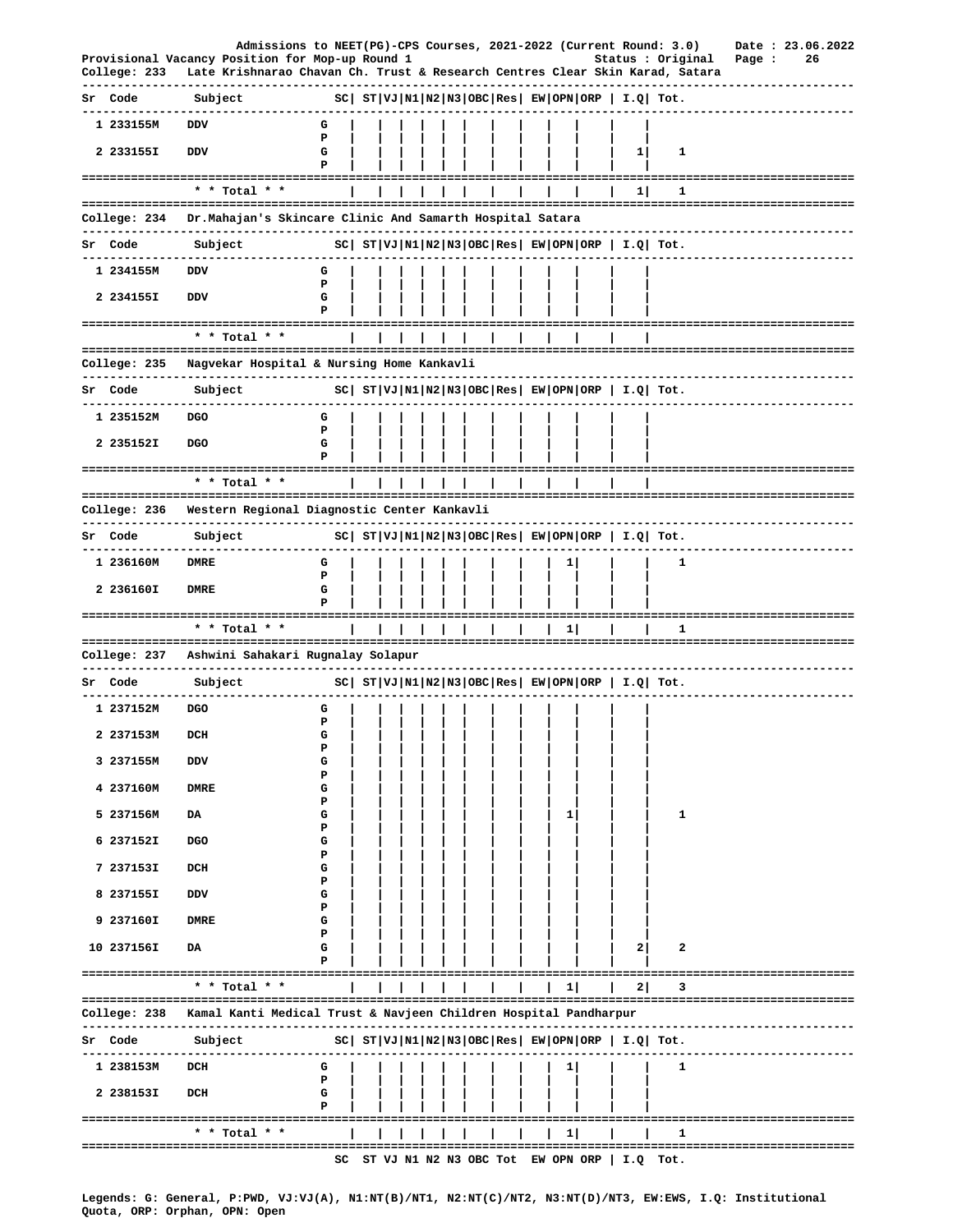| College: 239            | Admissions to NEET(PG)-CPS Courses, 2021-2022 (Current Round: 3.0)<br>Provisional Vacancy Position for Mop-up Round 1<br>Shri Markandey Sahakari Rugnalaya Solapur |                                                              |  |  |  |  |                                                            | Status : Original                                              | Page :                  | Date: 23.06.2022<br>27 |
|-------------------------|--------------------------------------------------------------------------------------------------------------------------------------------------------------------|--------------------------------------------------------------|--|--|--|--|------------------------------------------------------------|----------------------------------------------------------------|-------------------------|------------------------|
| Sr Code                 | Subject                                                                                                                                                            |                                                              |  |  |  |  | $ SC $ $ST VJ N1 N2 N3 OBC Res $ $EW OPN ORP$   $I.Q$ Tot. |                                                                |                         |                        |
| 1 239152M               | <b>DGO</b>                                                                                                                                                         | G<br>P                                                       |  |  |  |  |                                                            |                                                                |                         |                        |
| 2 239160M               | <b>DMRE</b>                                                                                                                                                        | G<br>P                                                       |  |  |  |  |                                                            |                                                                |                         |                        |
| 3 239152I               | <b>DGO</b>                                                                                                                                                         | G<br>P                                                       |  |  |  |  |                                                            |                                                                |                         |                        |
| 4 239160I               | <b>DMRE</b>                                                                                                                                                        | G<br>P                                                       |  |  |  |  | $\mathbf{1}$                                               | 1                                                              |                         |                        |
|                         | -----------------<br>* * Total * *                                                                                                                                 |                                                              |  |  |  |  | 11                                                         | 1                                                              |                         |                        |
| College: 240            | Shobha Nursing Home Solapur                                                                                                                                        |                                                              |  |  |  |  |                                                            |                                                                |                         |                        |
| Sr Code<br>. <u>.</u> . | Subject                                                                                                                                                            | $ SC $ $ST VJ N1 N2 N3 OBC Res $ $EW OPN ORP $ $I.Q $ $Tot.$ |  |  |  |  |                                                            |                                                                |                         |                        |
| 1 240152M               | <b>DGO</b>                                                                                                                                                         | G<br>P                                                       |  |  |  |  |                                                            |                                                                |                         |                        |
| 2 240152I               | <b>DGO</b>                                                                                                                                                         | G                                                            |  |  |  |  | $1\vert$                                                   | 1                                                              |                         |                        |
|                         | ------------------------------------<br>* * Total * *<br>---------------------------------                                                                         |                                                              |  |  |  |  | 11                                                         | 1                                                              |                         |                        |
| College: 241            | Span Paediatric & Neonatal critical care Solapur                                                                                                                   |                                                              |  |  |  |  |                                                            |                                                                |                         |                        |
| Sr Code                 | Subject                                                                                                                                                            |                                                              |  |  |  |  |                                                            | $ SC $ $ST VJ N1 N2 N3 OBC Res $ $EW OPN ORP$   $I.Q$   $Tot.$ |                         |                        |
| 1 241153M               | DCH                                                                                                                                                                | G<br>P                                                       |  |  |  |  |                                                            |                                                                |                         |                        |
| 2 241153I               | DCH                                                                                                                                                                | G                                                            |  |  |  |  |                                                            |                                                                |                         |                        |
|                         | --------------------------------------<br>* * Total * *                                                                                                            |                                                              |  |  |  |  |                                                            | --------------------------------                               |                         |                        |
|                         | College: 242 Chandan Neuro Sciences Hospital Solapur                                                                                                               |                                                              |  |  |  |  |                                                            |                                                                |                         |                        |
| Sr Code                 | Subject                                                                                                                                                            |                                                              |  |  |  |  | $ SC $ $ST VJ N1 N2 N3 OBC Res EW OPN ORP  I.Q  Tot.$      |                                                                |                         |                        |
| 1 242160M               | <b>DMRE</b>                                                                                                                                                        | G<br>P                                                       |  |  |  |  |                                                            |                                                                |                         |                        |
| 2 242160I               | <b>DMRE</b>                                                                                                                                                        | G                                                            |  |  |  |  | 21                                                         | 2                                                              |                         |                        |
|                         | * * Total *                                                                                                                                                        |                                                              |  |  |  |  | 2                                                          | 2                                                              |                         |                        |
|                         |                                                                                                                                                                    | SC                                                           |  |  |  |  | ST VJ N1 N2 N3 OBC Tot EW OPN ORP   I.Q Tot.               |                                                                | ======================= |                        |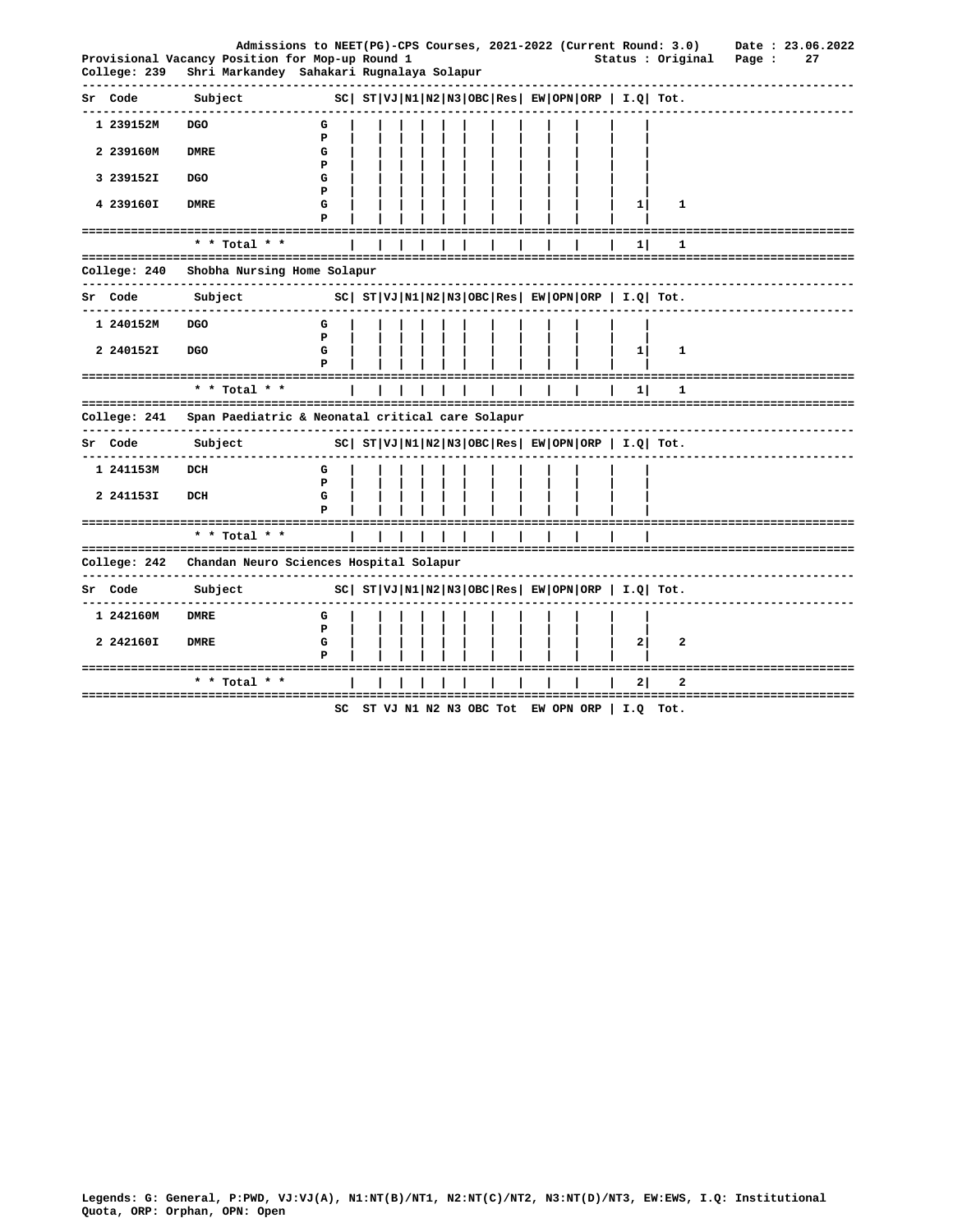|                                        |                                                                                               |        |  |            |     |  |     |   |   | Admissions to NEET(PG)-CPS Courses, 2021-2022 (Current Round: 3.0) | Date: 23.06.2022              |
|----------------------------------------|-----------------------------------------------------------------------------------------------|--------|--|------------|-----|--|-----|---|---|--------------------------------------------------------------------|-------------------------------|
| College: 243                           | Provisional Vacancy Position for Mop-up Round 1<br>Datta Meghe Medical College Hingna, Nagpur |        |  |            |     |  |     |   |   | Status : Original                                                  | Page :<br>28                  |
| Sr Code                                | Subject<br>-------------------------------                                                    |        |  |            |     |  |     |   |   | $ SC $ $ST VJ N1 N2 N3 OBC Res $ $EW OPN ORP $ $I.Q $ $Tot.$       |                               |
| 1 243152M                              | DGO                                                                                           | G<br>P |  |            |     |  |     | 1 |   | 1                                                                  |                               |
| 2 243153M                              | DCH                                                                                           | G<br>Р |  |            |     |  |     |   |   |                                                                    |                               |
| 3 243155M                              | DDV                                                                                           | G<br>Р |  |            |     |  |     |   |   |                                                                    |                               |
| 4 243160M                              | <b>DMRE</b>                                                                                   | G<br>Р |  |            |     |  |     | 1 |   | 1                                                                  |                               |
| 5 243154M                              | DPB                                                                                           | G<br>Р |  |            |     |  |     | 1 |   | 1                                                                  |                               |
| 6 243101M                              | FCPS (MED)                                                                                    | G<br>Р |  |            |     |  |     | 1 |   | 1                                                                  |                               |
| 7 243102M                              | FCPS (SURG)                                                                                   | G<br>Р |  |            |     |  |     | 1 |   | 1                                                                  |                               |
| 8 243103M                              | <b>FCPS (OBGY)</b>                                                                            | G<br>Р |  |            |     |  |     | 1 |   | 1                                                                  |                               |
| 9 243104M                              | FCPS (OPTHL)                                                                                  | G<br>Р |  |            |     |  |     |   |   |                                                                    |                               |
| 10 243106M                             | FCPS (DERMT)                                                                                  | G<br>Р |  |            |     |  |     |   |   |                                                                    |                               |
| 11 243152I                             | DGO                                                                                           | G<br>Р |  |            |     |  |     |   | 1 | 1                                                                  |                               |
| 12 243153I                             | DCH                                                                                           | G<br>Р |  |            |     |  |     |   |   |                                                                    |                               |
| 13 243155I                             | DDV                                                                                           | G<br>Р |  |            |     |  |     |   |   |                                                                    |                               |
| 14 243160I                             | <b>DMRE</b>                                                                                   | G<br>P |  |            |     |  |     |   |   |                                                                    |                               |
| 15 243154I                             | DPB                                                                                           | G<br>Р |  |            |     |  |     |   | 1 | 1                                                                  |                               |
| 16 243101I                             | FCPS (MED)                                                                                    | G      |  |            |     |  |     |   | 1 | 1                                                                  |                               |
| 17 243102I                             | <b>FCPS (SURG)</b>                                                                            | Р<br>G |  |            |     |  |     |   |   |                                                                    |                               |
| 18 243103I                             | <b>FCPS (OBGY)</b>                                                                            | Р<br>G |  |            |     |  |     |   |   |                                                                    |                               |
| 19 243104I                             | FCPS (OPTHL)                                                                                  | Р<br>G |  |            |     |  |     |   |   |                                                                    |                               |
|                                        |                                                                                               | Р      |  |            |     |  |     |   |   |                                                                    |                               |
| 20 243106I                             | <b>FCPS (DERMT)</b>                                                                           | G<br>Р |  |            |     |  |     |   | 2 | 2                                                                  |                               |
|                                        | ====================================<br>* * Total * *                                         |        |  | ===<br>=== | === |  | === | 6 | 5 | 11                                                                 |                               |
| College: 244                           | Sanjeevan Multispeciality Hospital & Research Institute Yavatmal                              |        |  |            |     |  |     |   |   |                                                                    |                               |
| Sr Code                                | Subject                                                                                       |        |  |            |     |  |     |   |   | $ SC $ $ST VJ N1 N2 N3 OBC Res EW OPN ORP  I.Q  Tot.$              |                               |
| 1 244152M                              | <b>DGO</b>                                                                                    | G      |  |            |     |  |     |   |   |                                                                    |                               |
| 2 244155M                              | DDV                                                                                           | P<br>G |  |            |     |  |     | 1 |   | 1                                                                  |                               |
| 3 244160M                              | <b>DMRE</b>                                                                                   | Ъ<br>G |  |            |     |  |     |   |   |                                                                    |                               |
| 4 244152I                              | <b>DGO</b>                                                                                    | ъ<br>G |  |            |     |  |     |   |   |                                                                    |                               |
| 5 244155I                              | DDV                                                                                           | Р<br>G |  |            |     |  |     |   |   |                                                                    |                               |
| 6 244160I                              | DMRE                                                                                          | Р<br>G |  |            |     |  |     |   | 2 | $\mathbf{2}$                                                       |                               |
| ========================               |                                                                                               | Р      |  |            |     |  |     |   |   |                                                                    | -----------------------       |
|                                        | * * Total * *                                                                                 |        |  |            |     |  |     | 1 | 2 | з                                                                  |                               |
| College: 245                           | Medicare Multispeciality Hospital Pusad, Dist-Yavatmal                                        |        |  |            |     |  |     |   |   |                                                                    | --------------------          |
| Sr Code<br>--------------<br>1 245152M | Subject<br>--------------<br><b>DGO</b>                                                       | G      |  |            |     |  |     |   |   | $ SC $ $ST VJ N1 N2 N3 OBC Res EW OPN ORP  I.Q  Tot.$              |                               |
| 2 245153M                              | DCH                                                                                           | P<br>G |  |            |     |  |     |   |   |                                                                    |                               |
|                                        | DPB                                                                                           | Р<br>G |  |            |     |  |     |   |   |                                                                    |                               |
| 3 245154M                              |                                                                                               | Р      |  |            |     |  |     |   |   |                                                                    |                               |
| 4 245152I                              | DGO                                                                                           | G<br>Р |  |            |     |  |     |   |   |                                                                    |                               |
| 5 245153I                              | DCH                                                                                           | G<br>Р |  |            |     |  |     |   |   |                                                                    |                               |
|                                        | * * Total * *                                                                                 |        |  |            |     |  |     |   |   |                                                                    | ----------------------------- |

**Legends: G: General, P:PWD, VJ:VJ(A), N1:NT(B)/NT1, N2:NT(C)/NT2, N3:NT(D)/NT3, EW:EWS, I.Q: Institutional Quota, ORP: Orphan, OPN: Open**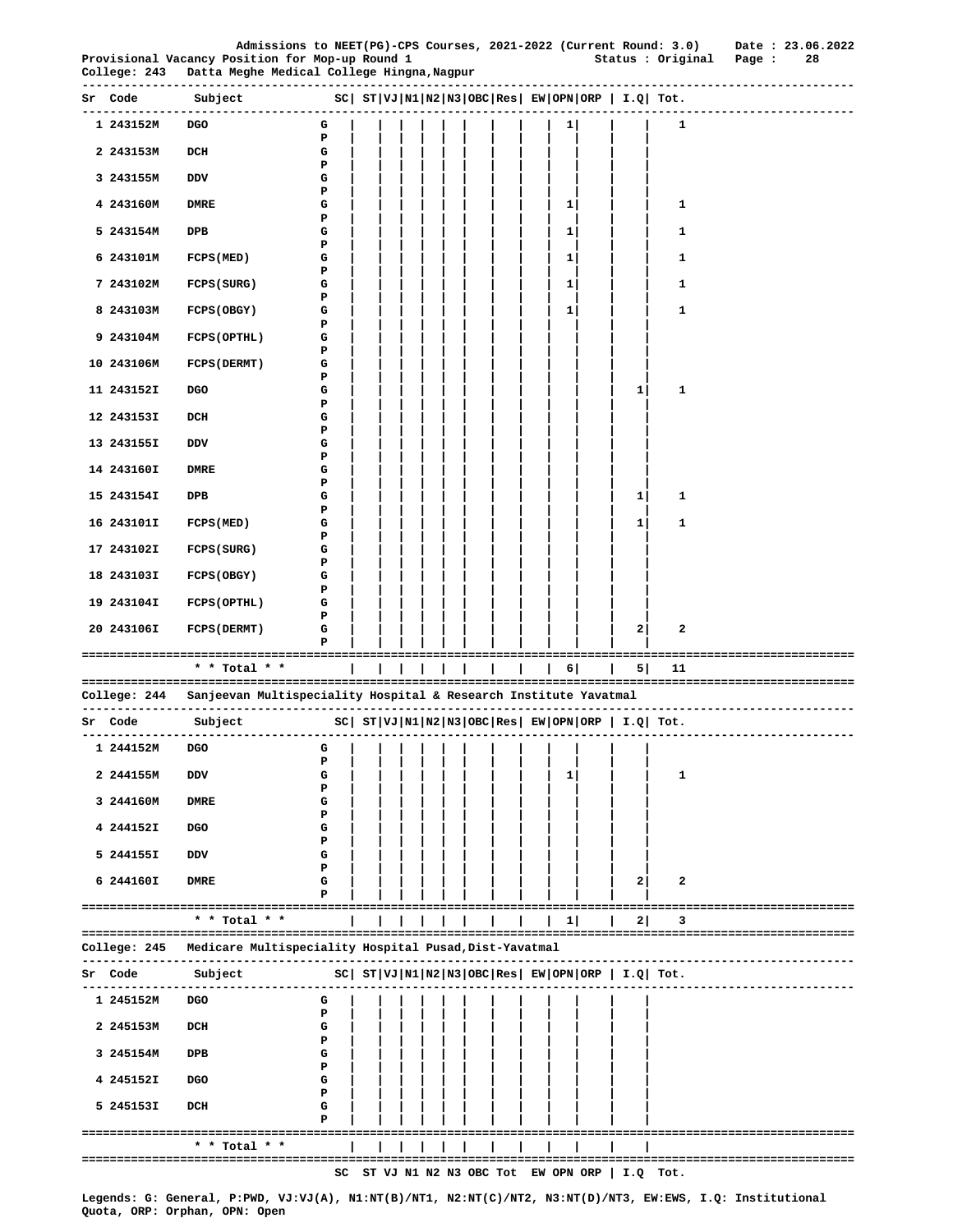|                 | Provisional Vacancy Position for Mop-up Round 1                                                        |             |  |  |  |  |              |                                                 | Admissions to NEET(PG)-CPS Courses, 2021-2022 (Current Round: 3.0) Date: 23.06.2022<br>Status : Original Page : |                           | 29 |
|-----------------|--------------------------------------------------------------------------------------------------------|-------------|--|--|--|--|--------------|-------------------------------------------------|-----------------------------------------------------------------------------------------------------------------|---------------------------|----|
|                 | College: 246 Dr. Mohites Amrut Medical Foundation Panvel                                               |             |  |  |  |  |              |                                                 |                                                                                                                 |                           |    |
|                 | Sr Code Subject $SC  ST VJ N1 N2 N3 OBC Res  EW OPN ORP   I.Q  Tot.$<br>------------------------------ |             |  |  |  |  |              |                                                 |                                                                                                                 |                           |    |
| 1 246153M DCH   |                                                                                                        | G           |  |  |  |  |              |                                                 |                                                                                                                 |                           |    |
| 2 246153I       | DCH                                                                                                    | Р<br>G<br>Р |  |  |  |  |              |                                                 |                                                                                                                 |                           |    |
|                 | $*$ * Total * *                                                                                        |             |  |  |  |  |              |                                                 |                                                                                                                 |                           |    |
|                 | College: 248   Terna Medical College Nerul                                                             |             |  |  |  |  |              |                                                 |                                                                                                                 |                           |    |
| Sr Code Subject |                                                                                                        |             |  |  |  |  |              |                                                 | $ SC $ $ST VJ N1 N2 N3 OBC Res EW OPN ORP I.Q Tot.$                                                             |                           |    |
| 1 248152M DGO   |                                                                                                        | G           |  |  |  |  |              |                                                 |                                                                                                                 | ------------------------- |    |
| 2 248153M       | DCH                                                                                                    | P<br>G      |  |  |  |  |              |                                                 |                                                                                                                 |                           |    |
| 3 248155M       | DDV                                                                                                    | Р<br>G      |  |  |  |  |              |                                                 |                                                                                                                 |                           |    |
|                 | <b>DMRE</b>                                                                                            | P           |  |  |  |  |              |                                                 | 1                                                                                                               |                           |    |
| 4 248160M       |                                                                                                        | G<br>Р      |  |  |  |  | 1            |                                                 |                                                                                                                 |                           |    |
| 5 248161M       | TDD                                                                                                    | G<br>Р      |  |  |  |  | $1 \vert$    |                                                 | 1                                                                                                               |                           |    |
| 6 248156M       | DA                                                                                                     | G<br>Р      |  |  |  |  |              |                                                 |                                                                                                                 |                           |    |
| 7 248158M       | <b>DORTHO</b>                                                                                          | G           |  |  |  |  |              |                                                 |                                                                                                                 |                           |    |
| 8 248154M       | DPB                                                                                                    | Р<br>G      |  |  |  |  | $\mathbf{2}$ |                                                 | 2                                                                                                               |                           |    |
| 9 248151M       | <b>DOMS</b>                                                                                            | Р<br>G      |  |  |  |  |              |                                                 |                                                                                                                 |                           |    |
| 10 248101M      | <b>FCPS (MED)</b>                                                                                      | Р<br>G      |  |  |  |  |              |                                                 |                                                                                                                 |                           |    |
| 11 248102M      | <b>FCPS (SURG)</b>                                                                                     | Р<br>G      |  |  |  |  |              |                                                 |                                                                                                                 |                           |    |
| 12 248103M      | FCPS (OBGY)                                                                                            | Р<br>G      |  |  |  |  | 1            |                                                 | 1                                                                                                               |                           |    |
|                 |                                                                                                        | Р           |  |  |  |  |              |                                                 |                                                                                                                 |                           |    |
| 13 248104M      | FCPS (OPTHL)                                                                                           | G<br>Р      |  |  |  |  |              |                                                 |                                                                                                                 |                           |    |
| 14 248106M      | <b>FCPS (DERMT)</b>                                                                                    | G<br>Р      |  |  |  |  |              |                                                 |                                                                                                                 |                           |    |
| 15 248152I      | <b>DGO</b>                                                                                             | G<br>Р      |  |  |  |  |              |                                                 |                                                                                                                 |                           |    |
| 16 248153I      | DCH                                                                                                    | G<br>Р      |  |  |  |  |              | 1                                               | 1                                                                                                               |                           |    |
| 17 248155I      | DDV                                                                                                    | G<br>Р      |  |  |  |  |              |                                                 |                                                                                                                 |                           |    |
| 18 248160I      | <b>DMRE</b>                                                                                            | G           |  |  |  |  |              |                                                 |                                                                                                                 |                           |    |
| 19 248161I      | TDD                                                                                                    | Р<br>G      |  |  |  |  |              |                                                 |                                                                                                                 |                           |    |
| 20 248156I      | DA                                                                                                     | Ъ<br>G      |  |  |  |  |              | 2                                               | 2                                                                                                               |                           |    |
| 21 248158I      | <b>DORTHO</b>                                                                                          | Р<br>G      |  |  |  |  |              |                                                 |                                                                                                                 |                           |    |
| 22 248154I      | DPB                                                                                                    | Р<br>G      |  |  |  |  |              | $\mathbf{2}$                                    | 2                                                                                                               |                           |    |
| 23 248151I      | <b>DOMS</b>                                                                                            | P<br>G      |  |  |  |  |              | 1                                               | 1                                                                                                               |                           |    |
|                 |                                                                                                        | Р           |  |  |  |  |              |                                                 |                                                                                                                 |                           |    |
| 24 248101I      | FCPS (MED)                                                                                             | G<br>Р      |  |  |  |  |              |                                                 |                                                                                                                 |                           |    |
| 25 248102I      | FCPS (SURG)                                                                                            | G<br>P      |  |  |  |  |              |                                                 |                                                                                                                 |                           |    |
| 26 248106I      | <b>FCPS (DERMT)</b>                                                                                    | G<br>P      |  |  |  |  |              |                                                 |                                                                                                                 |                           |    |
|                 | * * Total * *                                                                                          |             |  |  |  |  | 5            | 6                                               | 11                                                                                                              |                           |    |
|                 | College: 249 - Lotus Imaging Clinics Panvel<br>--------------------------------                        |             |  |  |  |  |              |                                                 |                                                                                                                 |                           |    |
| Sr Code         | Subject<br>------------------------------                                                              |             |  |  |  |  |              |                                                 | $ SC $ $ST VJ N1 N2 N3 OBC Res EW OPN ORP I.Q Tot.$                                                             | ---------------------     |    |
| 1 249160M       | DMRE                                                                                                   | G           |  |  |  |  |              |                                                 |                                                                                                                 |                           |    |
| 2 249160I       | <b>DMRE</b>                                                                                            | P<br>G      |  |  |  |  |              |                                                 |                                                                                                                 |                           |    |
|                 |                                                                                                        | P           |  |  |  |  |              |                                                 |                                                                                                                 |                           |    |
|                 | * * Total * *<br>==================================                                                    |             |  |  |  |  |              |                                                 |                                                                                                                 |                           |    |
|                 |                                                                                                        |             |  |  |  |  |              | SC ST VJ N1 N2 N3 OBC Tot EW OPN ORP   I.Q Tot. |                                                                                                                 |                           |    |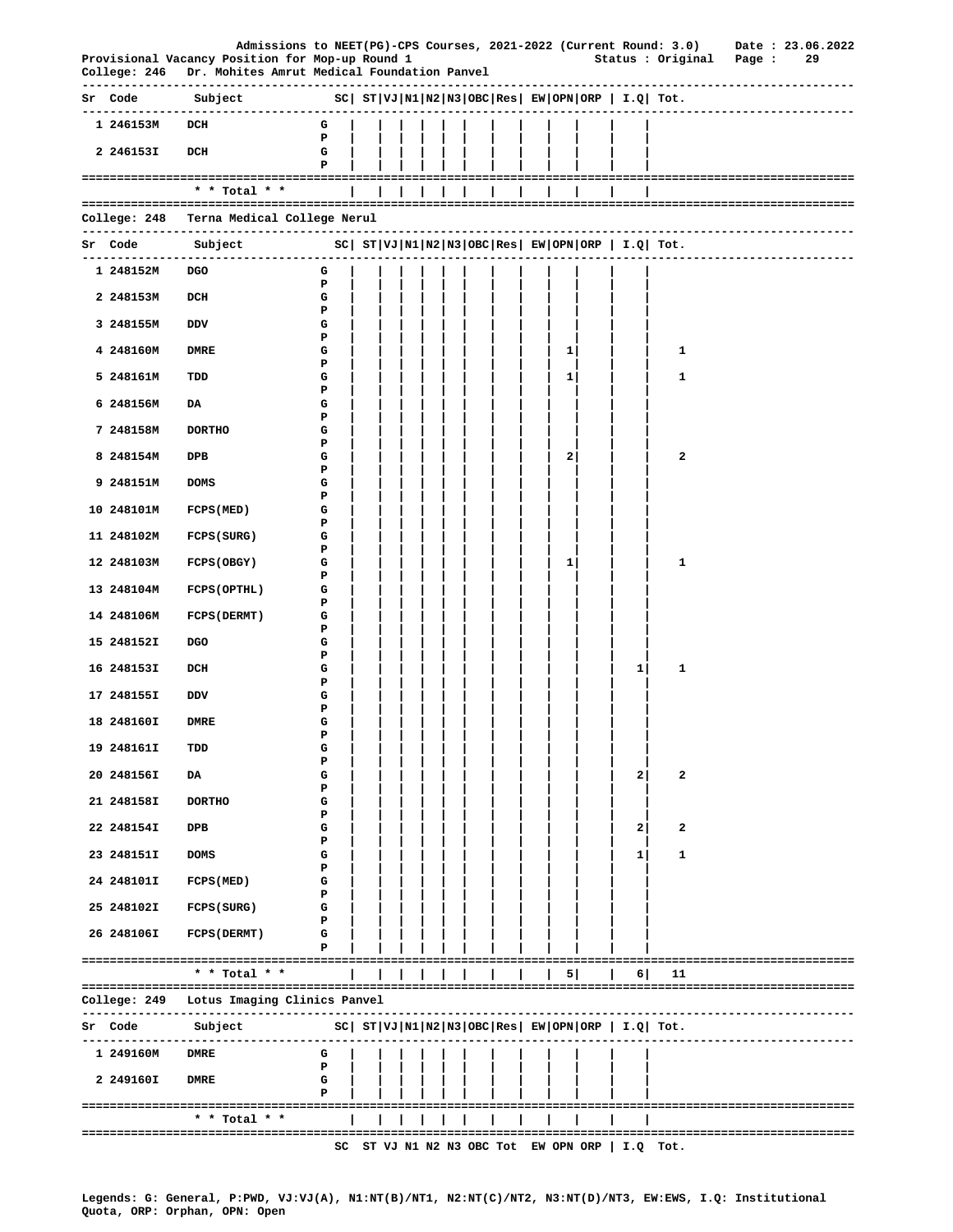|    | College: 250             | Admissions to NEET(PG)-CPS Courses, 2021-2022 (Current Round: 3.0)<br>Provisional Vacancy Position for Mop-up Round 1<br>Yashoda Hospital Kamothe, Navi Mumbai |             |  |  |  |  |    |                | Status : Original                                              | Page : | Date: 23.06.2022<br>30      |
|----|--------------------------|----------------------------------------------------------------------------------------------------------------------------------------------------------------|-------------|--|--|--|--|----|----------------|----------------------------------------------------------------|--------|-----------------------------|
|    | Sr Code                  | Subject                                                                                                                                                        |             |  |  |  |  |    |                | $ SC $ $ST VJ N1 N2 N3 OBC Res EW OPN ORP  I.Q  Tot.$          |        |                             |
|    | -----------<br>1 250152M | DGO                                                                                                                                                            | G           |  |  |  |  |    |                |                                                                |        |                             |
|    | 2 250152I                | <b>DGO</b>                                                                                                                                                     | Р<br>G<br>P |  |  |  |  |    |                |                                                                |        |                             |
|    |                          | * * Total * *                                                                                                                                                  |             |  |  |  |  |    |                |                                                                |        |                             |
|    | College: 251             | Chirayu Children Hospital New Panvel, Navi Mumbai                                                                                                              |             |  |  |  |  |    |                |                                                                |        |                             |
|    |                          | -----------                                                                                                                                                    |             |  |  |  |  |    |                |                                                                |        |                             |
|    | Sr Code                  | Subject                                                                                                                                                        |             |  |  |  |  |    |                | $ SC $ $ST VJ N1 N2 N3 OBC Res $ $EW OPN ORP$   $I.Q$ Tot.     |        |                             |
|    | 1 251153M                | DCH                                                                                                                                                            | G<br>P      |  |  |  |  |    |                |                                                                |        |                             |
|    | 2 2511531                | DCH                                                                                                                                                            | G<br>Р      |  |  |  |  |    | $\mathbf{2}$   | 2                                                              |        |                             |
|    |                          | ===================================<br>* * Total * *                                                                                                           |             |  |  |  |  |    | 2 <sub>1</sub> | 2                                                              |        |                             |
|    |                          |                                                                                                                                                                |             |  |  |  |  |    |                |                                                                |        | :========================== |
|    | College: 252             | Trimurti Bahuuddeshiya Sevabhavi Sanstha Alok Clinic New Panvel, Dist. Raigad                                                                                  |             |  |  |  |  |    |                |                                                                |        |                             |
|    | Sr Code                  | Subject                                                                                                                                                        |             |  |  |  |  |    |                | $ SC $ $ST VJ N1 N2 N3 OBC Res $ $EW OPN ORP$   $I.Q$   $Tot.$ |        |                             |
|    | 1 252155M                | DDV                                                                                                                                                            | G<br>P      |  |  |  |  |    |                |                                                                |        |                             |
|    | 2 252155I                | DDV                                                                                                                                                            | G           |  |  |  |  |    |                |                                                                |        |                             |
|    |                          | =================================<br>* * Total * *                                                                                                             |             |  |  |  |  |    |                |                                                                |        |                             |
|    | College: 253             | Jagruti Rehabiliation Center Taloja, Navi Mumbai                                                                                                               |             |  |  |  |  |    |                |                                                                |        |                             |
|    | Sr Code                  | ----------------<br>Subject                                                                                                                                    |             |  |  |  |  |    |                | $ SC $ $ST VJ N1 N2 N3 OBC Res $ $EW OPN ORP$   $I.Q$ Tot.     |        |                             |
|    | 1 253159M                | DPM                                                                                                                                                            | G           |  |  |  |  | 1  |                | 1                                                              |        |                             |
|    |                          |                                                                                                                                                                | P           |  |  |  |  |    |                |                                                                |        |                             |
|    | 2 253159I                | DPM                                                                                                                                                            | G<br>P      |  |  |  |  |    | $\mathbf{2}$   | 2                                                              |        |                             |
|    |                          | ===============<br>* * Total * *                                                                                                                               |             |  |  |  |  | 11 | 2              | з                                                              |        |                             |
|    | College: 254             | JMF's Multispeciality Hospital Dhule                                                                                                                           |             |  |  |  |  |    |                |                                                                |        |                             |
| Sr | Code                     | Subject                                                                                                                                                        |             |  |  |  |  |    |                | $ SC $ $ST VJ N1 N2 N3 OBC Res $ $EW OPN ORP$   $I.Q$ Tot.     |        |                             |
|    | 1 254155M                | <b>DDV</b>                                                                                                                                                     |             |  |  |  |  |    |                |                                                                |        |                             |
|    |                          |                                                                                                                                                                | G<br>P      |  |  |  |  |    |                |                                                                |        |                             |
|    | 2 254160M                | <b>DMRE</b>                                                                                                                                                    | G<br>Р      |  |  |  |  |    |                |                                                                |        |                             |
|    | 3 254102M                | <b>FCPS (SURG)</b>                                                                                                                                             | G<br>Ъ      |  |  |  |  |    |                |                                                                |        |                             |
|    | 4 254155I                | DDV                                                                                                                                                            | G<br>P      |  |  |  |  |    |                |                                                                |        |                             |
|    | 5 254160I                | <b>DMRE</b>                                                                                                                                                    | G<br>Р      |  |  |  |  |    |                |                                                                |        |                             |
|    | 6 254102I                | <b>FCPS (SURG)</b>                                                                                                                                             | G           |  |  |  |  |    |                |                                                                |        |                             |
|    |                          | ===========================                                                                                                                                    | Р           |  |  |  |  |    |                |                                                                |        |                             |
|    |                          | * * Total * *                                                                                                                                                  |             |  |  |  |  |    |                |                                                                |        |                             |
|    | College: 255             | Kingsway Hospital Nagpur                                                                                                                                       |             |  |  |  |  |    |                |                                                                |        |                             |
|    | Sr Code<br>------------  | Subject                                                                                                                                                        |             |  |  |  |  |    |                | $ SC $ $ST VJ N1 N2 N3 OBC Res $ $EW OPN ORP$   $I.Q$ Tot.     |        |                             |
|    | 1 255152M                | <b>DGO</b>                                                                                                                                                     | G           |  |  |  |  |    |                |                                                                |        |                             |
|    | 2 255153M                | DCH                                                                                                                                                            | P<br>G      |  |  |  |  |    |                |                                                                |        |                             |
|    | 3 255160M                | <b>DMRE</b>                                                                                                                                                    | Р<br>G      |  |  |  |  |    |                |                                                                |        |                             |
|    | 4 255152I                | <b>DGO</b>                                                                                                                                                     | P<br>G      |  |  |  |  |    |                |                                                                |        |                             |
|    | 5 255153I                | DCH                                                                                                                                                            | Р<br>G      |  |  |  |  |    |                |                                                                |        |                             |
|    |                          |                                                                                                                                                                | Р           |  |  |  |  |    |                |                                                                |        |                             |
|    | 6 255160I                | DMRE                                                                                                                                                           | G<br>P      |  |  |  |  |    |                |                                                                |        |                             |
|    |                          | * * Total * *                                                                                                                                                  |             |  |  |  |  |    |                | -------------------------------------                          |        |                             |
|    |                          |                                                                                                                                                                |             |  |  |  |  |    |                | SC ST VJ N1 N2 N3 OBC Tot EW OPN ORP $ $ I.Q Tot.              |        |                             |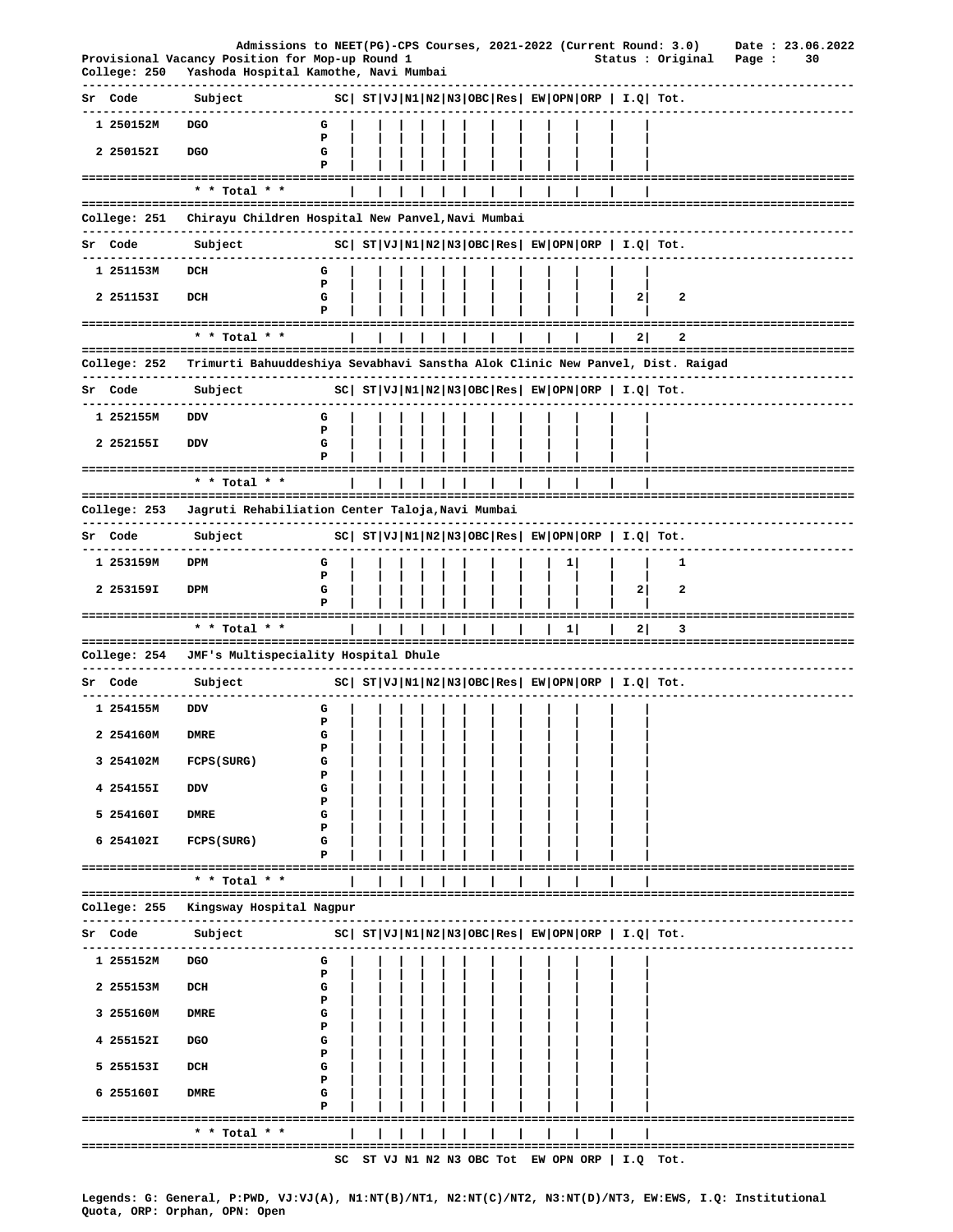|    |              | Admissions to NEET(PG)-CPS Courses, 2021-2022 (Current Round: 3.0)                                                |                                                                     |  |  |  |  |              |                                                            |                                                                                                            |                           |    | Date: 23.06.2022 |
|----|--------------|-------------------------------------------------------------------------------------------------------------------|---------------------------------------------------------------------|--|--|--|--|--------------|------------------------------------------------------------|------------------------------------------------------------------------------------------------------------|---------------------------|----|------------------|
|    | College: 256 | Provisional Vacancy Position for Mop-up Round 1<br>Akshay Diagnostic Center Sangli<br>--------------------------- |                                                                     |  |  |  |  |              |                                                            | Status : Original<br>-------------------------------                                                       | Page :                    | 31 |                  |
|    | Sr Code      | Subject                                                                                                           | $SC \mid ST VJ N1 N2 N3 OBC Res \mid EW OPN ORP \mid I.Q \mid Tot.$ |  |  |  |  |              |                                                            |                                                                                                            |                           |    |                  |
|    | 1 256160M    | <b>DMRE</b>                                                                                                       | G<br>P                                                              |  |  |  |  |              |                                                            |                                                                                                            |                           |    |                  |
|    | 2 256160I    | <b>DMRE</b>                                                                                                       | G<br>Р                                                              |  |  |  |  |              | $1\vert$                                                   | 1                                                                                                          |                           |    |                  |
|    |              | ===========================<br>* * Total * *                                                                      |                                                                     |  |  |  |  |              | 11                                                         | 1                                                                                                          |                           |    |                  |
|    | College: 257 | Safalya Nursing Home Nashik                                                                                       |                                                                     |  |  |  |  |              |                                                            |                                                                                                            |                           |    |                  |
|    | Sr Code      | -----------------------------<br>Subject                                                                          |                                                                     |  |  |  |  |              |                                                            | $ SC $ $ST VJ N1 N2 N3 OBC Res EW OPN ORP  I.Q  Tot.$                                                      |                           |    |                  |
|    |              | -------------                                                                                                     |                                                                     |  |  |  |  |              |                                                            |                                                                                                            |                           |    |                  |
|    | 1 257153M    | DCH                                                                                                               | G<br>Р                                                              |  |  |  |  |              |                                                            |                                                                                                            |                           |    |                  |
|    | 2 257153I    | DCH                                                                                                               | G<br>P                                                              |  |  |  |  |              | 1                                                          | 1                                                                                                          |                           |    |                  |
|    |              | * * Total * *                                                                                                     |                                                                     |  |  |  |  |              | 11                                                         | 1                                                                                                          |                           |    |                  |
|    | College: 258 | Jain Social Federation's Anand Rishiji Hospital and Medical Research Centre Ahmednagar                            |                                                                     |  |  |  |  |              |                                                            |                                                                                                            |                           |    |                  |
|    | Sr Code      | --------------------------------<br>Subject                                                                       |                                                                     |  |  |  |  |              |                                                            | ---------------------------------<br>$ SC $ ST $ VJ $ N1 $ N2 N3 $ OBC $ Res $ EW $ OPN $ ORP $ I.Q $ Tot. |                           |    |                  |
|    | 1 258156M    | DA                                                                                                                | G                                                                   |  |  |  |  |              |                                                            | 1                                                                                                          |                           |    |                  |
|    |              |                                                                                                                   | Ъ                                                                   |  |  |  |  |              |                                                            |                                                                                                            |                           |    |                  |
|    | 2 258158M    | <b>DORTHO</b>                                                                                                     | G<br>P                                                              |  |  |  |  | 1            |                                                            | 1                                                                                                          |                           |    |                  |
|    | 3 258151M    | <b>DOMS</b>                                                                                                       | G<br>Р                                                              |  |  |  |  |              |                                                            |                                                                                                            |                           |    |                  |
|    | 4 258158I    | <b>DORTHO</b>                                                                                                     | G<br>Р                                                              |  |  |  |  |              | 1                                                          | 1                                                                                                          |                           |    |                  |
|    | 5 258151I    | <b>DOMS</b>                                                                                                       | G<br>Р                                                              |  |  |  |  |              | $1\vert$                                                   | 1                                                                                                          |                           |    |                  |
|    |              | ---------------------------                                                                                       |                                                                     |  |  |  |  |              |                                                            |                                                                                                            |                           |    |                  |
|    |              | * * Total * *                                                                                                     |                                                                     |  |  |  |  | 21           | 2                                                          | 4                                                                                                          |                           |    |                  |
|    |              | College: 259   Pawana Medical Foundation Maval, Dist-Pune<br>-------------------------                            |                                                                     |  |  |  |  |              |                                                            |                                                                                                            |                           |    |                  |
|    | Sr Code      | Subject                                                                                                           |                                                                     |  |  |  |  |              |                                                            | $ SC $ $ST VJ N1 N2 N3 OBC Res EW OPN ORP  I.Q  Tot.$                                                      |                           |    |                  |
|    | 1 259152M    | <b>DGO</b>                                                                                                        | G                                                                   |  |  |  |  |              |                                                            |                                                                                                            |                           |    |                  |
|    | 2 259160M    | <b>DMRE</b>                                                                                                       | Р<br>G                                                              |  |  |  |  |              |                                                            |                                                                                                            |                           |    |                  |
|    | 3 259156M    | DA                                                                                                                | Р<br>G                                                              |  |  |  |  | $\mathbf{1}$ |                                                            | 1                                                                                                          |                           |    |                  |
|    |              |                                                                                                                   | Р                                                                   |  |  |  |  |              |                                                            |                                                                                                            |                           |    |                  |
|    | 4 259156I    | DA                                                                                                                | G<br>Ъ                                                              |  |  |  |  |              | 1                                                          | 1                                                                                                          |                           |    |                  |
|    |              | * * Total * *                                                                                                     |                                                                     |  |  |  |  | $\mathbf{1}$ | 1                                                          |                                                                                                            |                           |    |                  |
|    | College: 260 | Panacea Hospital Yeola, Nashik                                                                                    |                                                                     |  |  |  |  |              |                                                            | ----------------------------------                                                                         |                           |    |                  |
| Sr | Code         | Subject                                                                                                           |                                                                     |  |  |  |  |              | $ SC $ $ST VJ N1 N2 N3 OBC Res $ $EW OPN ORP$   $I.Q$ Tot. |                                                                                                            |                           |    |                  |
|    | 1 260152M    | <b>DGO</b>                                                                                                        | G                                                                   |  |  |  |  |              |                                                            |                                                                                                            |                           |    |                  |
|    | 2 260152I    | <b>DGO</b>                                                                                                        | Р<br>G                                                              |  |  |  |  |              |                                                            |                                                                                                            |                           |    |                  |
|    |              |                                                                                                                   |                                                                     |  |  |  |  |              |                                                            |                                                                                                            |                           |    |                  |
|    |              | * * Total * *                                                                                                     |                                                                     |  |  |  |  |              |                                                            |                                                                                                            |                           |    |                  |
|    | College: 261 | SSP Care Advanced Pediatric Pvt. Ltd Nanded                                                                       |                                                                     |  |  |  |  |              |                                                            | ------------------------------                                                                             |                           |    |                  |
|    | Sr Code      | Subject                                                                                                           |                                                                     |  |  |  |  |              | $ SC $ $ST VJ N1 N2 N3 OBC Res $ $EW OPN ORP$   $I.Q$ Tot. |                                                                                                            |                           |    |                  |
|    | 1 261153M    | DCH                                                                                                               | G                                                                   |  |  |  |  |              |                                                            | 1                                                                                                          |                           |    |                  |
|    | 2 261153I    | DCH                                                                                                               | Р<br>G                                                              |  |  |  |  |              |                                                            |                                                                                                            |                           |    |                  |
|    |              |                                                                                                                   | Р                                                                   |  |  |  |  |              |                                                            |                                                                                                            |                           |    |                  |
|    | =========    | * * Total * *                                                                                                     |                                                                     |  |  |  |  | 11           |                                                            | 1                                                                                                          | ------------------------- |    |                  |
|    |              | ================================                                                                                  | SC                                                                  |  |  |  |  |              | ST VJ N1 N2 N3 OBC Tot EW OPN ORP   I.Q Tot.               | ===================================                                                                        |                           |    |                  |